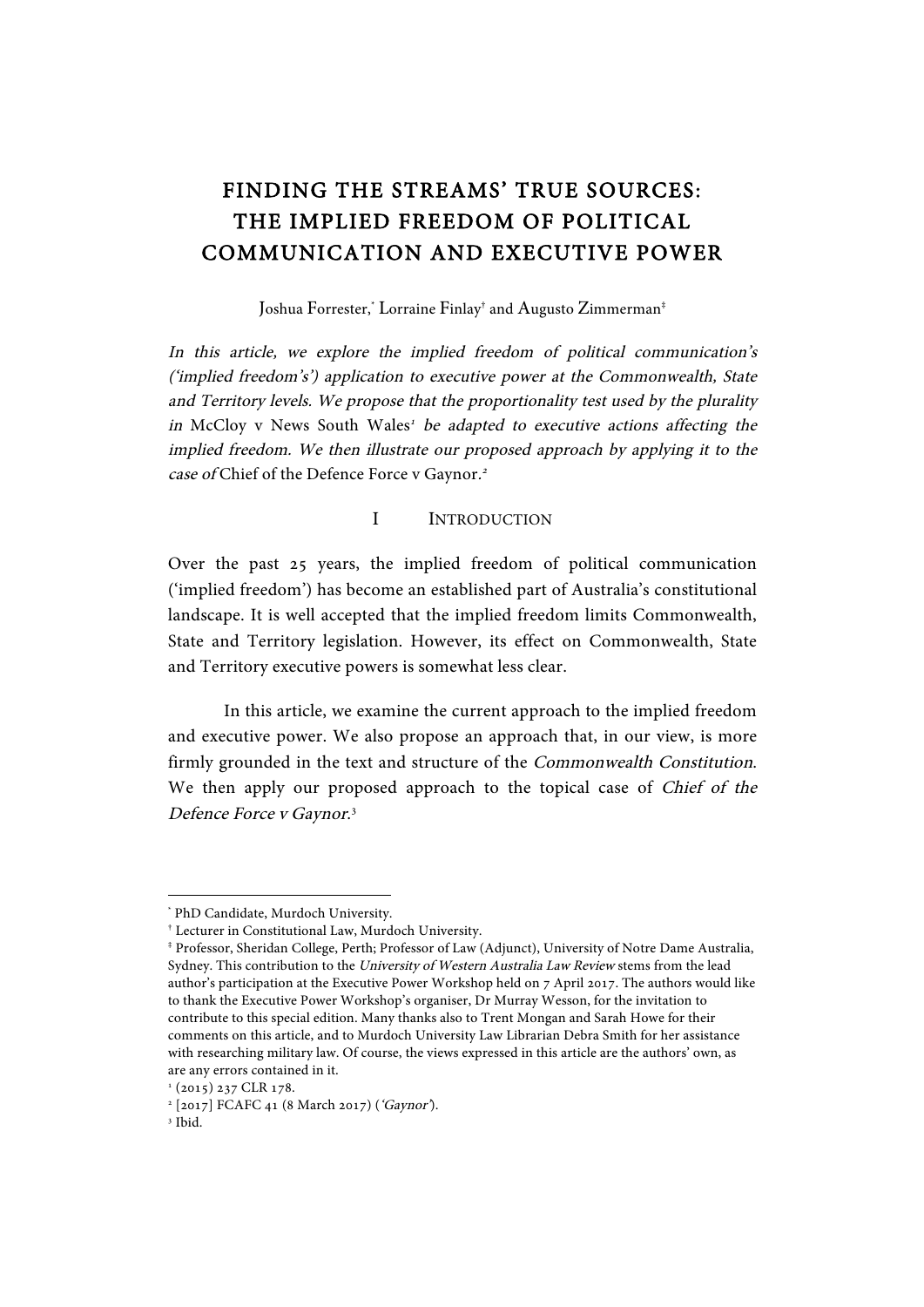This article is split into the following parts. In Part II, we cover the current state of the law concerning the implied freedom, specifically the test provided by the plurality in McCloy v New South Wales.<sup>4</sup> In Part III, we note important points about the implied freedom. The implied freedom is not a right but a restriction on Commonwealth, State and Territory legislative and executive power. However, it is also a strong and wide-ranging freedom. Further, common law freedom of expression is itself of constitutional importance, and is relevant to assessing proportionality in the McCloy test.

In Part IV, we note the current approach to the implied freedom and executive power, specifically noting the approach in Wotton v Queensland.<sup>5</sup> In Part V, we propose another approach to the implied freedom and executive power. We model this approach on that of the plurality in McCloy. We note here that the sources of executive power differ between the Commonwealth on the one hand, and the States and Territories on the other. In Part VI, we consider some issues concerning our proposed approach. These issues include whether our proposed approach applies to State and Territory executive power, and to non-statutory executive power. That said, our focus in this article is on the implied freedom's effect on the execution of laws and not its effect on nonstatutory executive power. In Part VII, we argue that the High Court's approach in Wotton does not bar adopting our proposed approach.

In Part VIII, we apply our proposed approach to *Gaynor*. We also explore issues arising from Gaynor, including accommodating the implied freedom in the Australian Defence Force ('ADF') and other government agencies.

#### II THE *MCCLOY* TEST

In McCloy, the plurality adopted a proportionality test as a tool for determining whether or not legislation impermissibly infringed the implied freedom.<sup>6</sup> This test was modified in *Brown v Tasmania*,<sup>7</sup> and reads as follows:

<sup>4</sup> (2015) 257 CLR 178 ('McCloy'). In this article, we refer to the test that the plurality used in McCloy as the 'McCloy test'.

<sup>5</sup> (2012) 246 CLR 1 ('Wotton').

 $^6$   $\emph{McCloy}$  (2015) 257 CLR 178, 194-5 [2] (French CJ, Kiefel, Bell and Keane JJ).

<sup>7</sup> Brown v Tasmania [2017] HCA 43 (18 October 2017) [104] (Kiefel CJ, Bell and Keane JJ), [277]

<sup>(</sup>Nettle J) ('Brown') cf [155]-[156] (Gageler J). Because of her Honour's views about how to determine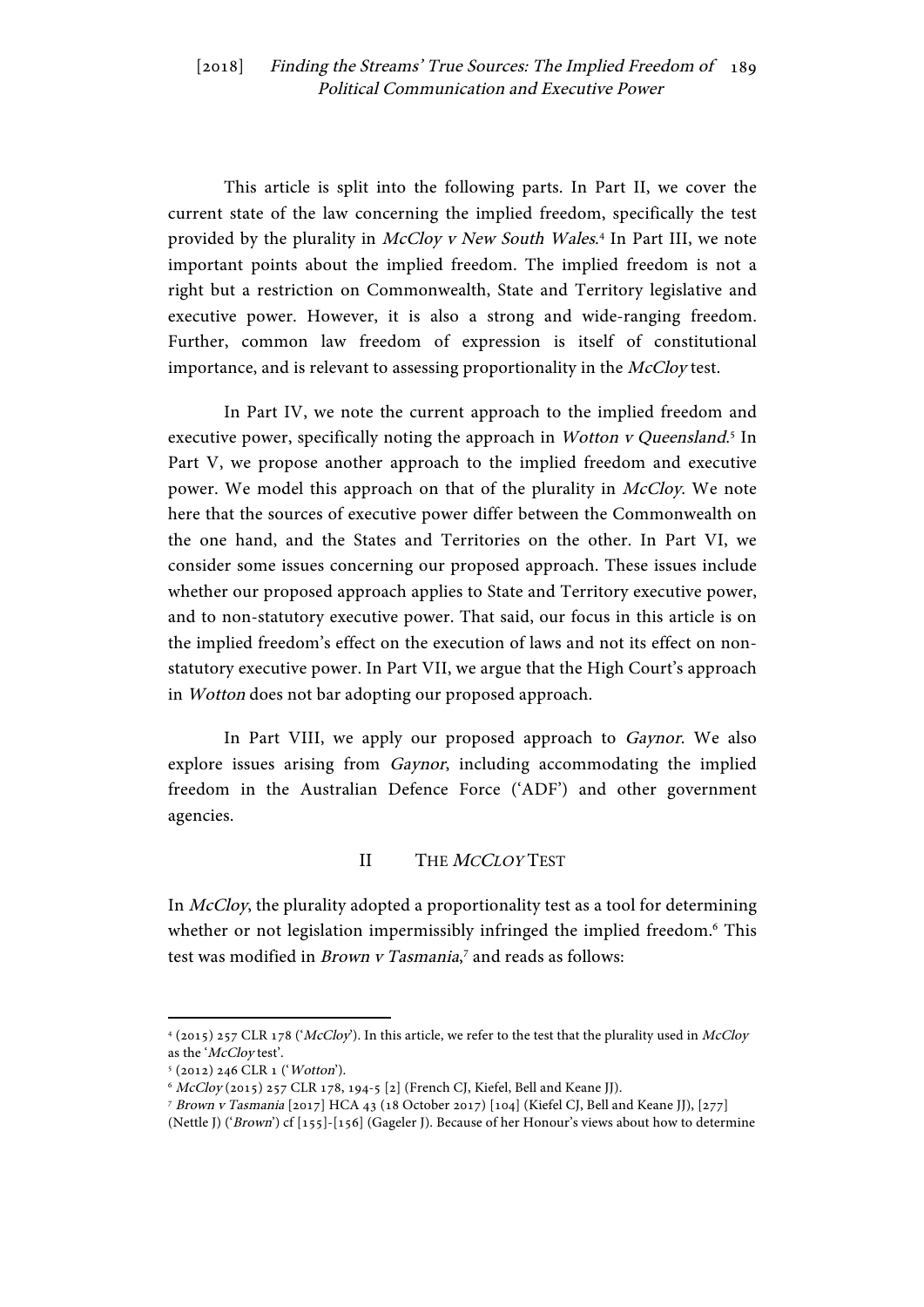- 1. Does the law effectively burden the implied freedom of political communication in its terms, operation or effect?
- 2. If 'yes' to the first question, is the purpose of the law legitimate, in the sense that it is compatible with the maintenance of the constitutionallyprescribed system of representative and responsible government?
- 3. If 'yes' to the second question, is the law reasonably appropriate and adapted to advance that legitimate object in a manner that is compatible with the maintenance of the constitutionally-prescribed system of representative and responsible government?

The third stage of the test requires what the plurality in McCloy termed 'proportionality testing'. A law justifies its burden on the implied freedom if it is:

- $\textit{Switchle}$  there is a rational connection between the provision and its purpose.
- *Necessary*  $-$  in the sense that there is no obvious and compelling alternative, reasonably practicable means of achieving the same purpose which has a less restrictive effect on the freedom.
- Adequate in its balance  $-$  a criterion requiring a value judgment, consistently with the limits of the judicial function, describing the balance between the importance of the purpose served by the restrictive measure and the extent of the restriction it imposes on the freedom.8

It should be noted that other members of the High Court in McCloy did not share the plurality's approach to proportionality.<sup>9</sup> However, the plurality's approach is, for now, authoritative concerning whether or not a law is reasonably appropriate and adapted to its purpose.

<u> 1989 - Jan Samuel Barbara, martxa eta batarra (h. 1989).</u>

whether or not the implied freedom had been impermissibly infringed, Gordon J did not see the need to reconsider McCloy: see ibid  $[471]$ - $[482]$ . In this article, when we mention the 'McCloy test' it should be taken to mean 'the McCloy test as modified in Brown'.

 $8$  McCloy (2015) 257 CLR 178, 195 [2]. It appears that *Brown* did not alter these steps in 'proportionality testing'.

<sup>9</sup> See ibid 236-9 [145]-[152] (Gageler J), 269-70 [254]-[255] (Nettle J), 281-2 [309]-[311] (Gordon J). It should be noted that, in Brown, Nettle J appeared to support proportionality by adopting applying the McCloy test: see [2017] HCA 43 (18 October 2017) [236]. Gageler J furthered his Honour's criticism of the proportionality approach: ibid [158]-[165]. Gordon J applied the same approach her Honour had applied in  $McCloy$ , that is, one anchored in the Lange test: ibid [312]-[324].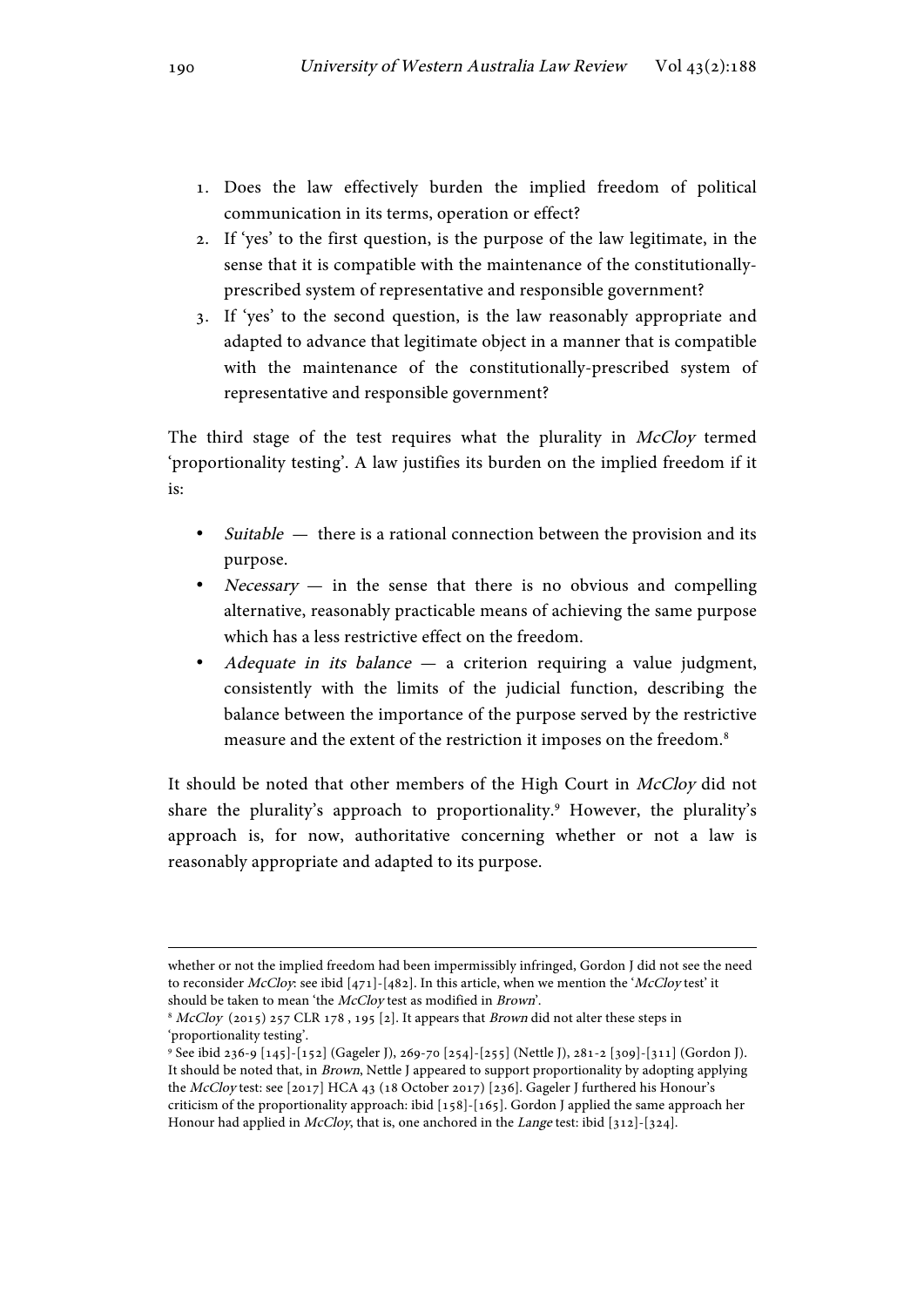#### III IMPORTANT POINTS ABOUT THE IMPLIED FREEDOM

There are a number of important points to note about the implied freedom.

## A It Restricts Legislative and Executive Power; It Is Not a Right

The implied freedom is sometimes referred to as the 'implied right of political communication'. This is not how the implied freedom works. Rather, the implied freedom is a restriction on legislative and executive powers. The implied freedom, in effect, creates a line that Commonwealth, State and Territory legislative and executive actions cannot cross. Any such action that crosses this line is invalid.

# As the High Court noted in Lange v Australian Broadcasting Corporation:<sup>10</sup>

[The sections creating the implied freedom] do not confer personal rights on individuals. Rather they preclude the curtailment of the protected freedom by the exercise of legislative or executive power. As Deane J said in Theophanous, they are 'a limitation or confinement of laws and powers [which] gives rise to a pro tanto immunity on the part of the citizen from being adversely affected by those laws or by the exercise of those powers rather than to a 'right' in the strict sense'.<sup>11</sup>

#### B It Is a Strong and Wide-Ranging Freedom

We have mentioned that the implied freedom creates a line. To continue the metaphor, that line is not easily broken, and the area it surrounds is very large. Indeed, we daresay many in the legal establishment do not fully appreciate just how strong, and just how wide-ranging the implied freedom is.

<sup>&</sup>lt;sup>10</sup> (1997) 189 CLR 520 ('Lange').

<sup>&</sup>lt;sup>11</sup> Ibid 560 (citations omitted) (emphasis added). See also, for example, *Brown* [2017] HCA 43 (18 October 2017) [90] (Kiefel CJ, Bell and Keane JJ), [185] (Gagerler J), [236] (Nettle J), [313], [465] (Gordon J), [559] (Edelman J); McCloy (2015) 257 CLR 178, 202-3 [30] (French CJ, Kiefel, Bell and Keane JJ); Tajjour v New South Wales (2014) 254 CLR 508, 569 [104] (Crennan, Kiefel and Bell JJ), 593-4 [198] (Keane J); Unions NSW v New South Wales (2013) 252 CLR 530, 551-2 [30], 554 [36] (French CJ, Hayne, Crennan, Kiefel and Bell JJ), 574 [119] (Keane J) ('Unions NSW'); Attorney-General (SA) v Corporation of the City of Adelaide (2013) 249 CLR 1, 89 [220] (Crennan and Kiefel JJ) ('Adelaide Preachers' Case'); APLA Ltd v Legal Services Commissioner (NSW) (2005) 224 CLR 322, 451 [381] (Hayne J).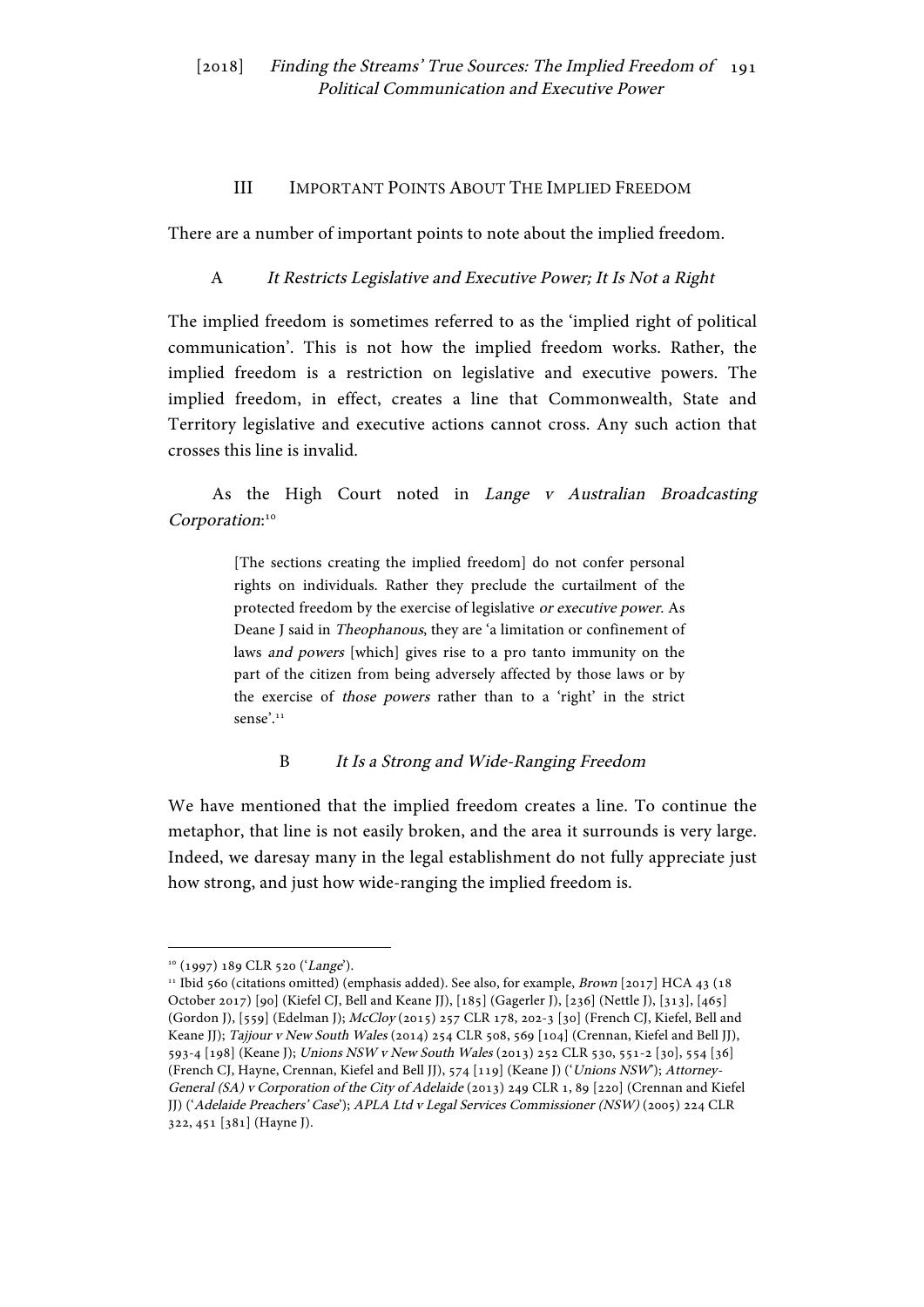In Monis v The Queen,<sup>12</sup> Hayne J observed that while implied freedom was not absolute, this did not mean 'it must yield to accommodate the regulation of conduct which a majority of members of the Australian community may consider to be repugnant.<sup> $13$ </sup> Further, he observed that the freedom being implied rather than express did not:

> …make it brittle or otherwise infirm, or make it some lesser or secondary form of principle. Rather, accepting that the freedom is not absolute recognises that it has boundaries. But within those boundaries the freedom limits legislative power.<sup>14</sup>

In Coleman v Power,<sup>15</sup> McHugh J observed:

In determining whether a law is invalid because it is inconsistent with freedom of political communication, it is not a question of giving special weight in particular circumstances to that freedom. Nor is it a question of balancing a legislative or executive end or purpose against that freedom. Freedom of communication always trumps federal, State and Territorial powers when they conflict with the freedom.<sup>16</sup>

But, how is the strength and width of the implied freedom determined? We have examined the effect of popular sovereignty and the plenary powers of Australian Parliaments on the implied freedom in our other work.17 Implications from the Commonwealth Constitution must clearly arise from its text and structure.<sup>18</sup> Popular sovereignty and the plenary powers of Australian

<sup>&</sup>lt;sup>12</sup> Monis v The Queen (2013) 249 CLR 92 ('Monis').

<sup>13</sup> Ibid 141 [104] (Hayne J).

 $^{\scriptscriptstyle 14}$  Ibid.

<sup>15</sup> (2004) 220 CLR 1 ('Coleman').

<sup>&</sup>lt;sup>16</sup> Ibid 49 [91] (McHugh J) (citations omitted); Gummow and Hayne JJ supported McHugh J's comments in this regard: see ibid 77 [195] (Gummow and Hayne JJ).

<sup>&</sup>lt;sup>17</sup> See Joshua Forrester, Lorraine Finlay and Augusto Zimmermann, No Offence Intended: Why 18C is Wrong (Connor Court, 2016); Joshua Forrester, Augusto Zimmermann and Lorraine Finlay, 'An Opportunity Missed? A Constitutional Analysis of Proposed Reforms to Tasmania's 'Hate Speech' Laws' (2016) 7 The Western Australian Jurist 275 ('An Opportunity Missed?'); Joshua Forrester, Augusto Zimmermann and Lorraine Finlay, Submission No 181 to the Parliamentary Joint Committee on Human Rights, Freedom of Speech in Australia, 23 December 2016; and Joshua Forrester, Augusto Zimmermann and Lorraine Finlay, Submission No 179 to the Joint Standing Committee on Foreign Affairs, Defence and Trade, Inquiry Into the Status of the Human Right to Freedom of Religion or Belief, 5 May 2017.

<sup>18</sup> Lange (1997) 189 CLR 520, 566-7. See also McGinty v Western Australia (1996) 186 CLR 140, 168 (Brennan CJ), 182-3 (Dawson J), 231 (McHugh J), 284-5 (Gummow J) ('McGinty').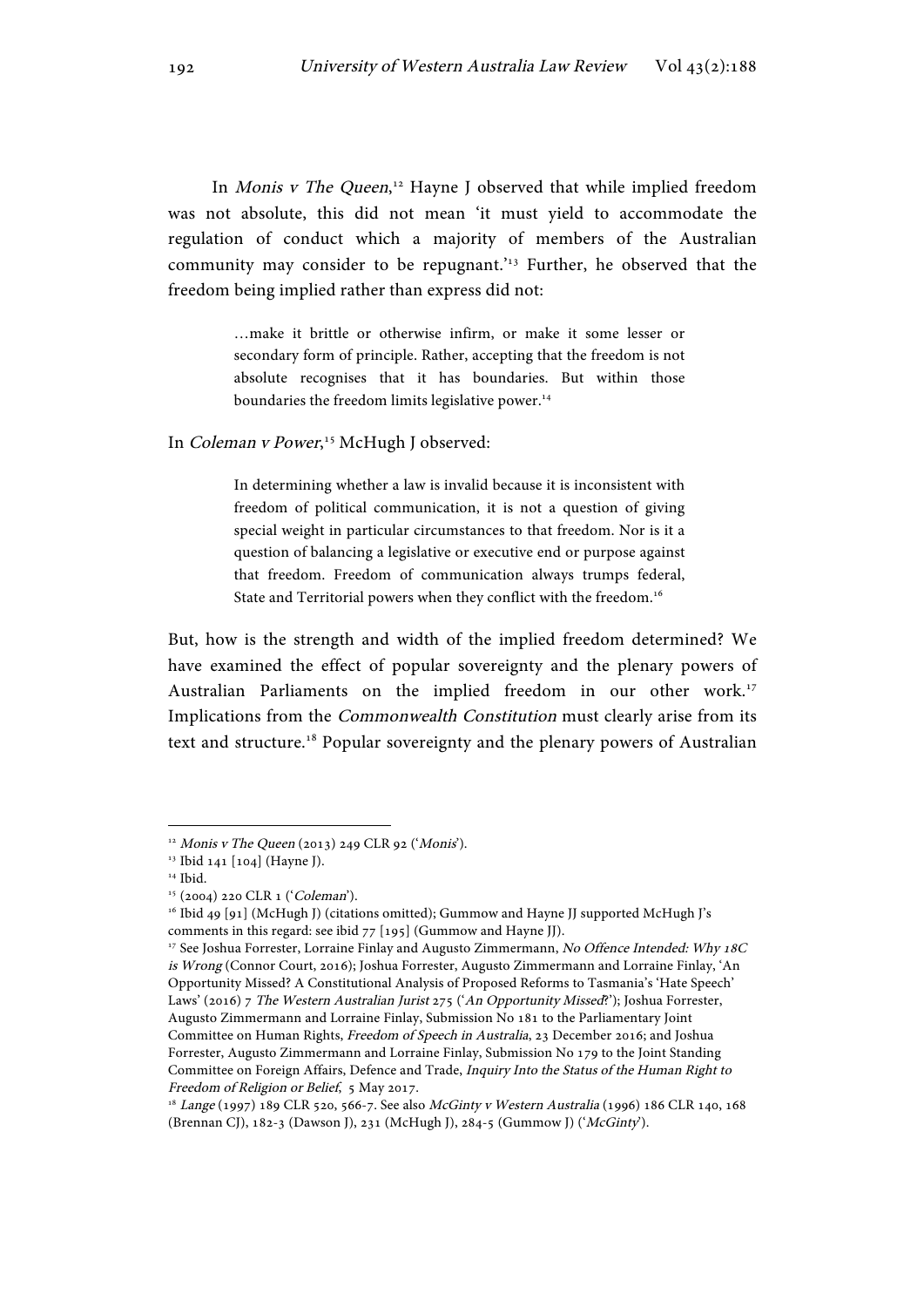Parliaments clearly arise from the Commonwealth Constitution. We have noted:19

> Under the Commonwealth Constitution, the Australian people are sovereign. That is, it is they alone who have the power to change the Commonwealth Constitution. Further, it is the Australian people who elect representatives to the Commonwealth Parliament to legislate in their name. It is also the people of the various Australian States and Territories who elect representatives to their respective Parliaments to legislate in their name.<sup>20</sup>

In addition, Commonwealth,<sup>21</sup> State<sup>22</sup> and Territory<sup>23</sup> Parliaments each have the plenary power to make laws. The Commonwealth Parliament's legislative powers are limited to those matters specified in the Commonwealth Constitution. However, its scope to legislate with respect to such matters is very wide. <sup>24</sup> State and Territory Parliaments may legislate with respect to any matter, subject to the Commonwealth Constitution and any limitations in their respective constitutions.<sup>25</sup> The content of laws with respect to matters within the legislative scope of Commonwealth, State or Territory Parliaments may be whatever the respective Parliament desires. Further, in executing laws, the

<sup>&</sup>lt;sup>19</sup> Joshua Forrester, Augusto Zimmermann and Lorraine Finlay, Submission No 179 to the Joint Standing Committee on Foreign Affairs, Defence and Trade, Inquiry Into the Status of the Human Right to Freedom of Religion or Belief, 5 May 2017, 7-8.<br><sup>20</sup> See Forrester, Finlay and Zimmermann, *No Offence Intended*, above n 17, 122-3; Forrester,

Zimmermann Lorraine Finlay, 'An Opportunity Missed?', above n 17, 286-9. Authorities referring to popular sovereignty and representative and responsible government include Brown [2017] HCA 43 (18 October 2017) [88] (Kiefel CJ, Bell and Keane JJ), [236] (Nettle J); Unions NSW (2013) 252 CLR 530, 548 [17] (French CJ, Hayne, Crennan, Kiefel and Bell JJ); McCloy (2015) 257 CLR 178, 207 [45] (French CJ, Kiefel, Bell and Keane JJ), 256 [215] (Nettle J), 283-4 [318] (Gordon J); Australian Capital Television Pty Ltd v The Commonwealth (1992) 177 CLR 106, 137-8 (Mason CJ) ('ACTV'); Nationwide News Pty Ltd v Wills (1992) 177 CLR 1, 47 (Brennan J) ('Wills').

<sup>&</sup>lt;sup>21</sup> Commonwealth Constitution s 51.

<sup>&</sup>lt;sup>22</sup> Constitution Act 1902 (NSW) s 5; Constitution Act 1867 (Qld) s 2; Constitution Act 1934 (SA) s 5; Constitution Act 1975 (Vic) s 16; Constitution Act 1889 (WA) s  $2(1)$ . The plenary power of the Tasmanian Parliament is found in the Australian Constitutions Act 1850 (Imp) s 14, which provides that the Tasmanian Parliament has the authority 'to make laws for the peace, welfare and good government of Tasmania': see Strachan v Graves (1997) 141 FLR 283, 289. The constitution of each colony continued as a State constitution at the establishment of the Commonwealth of Australia: see Commonwealth Constitution s 106.

<sup>&</sup>lt;sup>23</sup> Australian Capital Territory (Self-Government) Act 1988 (Cth) s 22(1); Northern Territory (Self-Government) Act 1978 (Cth) s 6.

<sup>&</sup>lt;sup>24</sup> Amalgamated Society of Engineers v Adelaide Steamship Co Ltd (1920) 28 CLR 129, 151 (Knox CJ, Isaacs, Rich and Starke JJ).

<sup>&</sup>lt;sup>25</sup> Union Steamship Company of Australia Pty Ltd v King (1988) 166 CLR 1, 10 (Mason CJ, Wilson, Brennan, Deane, Dawson, Toohey and Gaudron JJ) ('Union Steamship').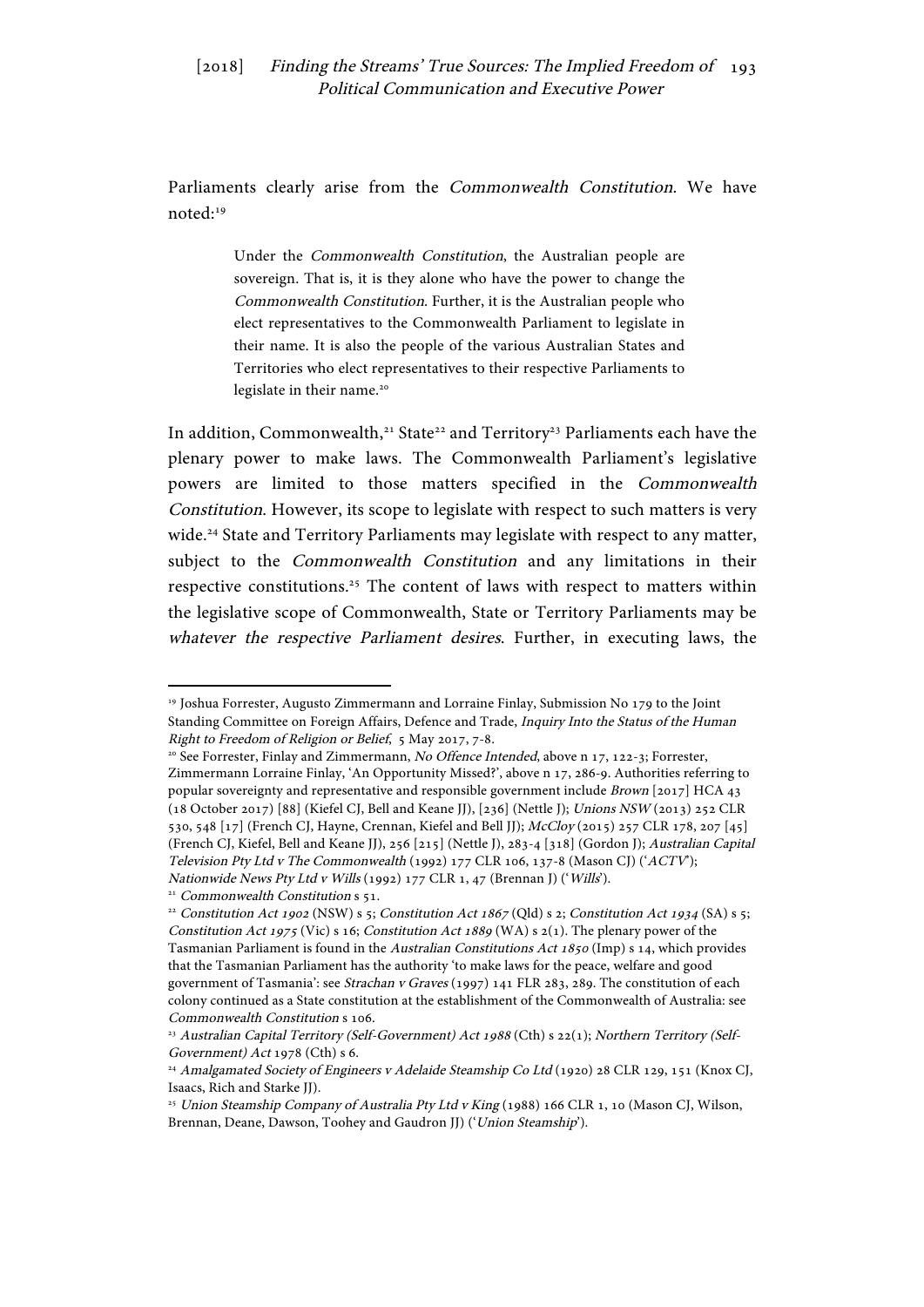respective Commonwealth, State or Territory executive may be given wideranging powers. Finally, members of Parliament have parliamentary privilege to discuss past or proposed legislative and executive action fully, frankly, and robustly.26

It follows that, as sovereign, the Australian people must also be able to discuss government and political matters fully, frankly and robustly.<sup>27</sup> As we have noted:<sup>28</sup>

> Put another way, it borders on absurdity to say that, under the Commonwealth Constitution, Parliament may pass outrageous laws, the executive may do outrageous things, and members of Parliament may say outrageous things. However, the people from whom Parliament, members of Parliament and the executive derive their authority may not speak outrageously.<sup>29</sup> If anything, in a democracy, a sovereign people must be free to speak even the unspeakable.<sup>30</sup>

> To be clear, there are limits to freedom of expression. However, these limits are themselves strictly limited.<sup>31</sup>

In our view, the plenary powers of Australian Parliaments, and the popular sovereignty of the Australian people, give the implied freedom both content and weight. The Australian people may speak about any matter, and any restriction on this freedom must clear a high bar.

<sup>&</sup>lt;sup>26</sup> See, for example, *Commonwealth Constitution* s 49; *Parliamentary Privileges Act 1987* (Cth) s 16; Parliamentary Privileges Act 1891 (WA) s 1. Forrester, Finlay and Zimmermann, No Offence Intended, above n 17, 122-3; Forrester, Zimmermann and Finlay, 'An Opportunity Missed?' above n 17, 286-9.

<sup>&</sup>lt;sup>27</sup> Forrester, Finlay and Zimmermann, No Offence Intended, above n 17, 123.

<sup>28</sup> Forrester, Zimmermann and Finlay, 'An Opportunity Missed?', above n 17,288-9 (emphasis in original).

<sup>&</sup>lt;sup>29</sup> Forrester, Finlay and Zimmermann, No Offence Intended, above n 17, 130.

<sup>&</sup>lt;sup>30</sup> Ibid. See also Lorraine Finlay, Augusto Zimmermann and Joshua Forrester, '18C is too broad and too vague, and should be repealed', *The Conversation* (online), 31 August 2016 <https://theconv ersation.com/section-18c-is-too-broad-and-too-vague-and-should-be-repealed-64482>. Indeed, this must be so with respect to any idea that may influence, or be the subject of, legislative or executive action. This must also be so with respect to any person or group of people who may influence, or be the subject of, legislative or executive action.

 $31$  Forrester, Finlay and Zimmermann, No Offence Intended, above n 17, 130.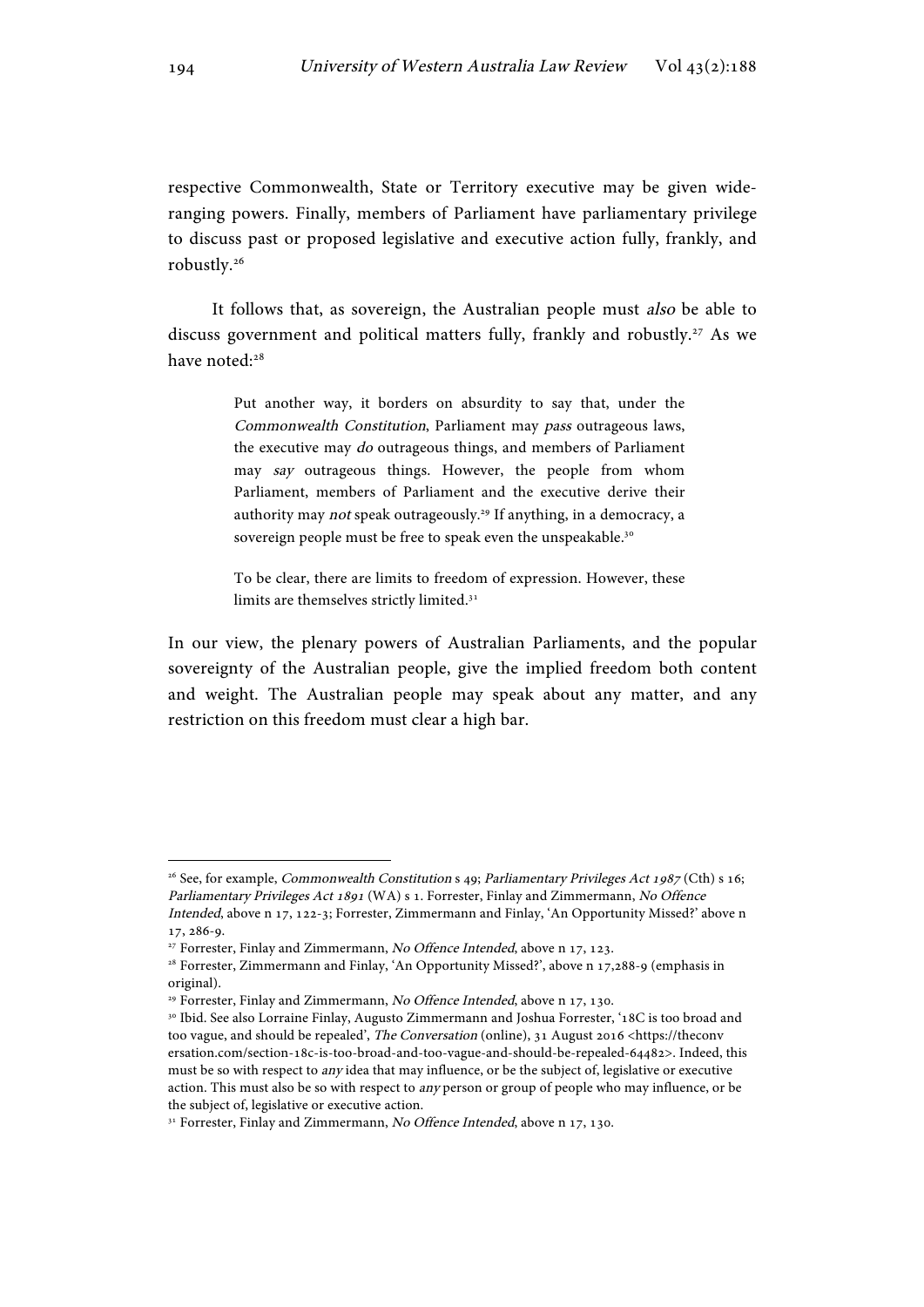#### C Common Law Freedom of Expression Is of Constitutional Importance

Common law freedom of expression is itself of constitutional importance. In Minister for Immigration & Citizenship v Haneef,<sup>32</sup> the Full Court of the Federal Court endorsed the following statement by Trevor Allan:

> Liberty is not merely what remains when the meaning of statutes and the scope of executive powers have been settled authoritatively by the courts. The traditional civil and political liberties, like liberty of the person and freedom of speech, have independent and intrinsic weight: their importance justifies an interpretation of both common law and statute which serves to protect them from unwise and ill-considered interference or restriction. The common law, then, has its own set of constitutional rights, even if these are not formally entrenched against legislative repeal.<sup>33</sup>

Further, the extent to which a law infringes common law freedom of expression is a factor relevant when assessing its proportionality.34 As argued below, the extent to which executive action affects an individual's common law freedom of expression is especially important when assessing its constitutional validity.

# IV THE CURRENT APPROACH TO THE IMPLIED FREEDOM AND EXECUTIVE POWER

Perhaps unsurprisingly, most High Court cases concern legislative and not executive power. Wotton<sup>35</sup> is the case that comes closest to a decision on the implied freedom's effect on executive power, in particular the execution of laws. That said, the High Court's comments in Wotton amount to obiter dicta, albeit authoritative obiter dicta.

Gaynor<sup>36</sup> is a recent decision of the Full Court of the Federal Court dealing with the implied freedom's effect on executive power. Under a section

 $32$  (2007) 163 FCR 414 ('Haneef').<br><sup>33</sup> Ibid 444 [113]. See also *Evans v State of New South Wales* (2008) 168 FCR 576, 594 [72] (French, Branson and Stone JJ) ('Evans'); Monis (2013) 249 CLR 92, 128 [60] (French CJ); see also Brown [2017] HCA 43 (18 October 2017) [545] (Edelman J).

<sup>34</sup> Wills (1992) 177 CLR 1, 30-1 (Mason CJ); Adelaide Preachers' Case (2013) 249 CLR 1, 31-2 [43]- [44] (French CJ).

<sup>35</sup> (2012) 246 CLR 1.

<sup>36</sup> [2017] FCAFC 41 (8 March 2017).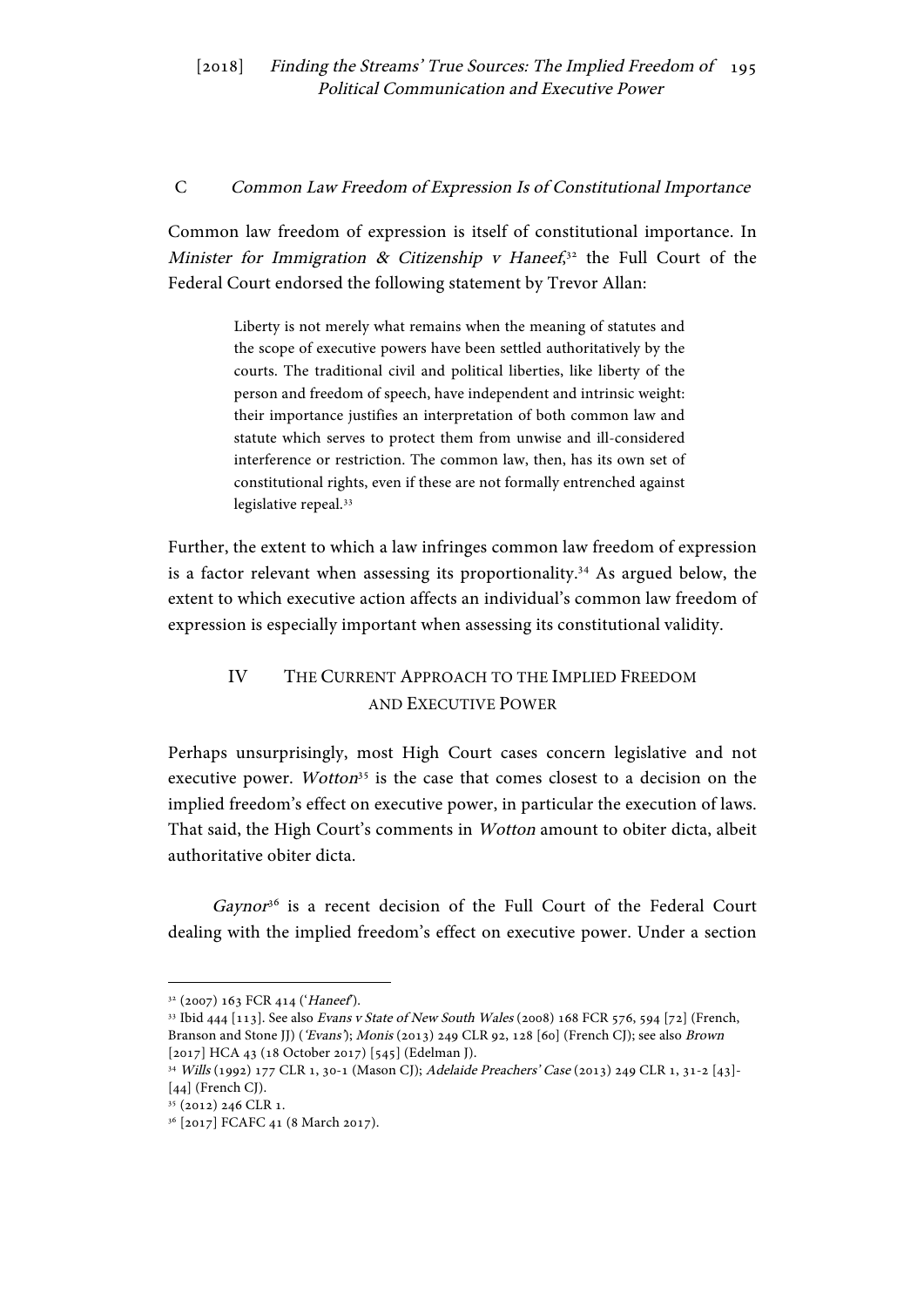titled 'The implied freedom as a relevant consideration in the individual exercise of a statutory power conditioned by the freedom' the Full Court stated:

> We deal with this issue in this section of our reasons because of the overlap with what might be called the "purely" constitutional question. However, conceptually, this is a judicial review issue. There are dicta to the effect that the freedom may be seen as a relevant consideration, or as conditioning an individual exercise of statutory power in a way that requires a decision-maker to consider the effect of a particular exercise of power on the freedom.<sup>37</sup>

That is, to the Full Court, administrative law principles should be used to resolve the issues concerning the implied freedom and executive power. The implied freedom is, at the very least, a relevant consideration for decisionmakers. However, the Full Court noted that the implied freedom may inform grounds of review other than just failure to consider a relevant consideration.38 The Full Court did not specify these grounds. However, as an example, 'reading down' a statute's scope to comply with the implied freedom<sup>39</sup> could render executive action taken pursuant to it beyond power.<sup>40</sup> This is because the executive action's validity may have depended on the statute's original scope.

To support their approach, the Full Court relied on certain statements in Wotton.<sup>41</sup> The Full Court quoted with approval<sup>42</sup> this statement by the majority in Wotton, which accepted a Commonwealth submission that:

> (i) where a putative burden on political communication has its source in statute, the issue presented is one of a limitation upon legislative power; (ii) whether a particular application of the statute, by the exercise or refusal to exercise a power or discretion conferred by the statute, is valid is not a question of constitutional law; (iii) rather, the question is whether the repository of the power has complied with the statutory limits; (iv) if, on its proper construction, the statute complies with the constitutional limitation, without any need to read it down to save its validity, any complaint respecting the exercise of

<sup>37</sup> Ibid [73].

<sup>&</sup>lt;sup>38</sup> Ibid [80].

<sup>&</sup>lt;sup>39</sup> Interpreting a statute in such a way is permissible under the Acts Interpretation Act 1901 (Cth) s 15A.

<sup>&</sup>lt;sup>40</sup> See Administrative Decisions (Judicial Review) Act 1977 (Cth) s 5(d) ('ADJR Act').

<sup>&</sup>lt;sup>41</sup> Including statements by Kiefel J: see Gaynor [2017] FCAFC 41 (8 March 2017) [74] (Perram, Mortimer and Gleeson JJ).

<sup>42</sup> Ibid [78].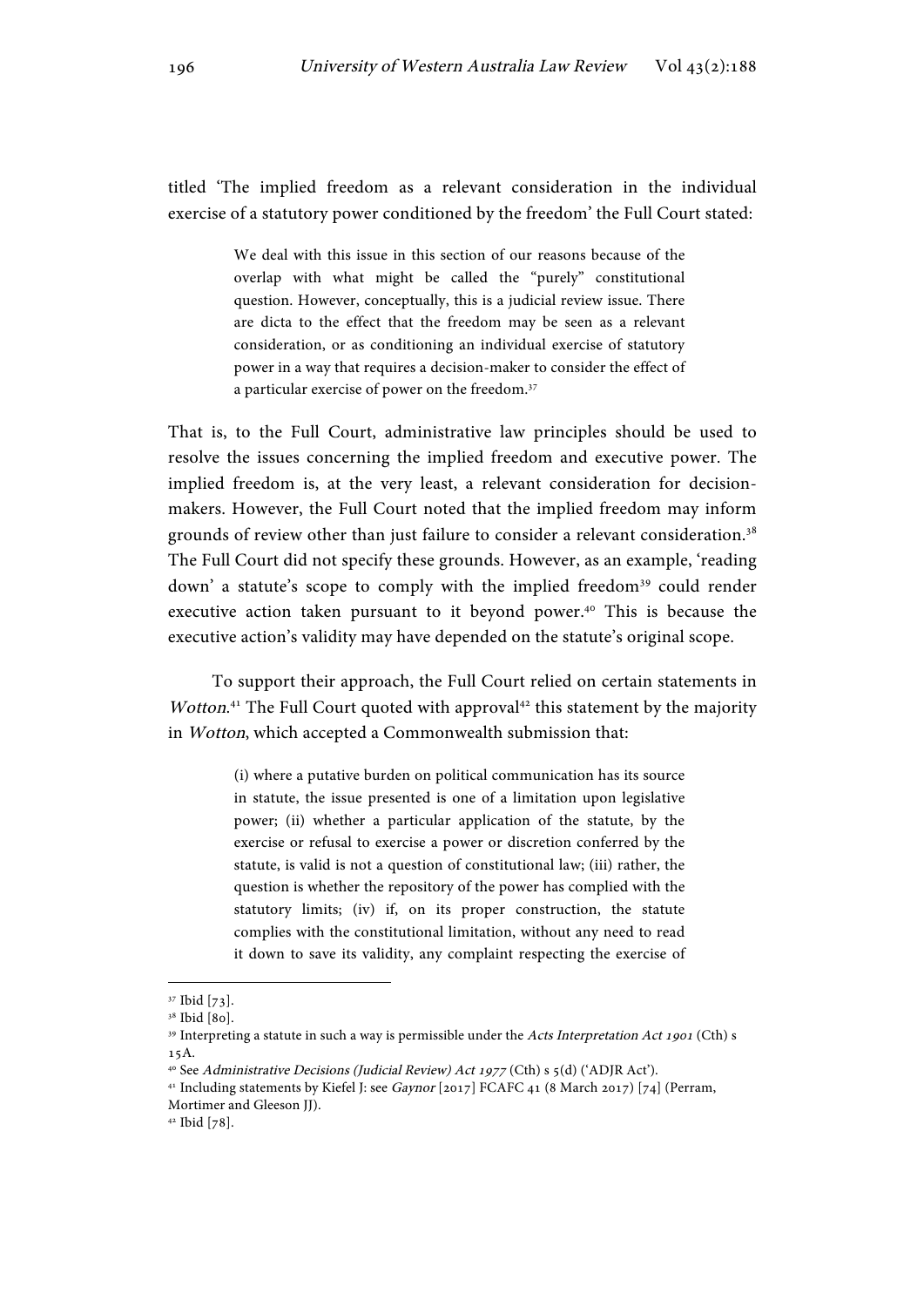power thereunder in a given case… does not raise a constitutional question, as distinct from a question of the exercise of statutory power.43

Hence, at the very least, it appears that the implied freedom is to be treated as a relevant consideration when exercising executive power. In Minister for Aboriginal Affairs v Peko-Wallsend Ltd,<sup>44</sup> Mason J provided an influential restatement of the principles relevant to this ground of review. To summarise these principles:

- A decision-maker must be bound to take into account the relevant consideration when making the decision.
- What a decision-maker is bound to consider is determined by the construction of the relevant statute.
- Failing to consider a relevant consideration does not automatically lead to setting aside a decision and ordering another be made accounting for the relevant consideration.
- The court does not substitute its judgment for the decision-maker's. This is because the legislature has vested the decision-maker with the discretion to make the decision. Generally, it is for the decision-maker, not the court, to give weight to the relevant consideration. However, when a decision-maker fails to consider a greatly important consideration, the preferred ground for review is that the decision is manifestly unreasonable.45 The court's preference for a different result will not suffice.
- A Crown Minister can account for broader policy considerations that may be relevant to exercising their discretion when making decisions.<sup>46</sup>

For a practicing lawyer, the approach in Gaynor and Wotton – that is, failing to treat the implied freedom as a relevant consideration – is the 'safe bet'. The

<sup>43</sup> Wotton (2012) 246 CLR 1, 14 [22] (French CJ, Gummow, Hayne, Crennan and Bell JJ).

<sup>&</sup>lt;sup>44</sup> (1986) 162 CLR 24 (*'Peko-Wallsend*').<br><sup>45</sup> Since *Peko-Wallsend*, serious irrationality or illogicality has been used as an alternative to manifest unreasonableness: see Mark Aronson and Matthew Groves, Judicial Review of Administrative Action  $(Lawbook Co, 5<sup>th</sup> ed, 2013) 253-63 [4.690] - [4.760].$ 

<sup>46</sup> Peko-Wallsend (1986) 162 CLR 24, 39-42 (Mason J).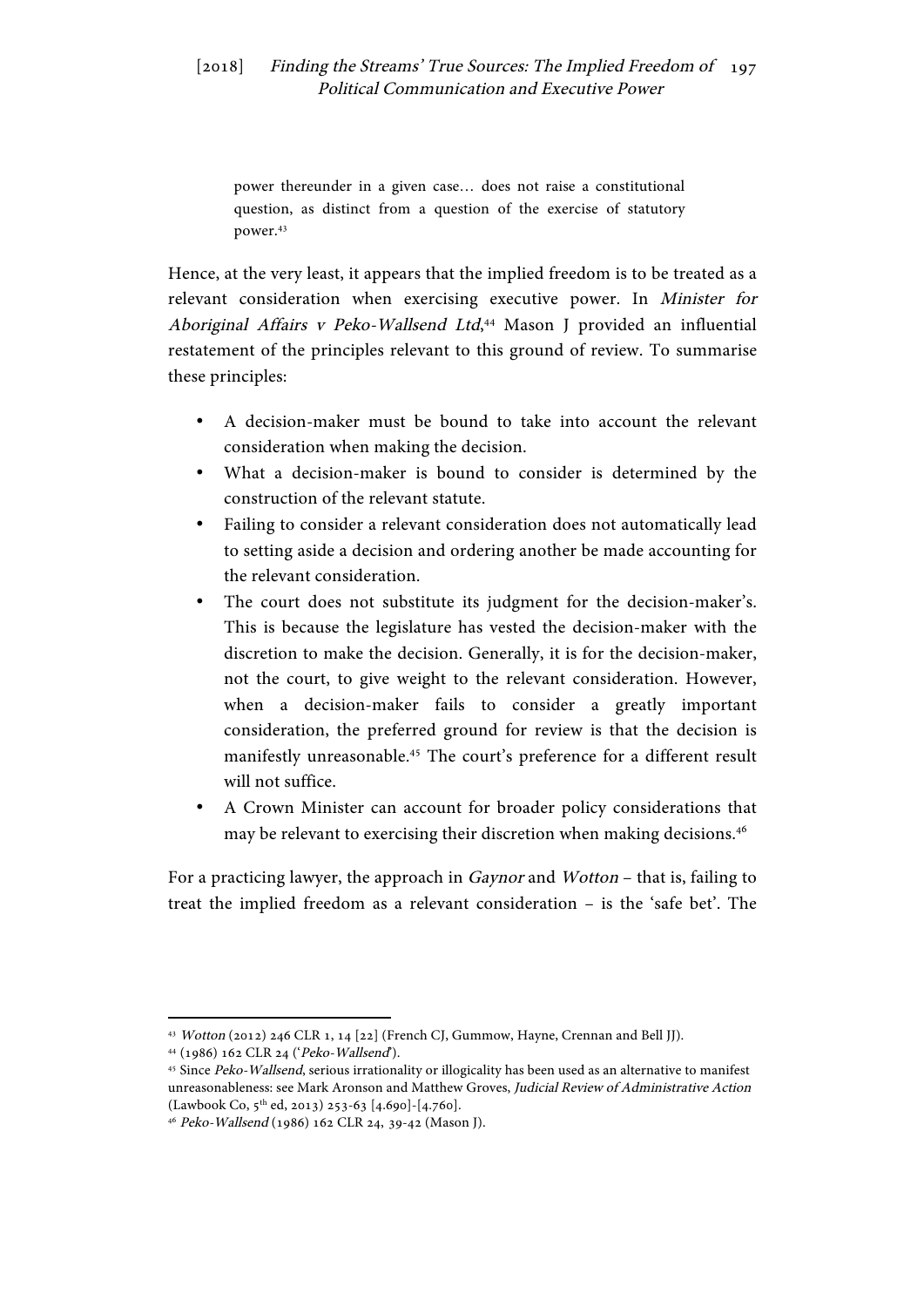approach is supported by the obiter dicta of five justices in Wotton, as well as Kiefel I (as she then was) in that case. $47$ 

Given that it is derived from the text and structure of the Commonwealth Constitution itself, the implied freedom should be regarded as a 'standing consideration'. Recalling Peko-Wallsend, a decision-maker must be bound to consider the relevant consideration. What a decision-maker is bound to consider is determined by the construction of the relevant statute. However, if a statute affects the implied freedom but says nothing about freedom of expression, then a decision-maker should nevertheless consider the implied freedom.

Further, a decision-maker should place significant weight on the implied freedom as a relevant consideration. As noted above, the implied freedom is a strong and wide-ranging freedom. In addition, common law freedom of expression is itself of constitutional importance.

This all said, treating the implied freedom as a relevant consideration arguably gives the decision-maker too much latitude to dismiss it. Again recalling Peko-Wallsend, it is for the decision-maker, not the court, to give weight to the relevant consideration. A decision-maker may perfunctorily mention that freedom of expression is important, thus indicating it has been considered, and then, in effect, ignore it. In such cases, a court will only interfere if the decision-maker's approach is manifestly unreasonable.<sup>48</sup> This is a very high threshold to meet for those seeking to challenge a decision. Even if this threshold is met, a court will be cautious about invalidating the decision.<sup>49</sup>

Ultimately, treating the implied freedom as a relevant consideration does not properly account for its importance in Australia's constitutional order. A more systematic approach is required, and one that accords significant weight to the implied freedom.

<sup>47</sup> Wotton (2012) 246 CLR 1, 33 [88] (Kiefel J).

<sup>&</sup>lt;sup>48</sup> Or, alternatively, seriously irrational or illogical: see Aronson and Groves, Judicial Review of Administrative Action, above n 45, 253-63 [4.690]-[4.760].

<sup>49</sup> Peko-Wallsend (1986) 162 CLR 24, 41-2 (Mason J).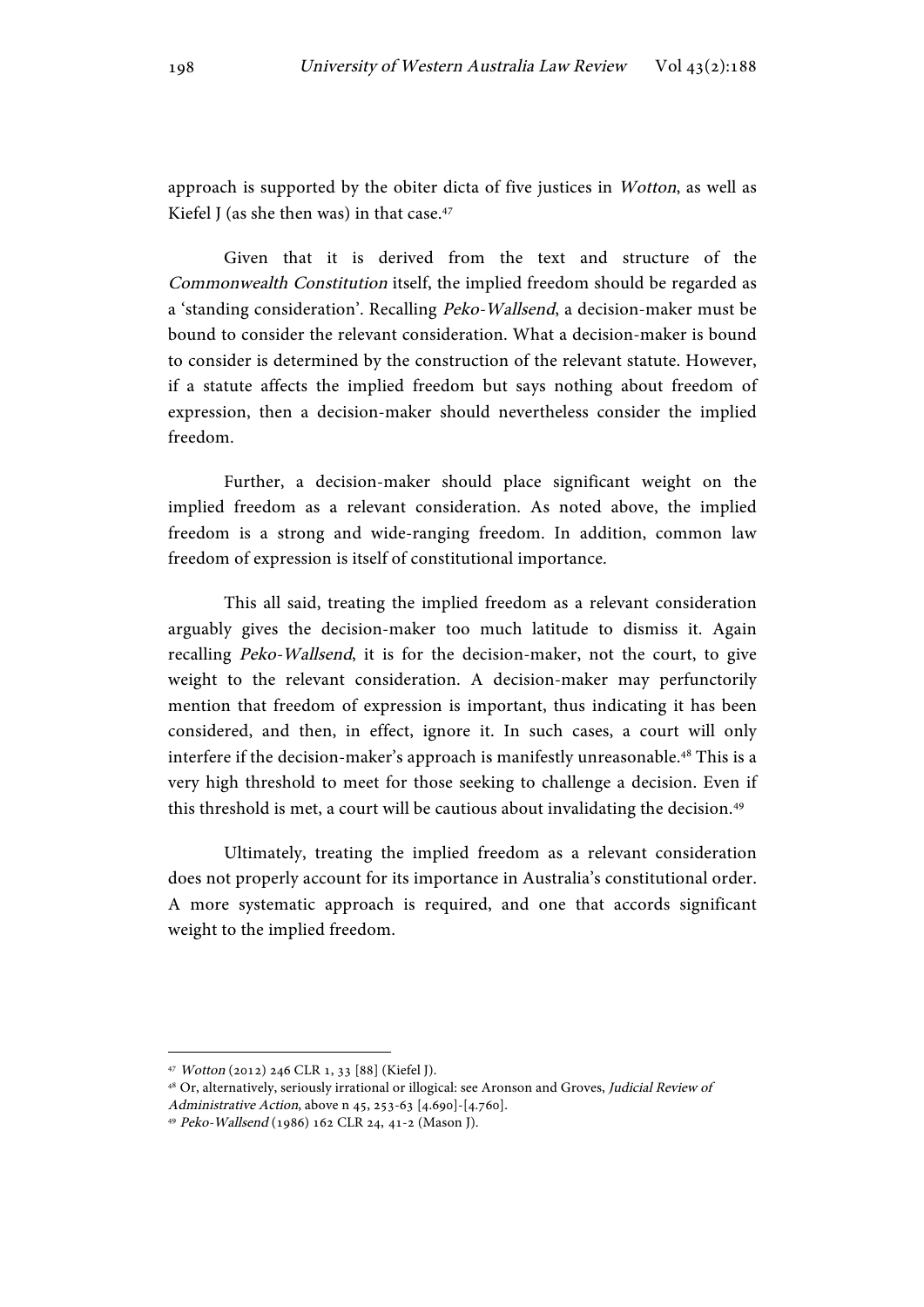# V OUR PROPOSED APPROACH TO THE IMPLIED FREEDOM AND EXECUTIVE POWER

In our view, there is another, better, approach to the implied freedom and executive action. This approach is based on the comments of a unanimous High Court in Lange. It is more firmly grounded in the text and structure of the Commonwealth Constitution. This approach can also be more readily reconciled with the implied freedom's approach to legislation.

## A The Implied Freedom Limits Executive As Well As Legislative Power

As noted above, implications from the Commonwealth Constitution must clearly arise from its text and structure.<sup>50</sup> In *Lange*, the High Court held that ss 7, 24, 64 and 128 of the Commonwealth Constitution implied a freedom to communicate about government and political matters.<sup>51</sup> Sections 7 and 24 provide for popular elections to the House of Representatives and the Senate, thereby implying representative government. Section 64 provides for Ministers of the Crown be drawn from Parliament, thereby implying responsible government. Section 128 provides for amending the Commonwealth Constitution by referendum, thereby implying (along with ss 7 and 24) the sovereignty of the Australian people.

#### In Lange, the High Court noted that:

 

The Constitution, the federal, State and territorial laws, and the common law in Australia together constitute the law of this country and form "one system of jurisprudence". Covering cl 5 of the Constitution renders the Constitution "binding on the courts, judges, and people of every State and of every part of the Commonwealth, notwithstanding anything in the laws of any State". Within that single system of jurisprudence, the basic law of the Constitution provides the authority for the enactment of valid statute law and may have effect on the content of the common law.<sup>52</sup>

<sup>50</sup> Lange (1997) 189 CLR 520, 566-7. See also McGinty (1996) 186 CLR 140, 168 (Brennan CJ), 182-3 (Dawson J), 231 (McHugh J), 284-5 (Gummow J).

 $51$  In *Lange*, the High Court noted that ss 1, 7, 8, 13, 25, 28, 30 also gave rise to implications concerning representative government: Lange (1997) 189 CLR 520, 557-8, 560. And further, that ss 6, 49, 62 and 83 also gave rise to implications concerning responsible government: ibid 558-9, 561. However, the High Court focused on the implications arising from ss 7, 24, 64 and 128. <sup>52</sup> Ibid 564.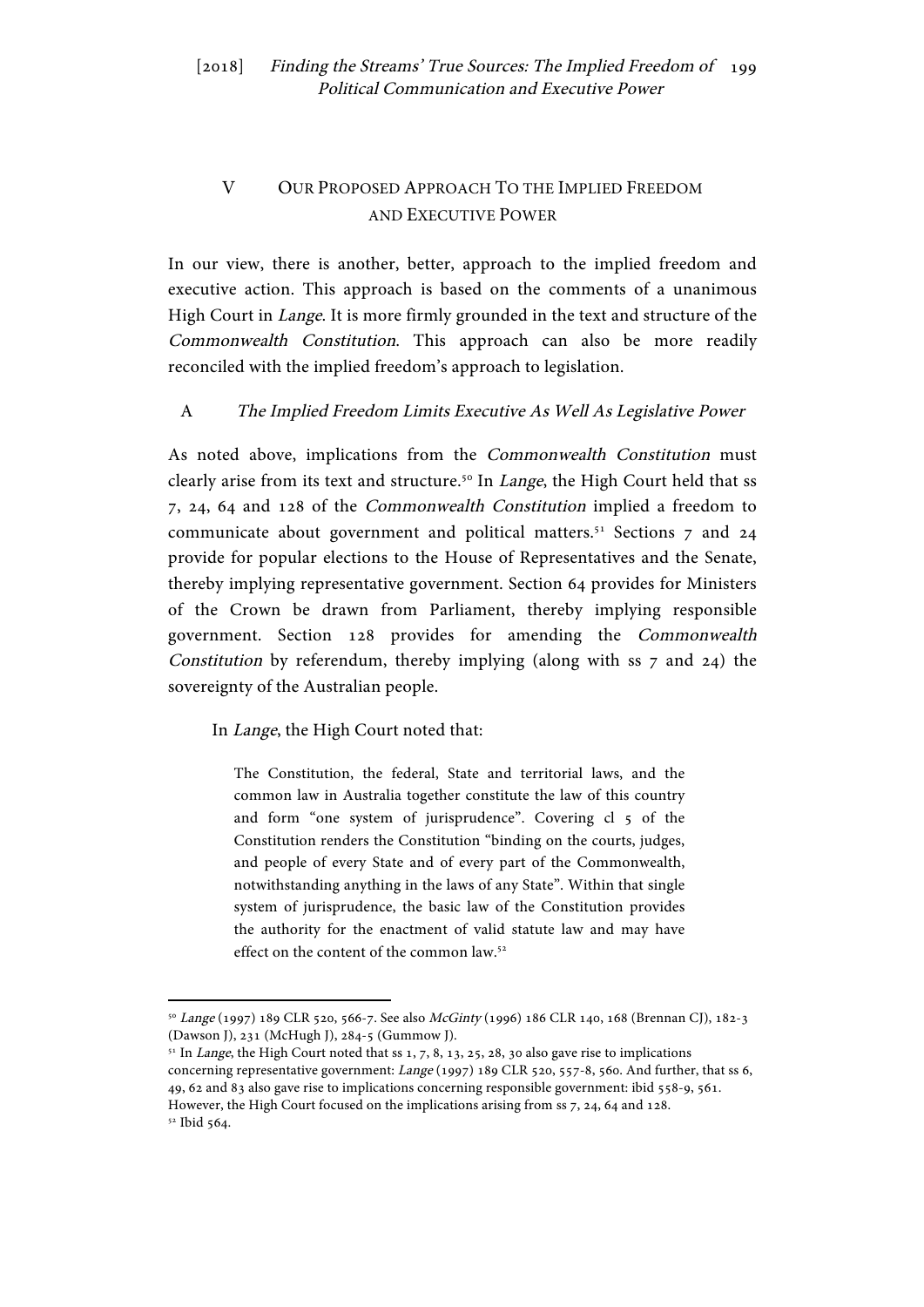The implied freedom is an indispensable incident to the operation of representative and responsible government. The High Court noted the following with respect to the need for the implied freedom for the maintenance of responsible government:

> [T]hose provisions which prescribe the system of responsible government necessarily imply a limitation on legislative and executive power to deny the electors and their representatives information concerning the conduct of the executive branch of government throughout the life of a federal Parliament. Moreover, the conduct of the executive branch is not confined to Ministers and the public service. It includes the affairs of statutory authorities and public utilities which are obliged to report to the legislature or to a Minister who is responsible to the legislature.<sup>53</sup>

On this point, we note the Chapters in the Commonwealth Constitution in which the sections giving rise to the implied freedom are found. Sections 7 and 24 are found in Chapter I, which concerns the Commonwealth's Parliament. Section 64 is found in Chapter II, which concerns the Commonwealth's executive government. Section 128 is found in Chapter VIII, which concerns altering the Commonwealth Constitution. That is, the freedom implied from sections found in different Chapters of the Commonwealth Constitution limits the legislative powers of Parliament found in Chapter I. These legislative powers include, notably, the plenary powers in s 51.

Given this, there is no reason in logic or principle why the implied freedom does not also limit the executive powers found in Chapter II. These powers include, of course, those found in s 61 of the Commonwealth Constitution, which we cover in more detail below.

So what is the effect of the implied freedom on Commonwealth, State and Territory executive power? It is said metaphorically in relation to such matters that 'a stream cannot rise higher than its source'.54 But what is that source? In our view, in Australia there is not one but two streams, and not one but two sources. Each stream and each source must first be understood before examining the effect of the implied freedom on them.

<sup>53</sup> Ibid 561.

<sup>54</sup> Australian Communist Party v Commonwealth (1951) 83 CLR 1, 258 (Fullagar J).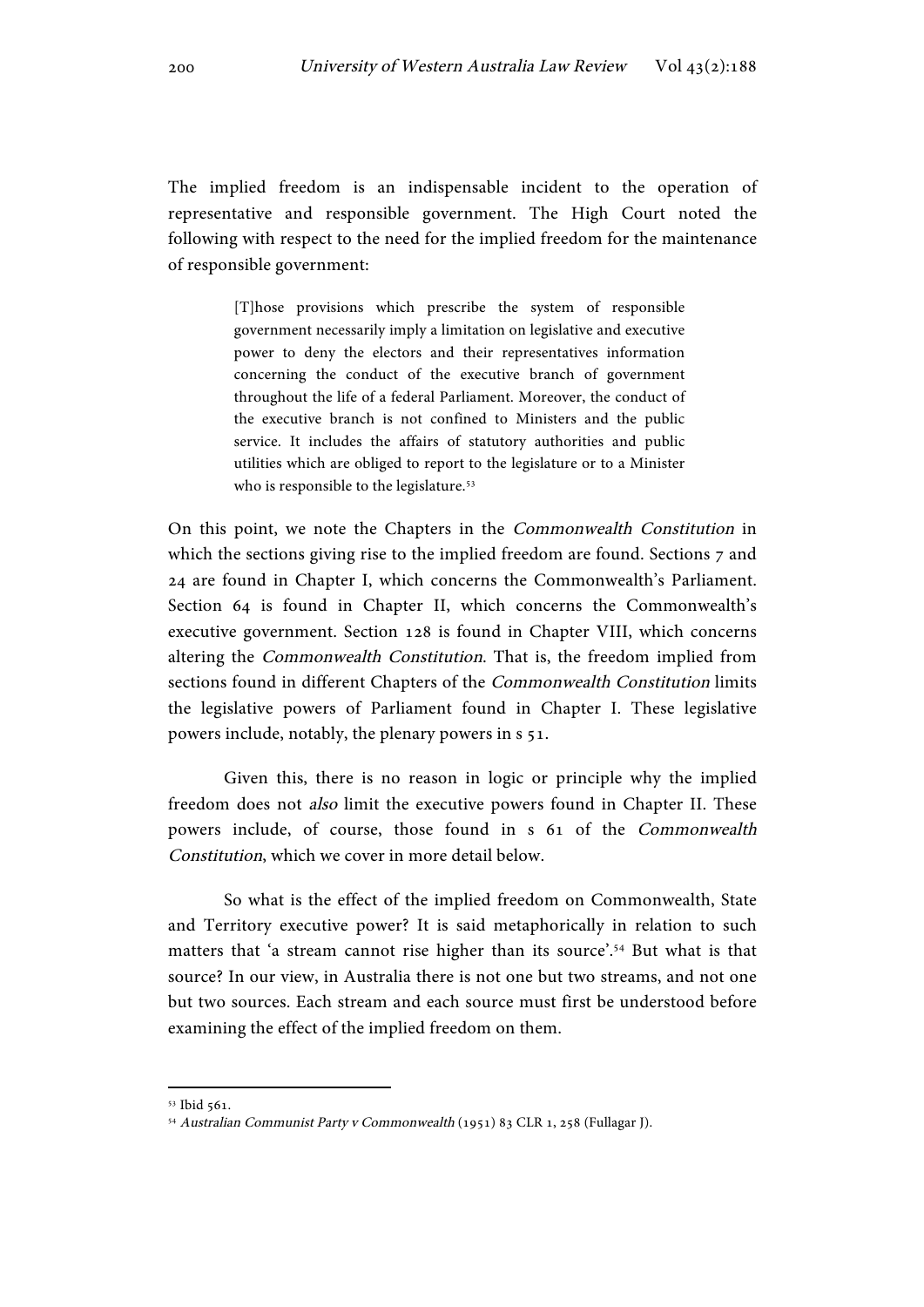#### B The Streams' True Sources: A Tale Of Two Settlements

Not surprisingly, English case law concerning the failure to consider a relevant consideration has greatly influenced Australian case law.55 However, the source of the power of the Commonwealth to execute laws differs from that in the United Kingdom.

In the United Kingdom, the constitutional settlement following the Glorious Revolution resulted in the supremacy of the Westminster Parliament. That is, Parliament's laws are supreme, and the Crown is obliged to execute them. The source of the executive's power to execute laws is by Act of Parliament. To illustrate, the Act of Settlement provides:

> And whereas the Laws of England are the Birthright of the People thereof and all the Kings and Queens who shall ascend the Throne of this Realm ought to administer the Government of the same according to the said Laws and all their Officers and Ministers ought to serve them respectively according to the same.<sup>56</sup>

This constitutional settlement carried over into the Australian colonies that were granted responsible government and later became States. It also applies to the grant of responsible government to the Territories. As was noted in Union Steamship, 'A power to make laws for the peace, order and good government of a territory is as ample and plenary as the power possessed by the Imperial Parliament itself.'57

By contrast, the Commonwealth Constitution created a new constitutional settlement for Australia. The old English constitutional

<sup>55</sup> An example of this is the significant number of English cases cited by Mason J in his summary of the principles concerning the failure to consider a relevant consideration in Peko-Wallsend: see Peko-Wallsend (1986) 162 CLR 24, 39-42 (Mason J).

<sup>56</sup> Act of Settlement <sup>1700</sup>, 12 & 13 Will 3, c 2 s 4 (emphasis added) ('Act of Settlement'). The Act of Settlement was enacted in 1701, long after 'the dust had settled' from the Glorious Revolution. However, the Act of Settlement usefully restates the principles of the constitutional settlement that Parliament and the Crown had observed since the Glorious Revolution. It was also upon the terms of the Act of Settlement that the heirs of Princess Sophia of Hanover assumed the Crown.<br><sup>57</sup> Union Steamship (1988) 166 CLR 1, 10 (Mason CJ, Wilson, Brennan, Deane, Dawson, Toohey and

Gaudron JJ). To be clear, the 'territory' referred to in *Union Steamship* means 'jurisdiction'. This quoted principle in Union Steamship is applicable to Australian States and Territories.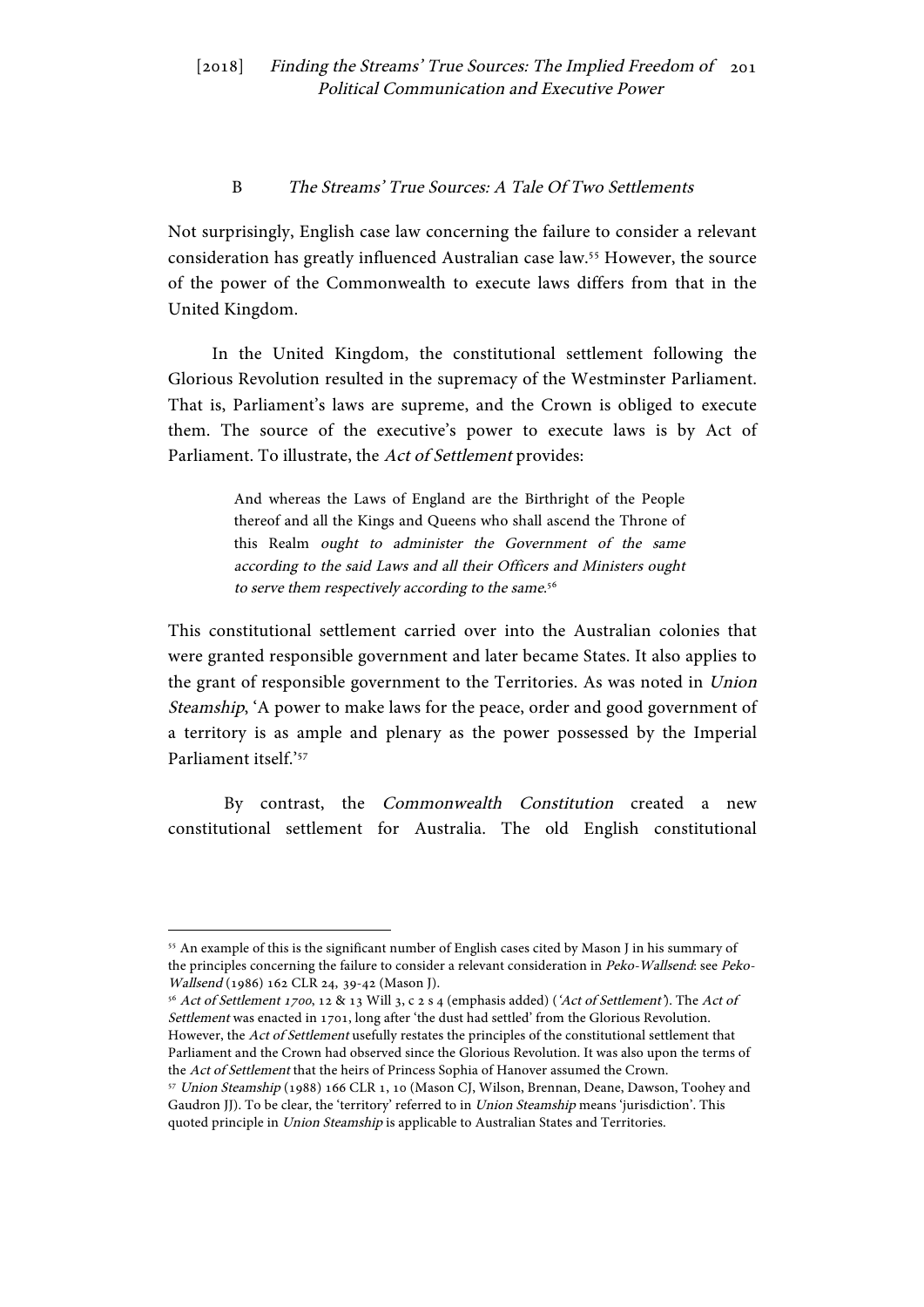settlement survived, but subordinated to the Commonwealth Constitution, the supreme law.58

The Commonwealth Constitution created three distinct branches of government: the legislature, executive and the judiciary. The Commonwealth Constitution conferred upon the Commonwealth Parliament the power to make laws. However, unlike in the United Kingdom, the source of the Commonwealth executive's power to execute laws is not an Act of Parliament (specifically, the Commonwealth Parliament).59 Rather, the source is the Commonwealth Constitution itself, s 61 of which provides:

> The executive power of the Commonwealth is vested in the Queen and is exercisable by the Governor-General as the Queen's representative, and extends to the execution and maintenance of this Constitution, and of the laws of the Commonwealth.<sup>60</sup>

Under the Commonwealth Constitution, the executive is obliged to execute the laws of the legislature. However, both the legislature and the executive are themselves subject to the Commonwealth Constitution. Given this, there are in fact two ways that the implied freedom restricts executive power:

- By limiting the scope of *laws* passed by Parliament (under s 51 or other provisions) that the executive is obliged to execute.
- By limiting the scope of executive action itself under s 61.

<sup>&</sup>lt;sup>58</sup> The High Court in *Lange* noted that '[t]he Constitution displaced, or rendered inapplicable, the English common law doctrine of the general competence and unqualified supremacy of the legislature.': Lange (1997) 189 CLR 520, 564.

<sup>59</sup> The Commonwealth Constitution was an Act of the British Parliament, specifically the Commonwealth of Australia Constitution Act 1900 (UK). However, as was recognised by Justice McHugh in McGinty (1996) 186 CLR 140 at 237 since the passage of the Australia Act 1986 (UK) 'the sovereignty of the Australian nation has ceased to reside in the Imperial Parliament and has become embedded in the Australian people'. This reflects similar observations made by Mason CJ in ACTV (1992) 177 CLR 106 at 137-8.

 $^{60}$  Commonwealth Constitution s 61 (emphasis added). Does the nature of executive power differ between the Commonwealth and the States (and, by extension, the Territories)? In Williams v Commonwealth (2012) 248 CLR 156, 203 [57] French CJ noted: 'Quick and Garran distinguished the "Federal Executive power" conferred by s 61 from "the Executive power reserved to the States." The executive power of the Commonwealth as a united political community was divided into two parts: "that portion which belongs to the Federal Government, in relation to Federal affairs ... and that portion which relates to matters reserved to the States". Nevertheless, federal executive power and State executive power were "of the same nature and quality"' (citations omitted). Hence – and continuing our metaphor – while the water streams from two different sources, the quality of that water is the same.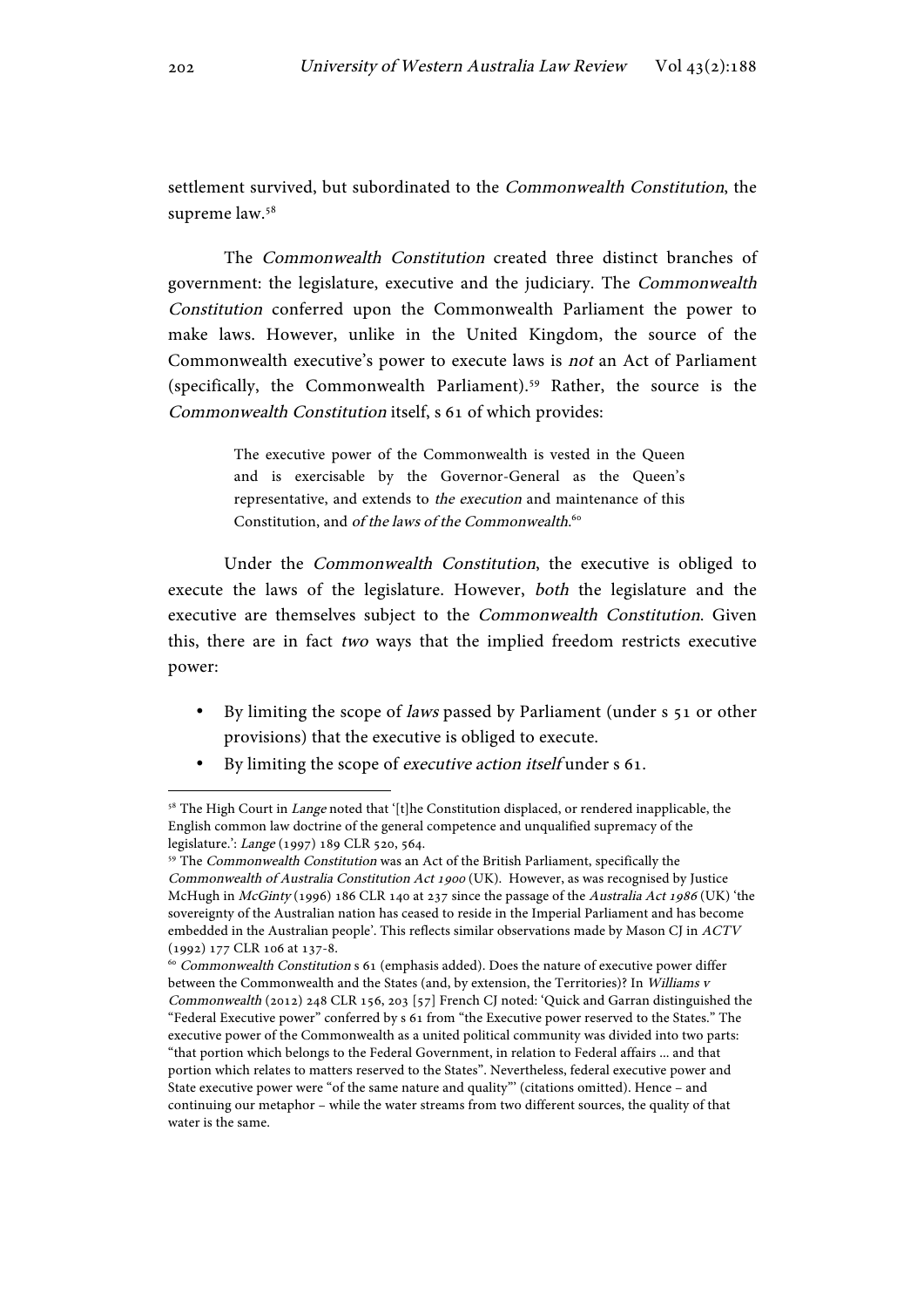Hence, a law that does not impermissibly infringe the implied freedom could be executed in a way that *does* impermissibly infringe it. This result should not surprise. A law may not, on its face, infringe the implied freedom. However, that law may be executed in a wide variety of situations.<sup>61</sup> In certain situations, the law's execution may impermissibly infringe the implied freedom.

#### C What, Then, Is the Test?

English and Australian case law concerning failure to consider a relevant consideration emerged in the context of Parliamentary supremacy. Parliaments could enact legislation affording great latitude to the executive. Failure to consider a relevant consideration remains applicable in situations where executive actions are taken pursuant to Commonwealth, State or Territory laws that are not subject to express or implied constitutional restrictions. That is, this ground of review remains applicable in a great many situations.

However, executive action affecting the implied freedom is not one of those situations. As noted above, relying on the failure to consider a relevant consideration affords the decision-maker too much latitude to disregard the implied freedom. With the implied freedom, the judiciary is not assessing whether a decision-maker has accounted for a consideration (albeit an important one). Rather, the judiciary is assessing whether the decision-maker has breached a strong and wide-ranging constitutional restriction – an important difference.

In our view, the test for whether legislation impermissibly infringes the implied freedom should be adapted, with the necessary changes, to executive power. This approach finds support in the judgment of the plurality in McCloy, who observed, relevantly:

> The term 'proportionality' in Australian law describes a class of criteria which have been developed by this Court over many years to determine whether legislative or administrative acts are within the constitutional or legislative grant of power under which they purport to be done. [Such] criteria have been applied… to powers exercised

<sup>&</sup>lt;sup>61</sup> In Commonwealth v Grunseit, Latham CJ (with whom McTiernan J agreed) observed: '[t]he general distinction between legislation and the execution of legislation is that legislation determines the content of a law as a rule of conduct or a declaration as to power, right or duty, whereas executive authority applies the law in particular cases.': Commonwealth v Grunseit (1943) 67 CLR 58, 82 (Latham CJ), 94 (McTiernan J).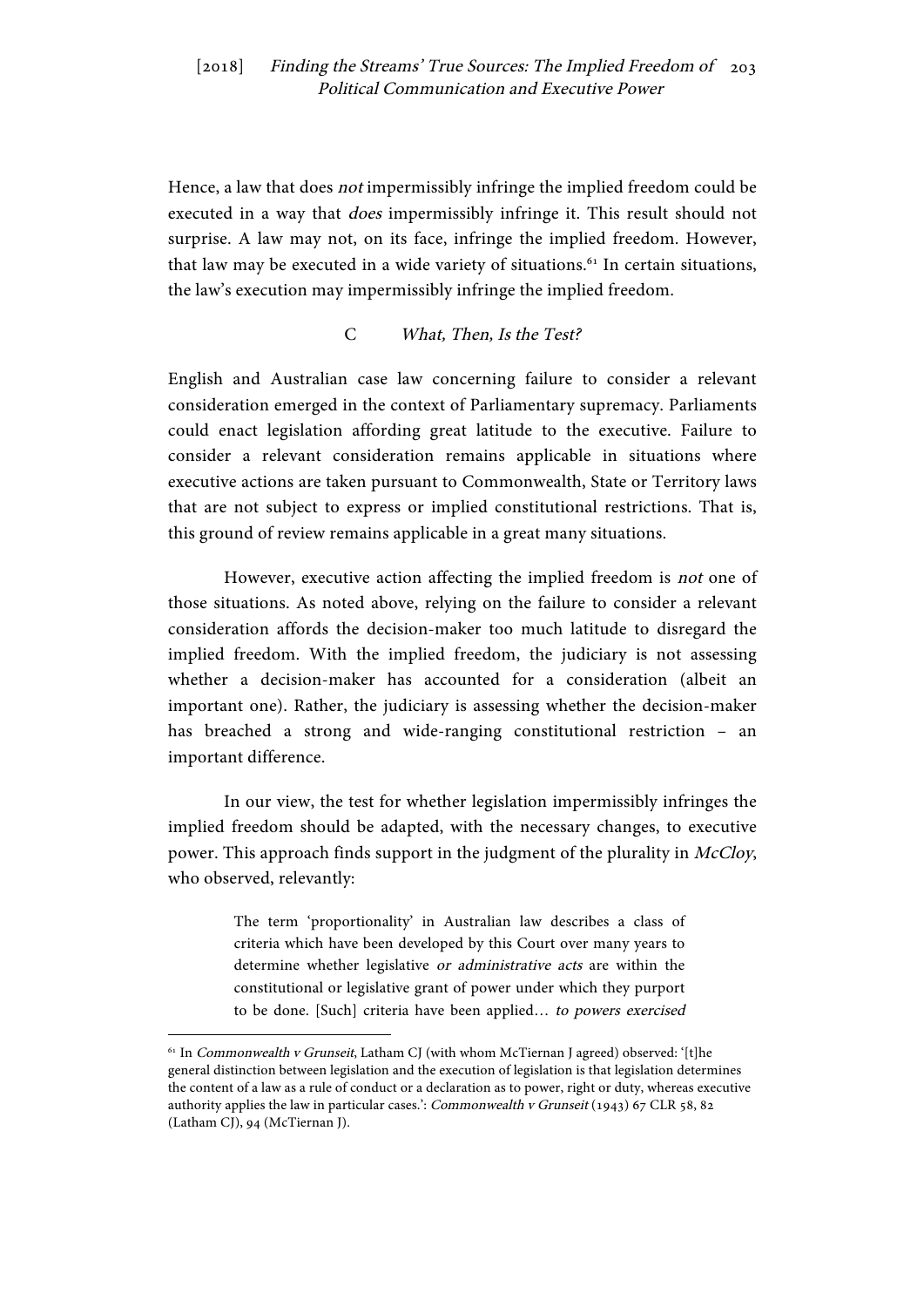for a purpose authorised by the Constitution or a statute, which may limit or restrict the enjoyment of a constitutional guarantee, immunity or freedom, including the implied freedom of political communication. 62

The McCloy test adapted to executive power (which we refer to as the 'adapted McCloy test') would be as follows:

- 1. Did the executive action effectively burden the implied freedom of political communication?
- 2. If 'yes' to the first question, was the purpose of the executive action legitimate, in the sense that it was compatible with the maintenance of the constitutionally prescribed system of representative and responsible government?
- 3. If 'yes' to the second question, was the executive action reasonably appropriate and adapted to advance that legitimate object in a manner that was compatible with the maintenance of the constitutionally prescribed system of representative and responsible government?

There are five points to note here. First, unlike the test for legislation, the test for executive action is phrased in the past tense. This is because it is likely the test will be employed after executive action has taken place.<sup>63</sup> That said, there is no reason why the test cannot be employed to forestall proposed executive action (noting of course the jurisdictional limitations that prevent the consideration of purely hypothetical cases).

Second, the third stage of the test uses the three stages of 'proportionality testing' noted above (again, with the necessary changes). The tests for whether the executive action is necessary and adequate in its balance remain unchanged, except for being phrased in the past tense for the reasons noted above. However, the test for whether executive action is suitable becomes 'there was a rational connection between the executive action and its purpose'.

Third, it is very important to note the importance of common law freedom of expression to executive action. This is because laws are usually of general application, being directed to groups of various sizes ranging up to the

 $62$  (2015) 257 CLR 178, 195 [3] (French CJ, Kiefel, Bell and Keane JJ) (emphasis added).

<sup>&</sup>lt;sup>63</sup> Unlike legislation, which is 'always speaking' and hence is in the present tense: see, eg, Interpretation Act 1984 (WA) s 8.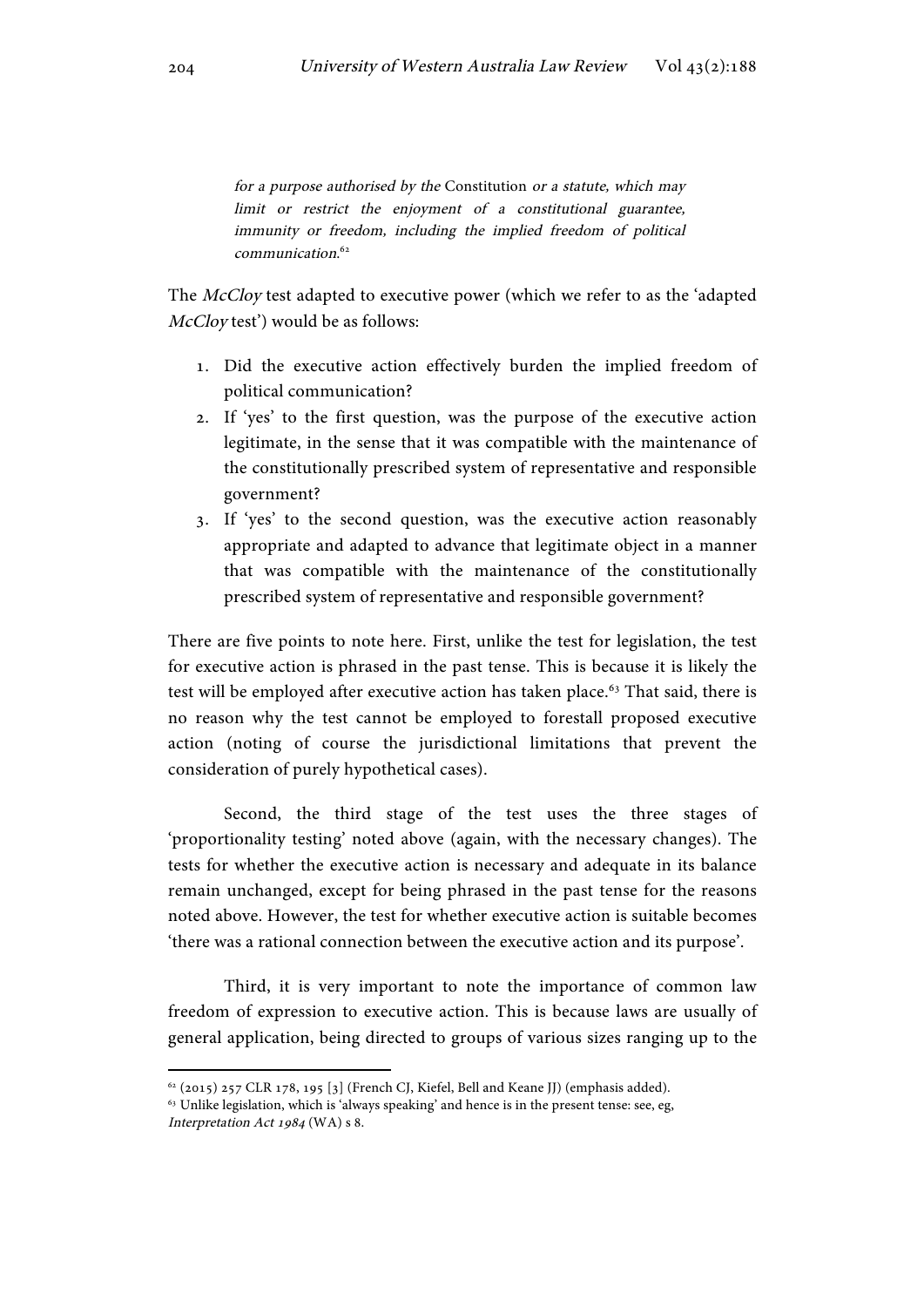entire population of a jurisdiction.<sup>64</sup> Executive action often concerns groups.<sup>65</sup> However, the executive *also enforces laws on individuals*. In such cases, an individual's common law freedom of expression is of especial significance when determining proportionality.

Fourth, and contrary to Gaynor and Wotton, the question is indeed constitutional and not administrative, and one resolved by applying constitutional principle. That said, remedies associated with administrative law apply. Executive actions that impermissibly infringe the implied freedom are ultra vires, and the remedies of prohibition, mandamus, and certiorari (amongst others) are available.

Fifth, the test adapted for executive action can be reconciled with the test for legislation. The test whether legislation impermissibly infringes the implied freedom assesses the 'terms, operation or effect' of the law. In practice, this means that judges make reasonable inferences from the statute itself and certain other materials about the law's terms, operation or effect.<sup>66</sup> This test may miss particular instances where the law's execution impermissibly infringes the implied freedom. Our proposed approach fills this gap.

# VI SOME ISSUES WITH THE PROPOSED APPROACH

The proposed approach for whether or not executive action impermissibly infringes the implied freedom raises a number of issues.

# A State and Territory Executive Action

As noted above, the Australian colonies adopted the English constitutional settlement concerning Parliamentary supremacy upon being granted responsible government. This constitutional settlement arguably also applies to the grant of responsible government to the Territories. Hence, State and Territory Parliaments can grant considerable latitude to the executive branch similar to the English Parliament. Added to this is the fact that state and territory constitutions, unlike the Commonwealth Constitution, do not formally split legislative and executive powers.

<sup>&</sup>lt;sup>64</sup> Forrester, Zimmermann and Finlay, 'An Opportunity Missed?', above n 17, 289-90.<br><sup>65</sup> Ibid. See also Forrester, Finlay and Zimmermann, *No Offence Intended*, above n 17, 121.

<sup>&</sup>lt;sup>66</sup> See, eg, the materials referred to in the Acts Interpretation Act 1901 (Cth) s 15AB.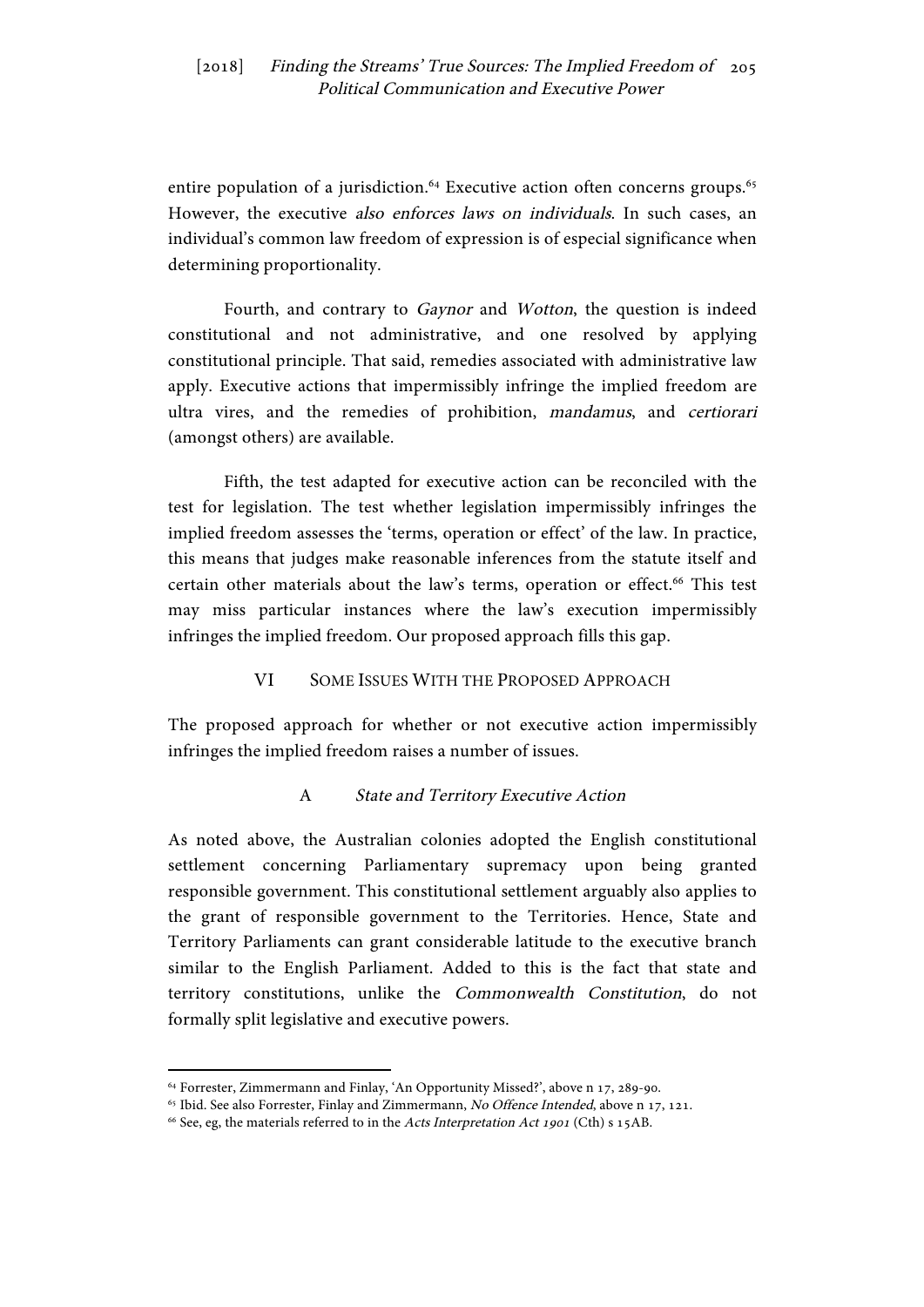Can it be argued that the implied freedom affects s 61's conferral of executive power on the Commonwealth, but not State and Territory executive power? The better view is the implied freedom also affects State and Territory executive power. As noted above, the Commonwealth Constitution, Commonwealth, State and Territory laws, and the common law form 'one system of jurisprudence'.<sup>67</sup> The State and Territory laws referred to include their respective constitutions. As also noted above, Lange stated that the implied freedom affects executive as well as legislative power.<sup>68</sup>

#### B Section 61, Unlike ss 51 and 106, is Not 'Subject to This Constitution'

Section 51 confers plenary powers 'subject to this Constitution'. Likewise, s 106, which is to the effect that colonial constitutions continue as State constitutions, contains the same provision. Section 61 does not contain this provision. Could it be argued that the implied freedom cannot apply (at least) to the Commonwealth executive?

There are two replies here. First, the effect of s 106 had been considered in some judgments concerning the implied freedom.<sup>69</sup> However, *Lange* and Unions  $NSW<sup>70</sup>$  suggest that, as regards the implied freedom, the provision in s 106 is, in effect, irrelevant. This is because Australia's constitutional arrangements create not only one system of jurisprudence but also one polity. In Lange, the High Court noted:

> Of course, the discussion of matters at State, Territory or local level might bear on the choice that the people have to make in federal elections or in voting to amend the Constitution, and on their evaluation of the performance of federal Ministers and their departments. The existence of national political parties operating at federal, State, Territory and local government levels, the financial dependence of State, Territory and local governments on federal funding and policies, and the increasing integration of social,

<sup>67</sup> Lange (1997) 189 CLR 520, 564.

<sup>&</sup>lt;sup>68</sup> Ibid 560.

<sup>69</sup> See, eg, Theophanous v Herald & Weekly Times Ltd (1994) 182 CLR 104, 156 (Brennan J), 165 (Deane J).

<sup>70</sup> (2013) 252 CLR 530.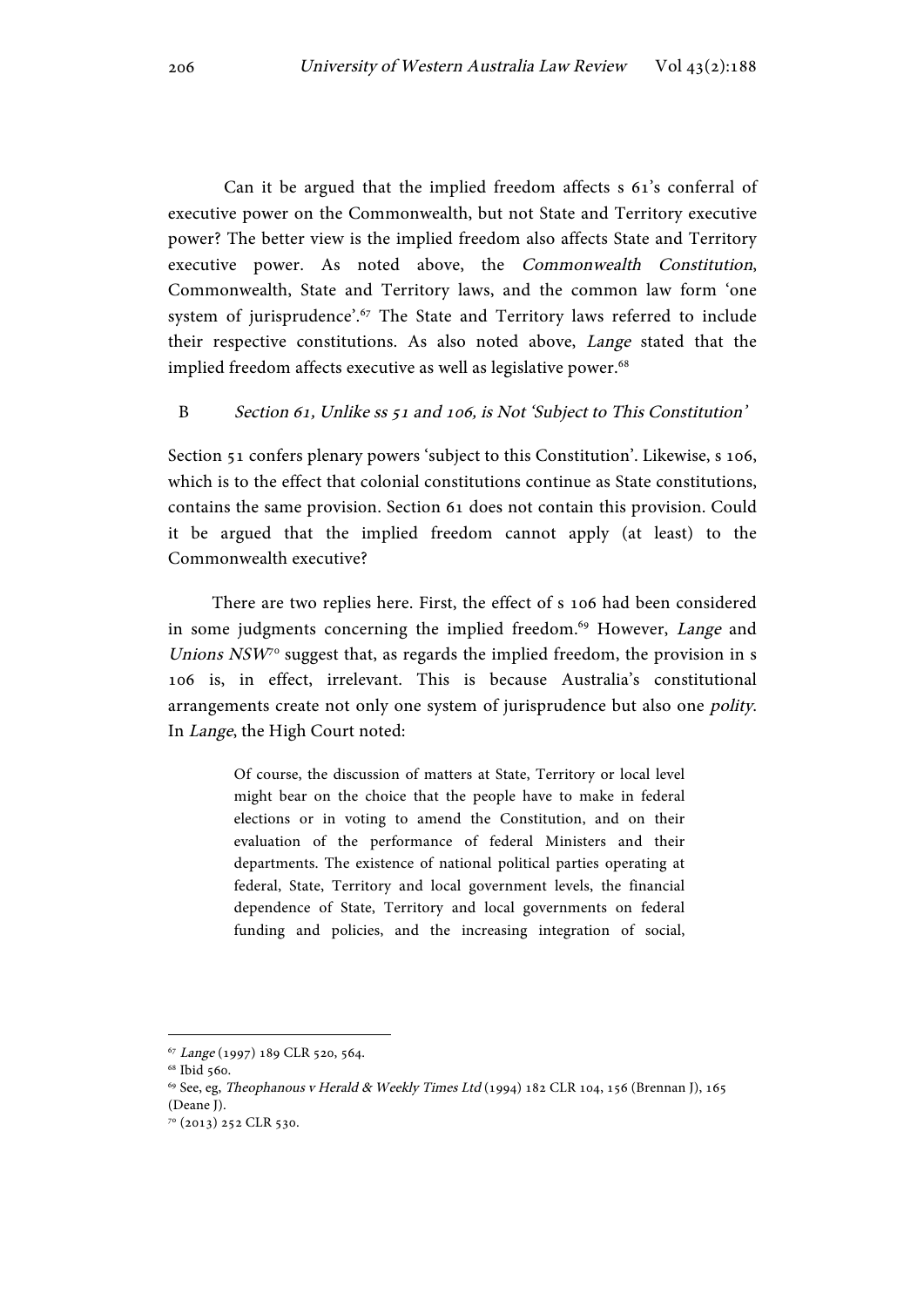economic and political matters in Australia make this conclusion inevitable.71

In Unions NSW, a majority of the High Court noted:

The reality is that there is significant interaction between the different levels of government in Australia and this is reflected in communication between the people about them.<sup>72</sup>

They later noted:

The complex interrelationship between levels of government, issues common to State and federal government and the levels at which political parties operate necessitate that a wide view be taken of the operation of the freedom of political communication. As was observed in Lange, these factors render inevitable the conclusion that the discussion of matters at a State, Territory or local level might bear upon the choice that the people have to make in federal elections and in voting to amend the Constitution, and upon their evaluation of the performance of federal Ministers and departments. 73

By the same measure, like State and Territory legislation, Commonwealth executive action may affect the implied freedom.

The second reply is related to the first: the implied freedom also applies to provisions of the Commonwealth Constitution that are not drafted 'subject to this constitution'. For example, s 30 of the Commonwealth Constitution provides, in effect, that Parliament may legislate concerning the qualifications of electors for the House of Representatives. However, s 30 is not drafted 'subject to this Constitution'. Despite this, the implied freedom would apply to it. Suppose legislation made pursuant to s 30 provided that, to be enrolled, electors must undertake in writing never to offend anyone in public debate.74 Further, if an elector breached this undertaking, then the Commonwealth may bring proceedings in court to strike them from the electoral roll. Such legislation would undoubtedly impermissibly infringe the implied freedom.

 <sup>71</sup> Lange (1997) 189 CLR 520, 571-2.

<sup>72</sup> Unions UNSW (2013) 252 CLR 530, 549 [20] (French CJ, Hayne, Crennan, Kiefel and Bell JJ).

 $73$  Ibid 550 [25] (citations omitted).

<sup>74</sup> For the purposes of this example, we consider that the qualification of electors is a separate issue from whether there is an implied universal adult franchise: see Roach v Electoral Commissioner (2007) 233 CLR 162; Rowe v Electoral Commissioner (2010) 243 CLR 1; Murphy v Electoral Commissioner [2016] HCA 36 (5 September 2016).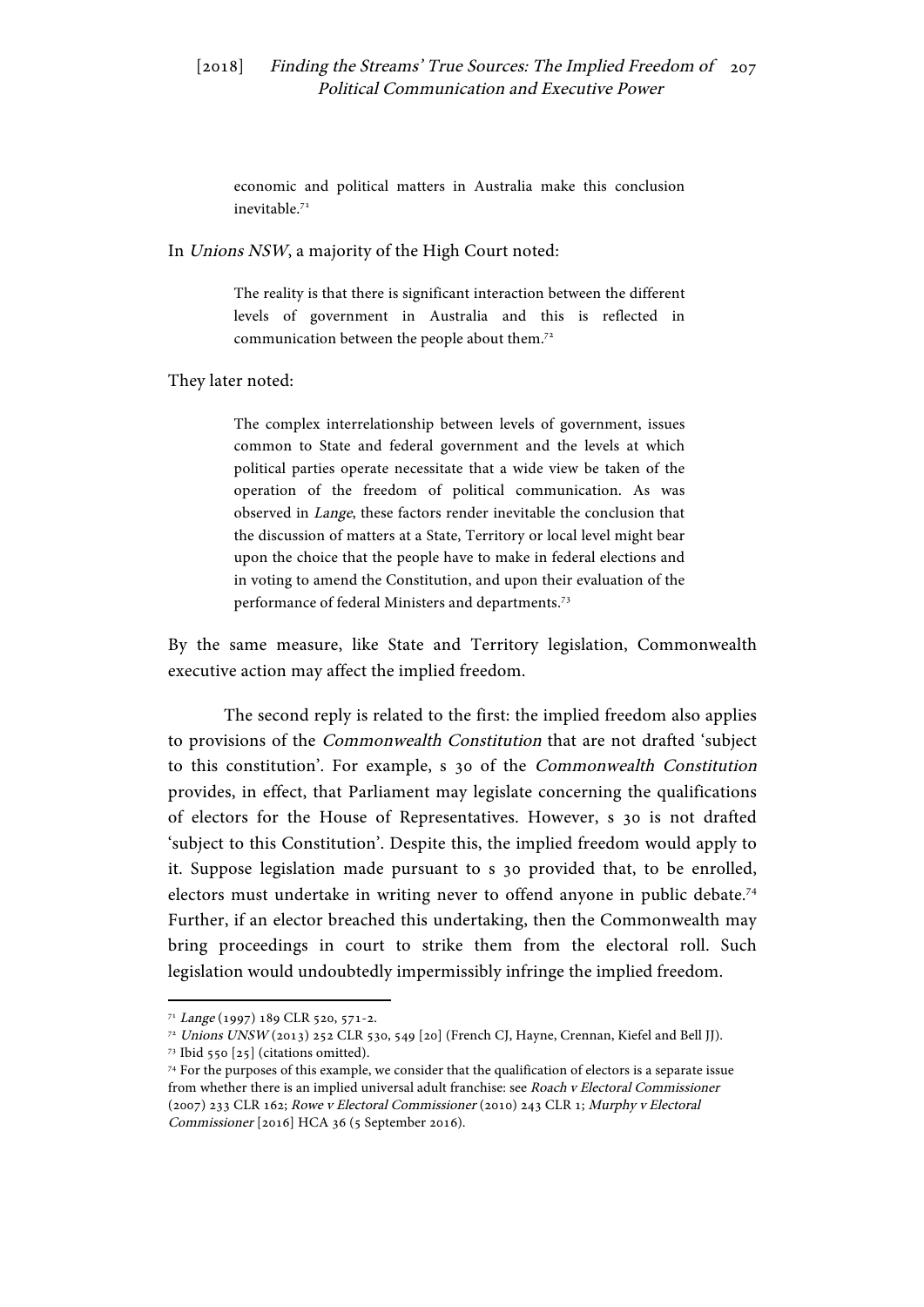#### C Does the Implied Freedom Apply to Non-Statutory Executive Power?

Section 61 not only obliges the executive to execute laws. It is also a source of the Crown's non-statutory executive powers, including the prerogative powers.75 For the reasons noted above, the implied freedom applies to the entirety of s 61. Further, and also for the reasons noted above, the implied freedom extends to State and Territory non-statutory executive power. This means, for example, certain exercises of the prerogative power may impermissibly infringe the implied freedom. Unfortunately, space precludes us further exploring this intriguing aspect of the implied freedom and executive power.76

#### VII BUT WHAT ABOUT WOTTON?

The case history in Wotton appears somewhat unusual, but makes it possible for a court not to follow it. In Wotton, the appellant appears to have initially raised the point concerning the implied freedom and the relevant executive action. However, the appellant did not proceed with this point.<sup>77</sup>

As noted above, the High Court majority accepted the Crown's submissions concerning the implied freedom and executive power. However,

<sup>75</sup> Cadia Holdings Pty Ltd v New South Wales (2010) 242 CLR 195, 226 [86] (Gummow, Hayne, Crennan and Bell JJ).

<sup>&</sup>lt;sup>76</sup> In the hearing for Special Leave in Gaynor, Nettle J asked whether a Commonwealth Minister could challenge his dismissal for comments disparaging government policy: see Transcript of Proceedings, Gaynor v Chief of the Defence Force [2017] HCATrans 162 (18 August 2017). The answer to this question is 'yes', as the implied freedom affects all parts of the Commonwealth Constitution, including s 64. As we noted above, s 64 itself gives rise to the implied freedom, and the implied freedom affects Chapter II of the Commonwealth Constitution as it does Chapter I. However, it is unlikely a challenge would succeed. This is because the ability to dismiss Commonwealth Minsters is critical to executive accountability under the responsible government implied from the Commonwealth Constitution. We posit another intriguing situation. Suppose a Prime Minister made political comments that were racist or sexist. Suppose further that the Governor-General used their reserve powers to dismiss the Prime Minister for these comments. Could the Prime Minister challenge their dismissal under the implied freedom? The answer, again, is 'yes'. Once again, the implied freedom affects all parts of the Commonwealth Constitution. Here, the High Court could quash the dismissal. The situation is unlike that of dismissing the Minister, as the Governor-General is not acting on the advice of their Prime Minister. Thus, the argument on the basis of responsible government does not apply. Further, in the case of a Prime Minister, a good argument can be made that the Governor-General can only act if the House of Representatives votes that it has no confidence in the Prime Minister because of the racist or sexist comments. In the absence of such a vote in the House of Representatives, the Prime Minister should only be held accountable for their remarks at a regular election.

<sup>77</sup> Wotton (2012) 246 CLR 1, 13 [19] (French CJ, Gummow, Hayne, Crennan and Bell JJ).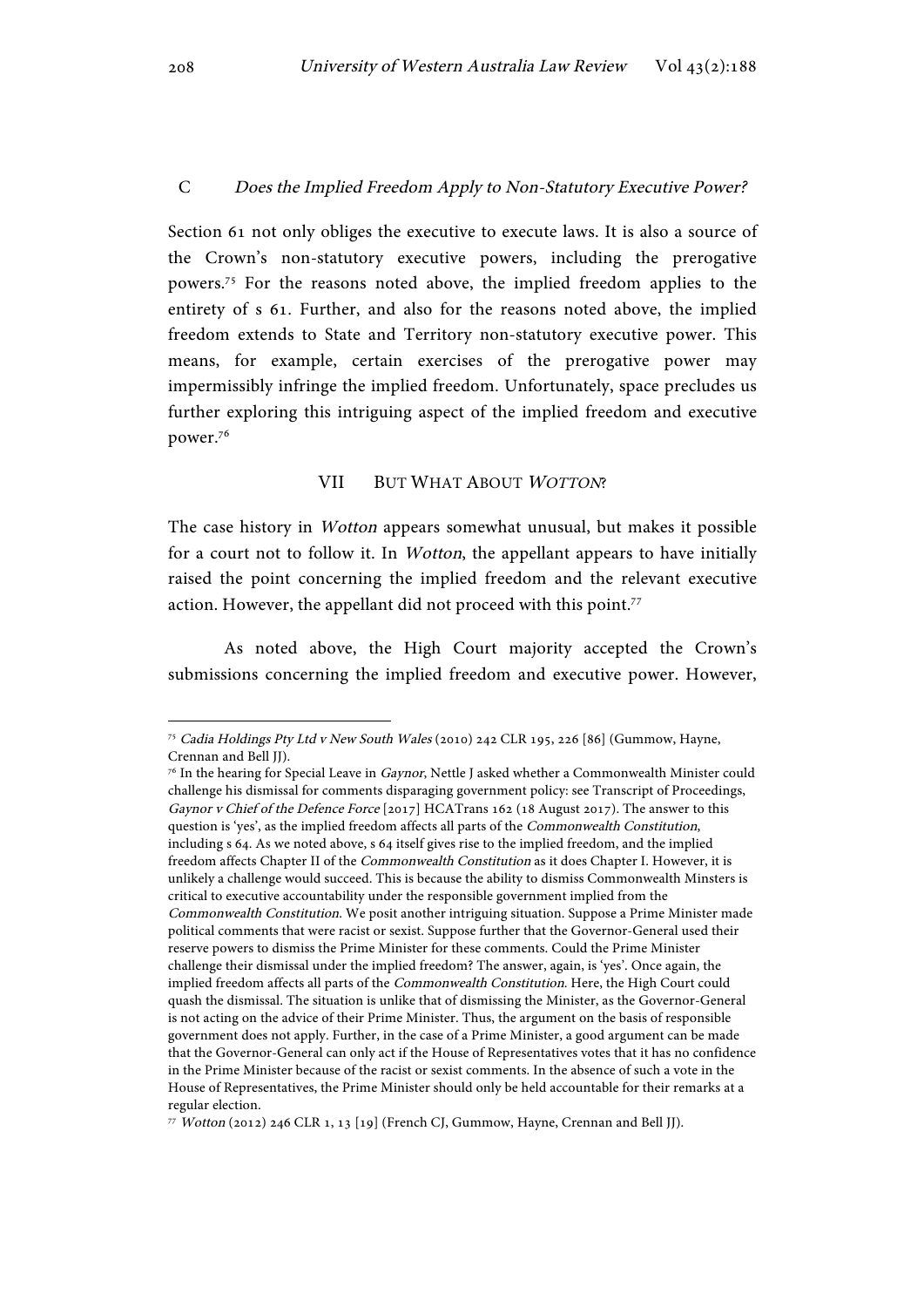because the appellant did not proceed with their point, the Crown's submissions may not have been challenged in written or oral argument. That is, the High Court may have been deprived of the benefit of opposing argument.

As has been discussed, there are significant problems with treating a failure to consider the implied freedom as not considering a relevant consideration. The proposed approach is more firmly grounded in the text and structure of the Commonwealth Constitution, and supported by comments of a unanimous High Court in Lange.

Wotton was ultimately decided on whether or not the relevant law was unconstitutional.78 The point concerning executive power was not in issue and therefore not decided upon. The words of a judgment must be read *secundum* subjectum materiam,<sup>79</sup> that is, in their context. It is therefore open for the High Court to consider our proposed approach to the implied freedom and executive power.

## VIII GAYNOR

Gaynor usefully illustrates our proposed approach, being a case that concerned the implied freedom and Commonwealth executive power. Gaynor also raises intriguing public policy issues, specifically the extent to which:

- Members of the ADF can speak about issues of public controversy;
- The Acts and legislative instruments<sup>80</sup> governing the ADF (which together we call the 'governing laws'), and ADF policies, should accommodate the implied freedom;
- The ADF can involve itself in matters of public controversy; and
- The findings in *Gaynor* can be applied to public agencies other than the  $ADF<sup>81</sup>$

<sup>&</sup>lt;sup>78</sup> Specifically the *Corrective Services Act 2006* (Qld) ss  $132(1)(a)$ ,  $132(1)(d)$  and 200(2): see Wotton (2012) 246 CLR 1, 16 [33] (French CJ, Gummow, Hayne, Crennan and Bell JJ), 27 [66] (Heydon J), 34-5 [92] (Kiefel J).

<sup>79</sup> Commonwealth v Bank of New South Wales (1949) 79 CLR 497, 637-8.

 $80$  As defined in the *Legislation Act 2003* (Cth) s 8.

<sup>&</sup>lt;sup>81</sup> We note that many will find the comments for which Major Gaynor was dismissed objectionable. However, we regard ourselves as zealous advocates for freedom of expression. This means we will scrutinise legislative, executive or judicial actions that restrict this fundamental freedom.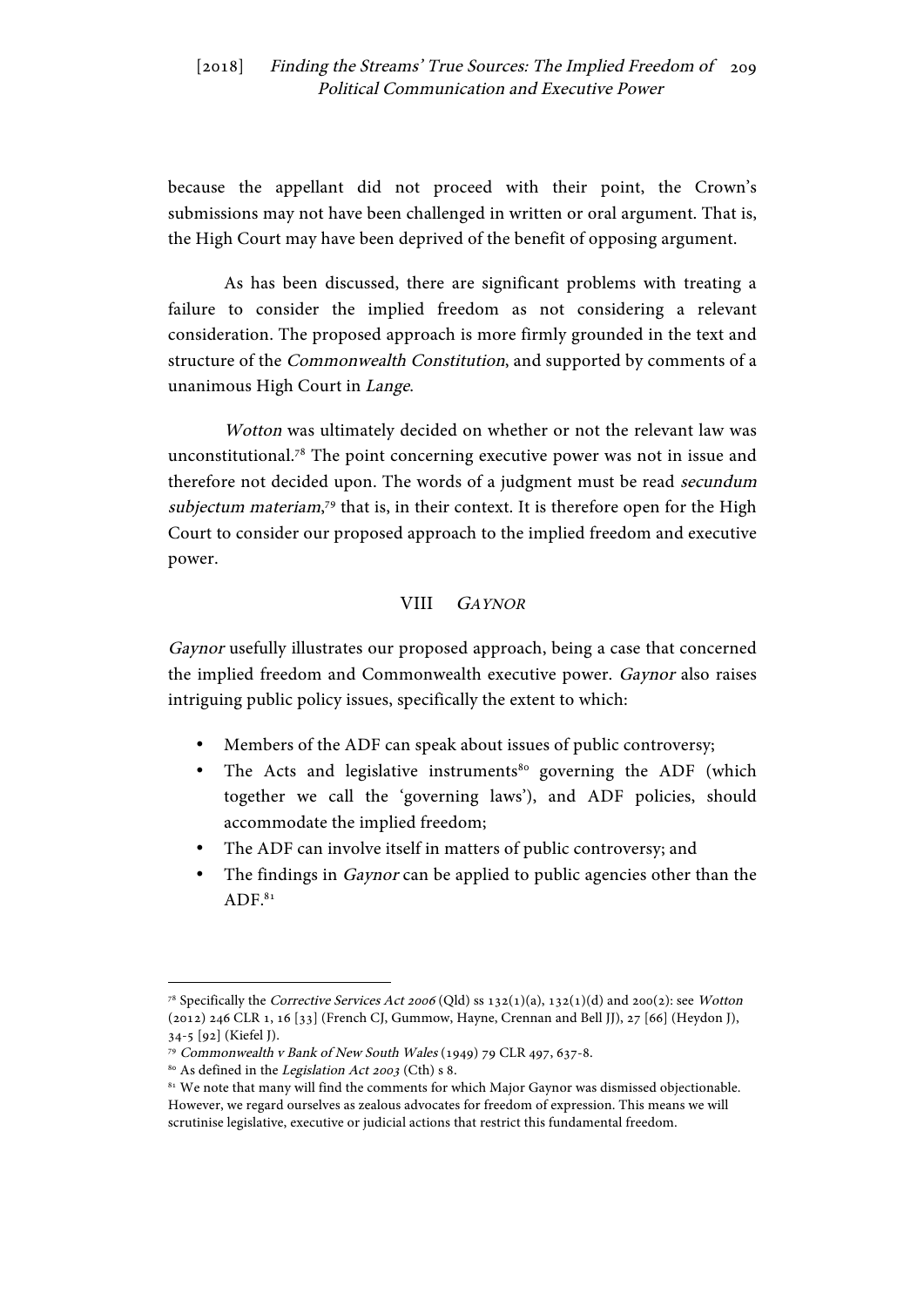As noted above, Gaynor is a decision of the Full Court of the Federal Court.<sup>82</sup> At first instance, Buchanan J in the Federal Court held that the Chief of the Defence Force ('CDF') had unlawfully terminated Major Bernard Gaynor's<sup>83</sup> commission as an officer in the Army Reserve.<sup>84</sup> This was because the CDF's decision dated 10 December 2013 terminating Major Gaynor's commission ('Termination Decision') $85$  impermissibly infringed the implied freedom. $86$ 

The Full Court unanimously overturned Buchanan J's decision. The Full Court held that reg  $85(1)(d)(ii)$  of the *Defence (Personnel) Regulations* <sup>2002</sup> (Cth) ('Defence Personnel Regulations')87 did not impermissibly infringe the implied freedom.<sup>88</sup> Consequently, the Termination Decision made pursuant to reg  $85(1)(d)(ii)$  was valid.

The High Court refused Major Gaynor's application for special leave to appeal on the grounds that he had no reasonable prospects of success, and that his case was not an appropriate vehicle to explore the implied freedom.<sup>89</sup> Hence, the decision of the Full Court was not disturbed.

In our view, both the Federal Court and the Full Court were in error. As to the Federal Court, Buchanan J applied the McCloy test as if the Termination Decision was a law.90 With respect, this was not the correct approach. Rather, Buchanan J needed to develop the McCloy test with respect to executive action

<sup>&</sup>lt;sup>82</sup> We refer to the Full Court of the Federal Court in Gaynor from this point onwards as the 'Full Court'.

<sup>&</sup>lt;sup>83</sup> We use 'Major Gaynor' from this point onwards to distinguish the person from the case name. 84 Gaynor v Chief of the Defence Force (No 3) [2015] FCA 1370 (4 December 2015) ('Gaynor v CDF). We refer to the Federal Court in Gaynor v CDF as the 'Federal Court' from this point onwards.

<sup>&</sup>lt;sup>85</sup> The Termination Decision can be found as Annexure C to ibid.

<sup>86</sup> Ibid [284]-[289] (Buchanan J).

 $^{87}$  We refer to reg 85(1)(d)(ii) of the *Defence Personnel Regulations* as then enacted as 'reg  $85(1)(d)(ii)'$  or 'regulation  $85(1)(d)(ii)'$  as the case may be.

<sup>88</sup> Gaynor [2017] FCAFC 41 (8 March 2017) [112], [115] (Perram, Mortimer and Gleeson JJ). The Full Court held that reg 85(1)(d) generally did not impermissibly infringe the implied freedom. However, we focus on reg  $85(1)(d)(ii)$  as it is the most appropriate to Major Gaynor's case. In the Termination Decision, the CDF concluded that Major Gaynor's continued service was not in the interests of the Australian Army: Termination Decision,  $[16]$ - $[25]$ . Regulation 85(1)(d)(ii) provides for the termination of an officer if the chief officer of that officer's service is satisfied that retention of the officer is not in the interests of the Service (see below in Part VIII.B).

<sup>&</sup>lt;sup>89</sup> Transcript of Proceedings, Gaynor v Chief of the Defence Force [2017] HCATrans 162 (18 August 2017).

<sup>90</sup> Gaynor v CDF [2015] FCA 1370 (4 December 2015) [280] (Buchanan J).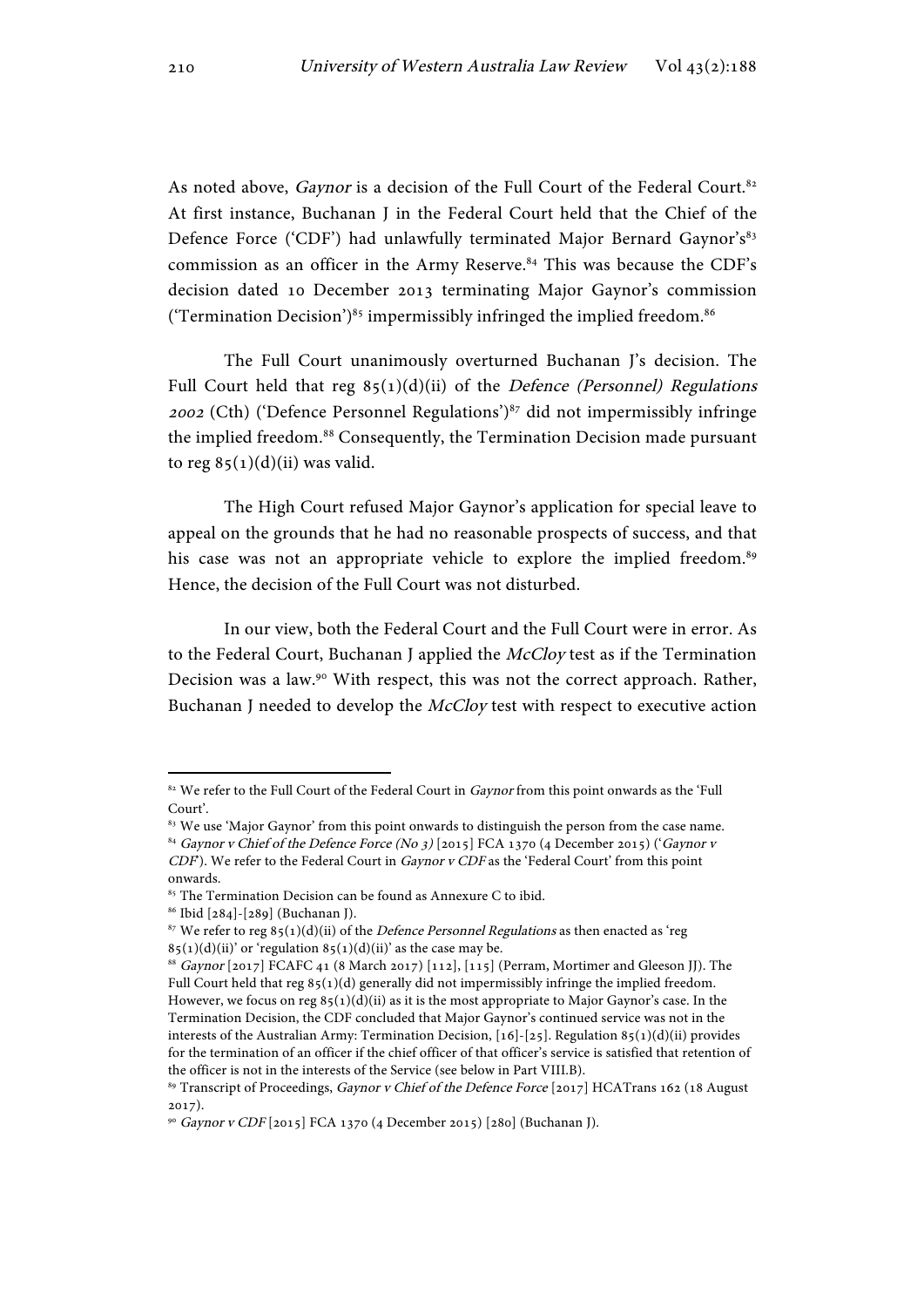along the lines of our proposed approach, and then apply it to the Termination Decision.

As to the Full Court, its focus on the constitutional validity of reg  $85(1)(d)(ii)$  was in error.<sup>91</sup> The correct level of analysis was the CDF's application of reg  $85(1)(d)(ii)$  to Major Gaynor's case. Here, and as with the Federal Court, the Full Court needed to develop the McCloy test with respect to executive action along the lines of our proposed approach, and then apply it to the Termination Decision.

Our analysis principally focuses on the Termination Decision. Specifically, we focus on the CDF's reasoning and findings of fact in the Termination Decision. That said, we refer to other parts of the record<sup>92</sup> and the Federal Court, Full Court and High Court decisions as necessary.

By way of general background, at the time his commission was terminated Major Gaynor served in the Army Reserve as an Intelligence Officer. He had served in Iraq and Afghanistan, and was decorated with the United States Meritorious Service Award. At the relevant time, Major Gaynor was also politically active.<sup>93</sup>

The Termination Decision concerned certain remarks Major Gaynor had made on his personal website, in press releases, on Twitter and on Facebook (the 'Published Remarks').<sup>94</sup> The remarks mentioned in the

 $91$  Our view is that reg  $85(1)(d)(ii)$  did not impermissibly infringe the implied freedom, though not necessarily for the same reasons that the Full Court stated. However, the Full Court needed to consider whether the CDF's application of the law impermissibly infringed the implied freedom. Gaynor is a case where the law itself did not impermissibly infringe the implied freedom, but the law's execution did impermissibly infringe it.

<sup>92</sup> As that term is discussed in Aronson and Groves, Judicial Review of Administrative Action, above n 45, 225-31 [4.370]-[4.400].

<sup>93</sup> Major Gaynor was a member of Katter's Australia Party who had nominated to be endorsed as a Senate candidate. It should be noted that at the time, and now, ADF policy allows Defence members to join political parties, express views in their private capacities, and run for elected office: see Department of Defence, Defence Instruction (General) PERS 21-1 Political activities of Defence personnel ('The Political Activities Instruction'). At the time, Defence members were prohibited from attending events of a political nature in uniform. ADF Policy now allows the CDF to permit uniformed attendance at political events: Department of Defence, Military Personnel Policy Manual, Part 7-1 [1.9a].

<sup>94</sup> These were a website post dated 6 March 2013 and titled 'Domestic betrayal a waste of soldiers' sacrifices'; a press release dated 8 March 2013 and titled 'Defence shows hypocrisy with gay officer'; a website post dated 13 March 2013 and titled 'Defence's gender-bending preoccupation comes at the cost of a real equity issue: fair indexation'; a press release dated 22 April 2013 and titled 'Australian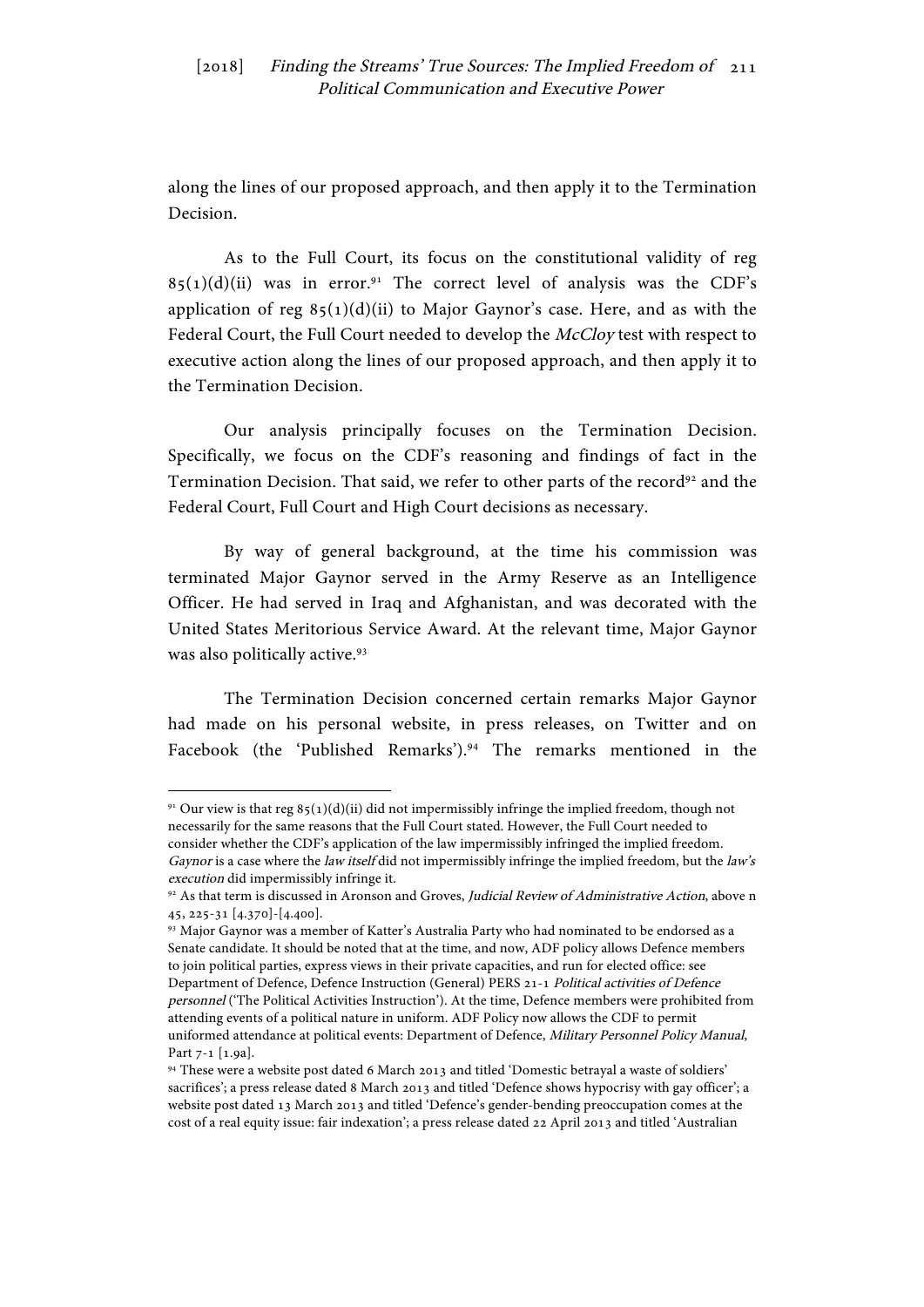Termination Decision appear to be part of a spiraling sequence of events. We identify the Published Remarks, and the apparent cause of the spiral in the footnotes<sup>95</sup>

We note that the Published Remarks refer to material from the Chief of Army's Notice to Show Cause for Termination of Appointment as an Officer in the Australian Army dated 30 May 2013 ('Termination Notice').<sup>96</sup> However, the Termination Decision did not specify which particular remarks in the material referred to in the Termination Notice were of concern. This was a significant issue for the reasons we discuss below.

As we also discuss below, the CDF terminated Major Gaynor's commission because of his behaviour. However, before going further, it is useful to clarify what this case was not about.

#### A What Gaynor Was Not About

As the Termination Decision makes clear, and put broadly, Major Gaynor did not do the following:

- 1. Make public information sensitive to the ADF or national security;
- 2. Engage in workplace harassment;
- 3. Disobey lawful orders; or
- 4. Breach ADF defence instructions regarding social media.

We now examine each of these matters in turn.

<u> 1989 - Jan Samuel Barbara, martxa eta batarra (h. 1989).</u>

Defence Force disciplines Reserve Intelligence Officer for discussing Islam'; a website post dated 16 May 2013 and titled 'Malcolm can't be a Cate'; a press release dated 23 May 2013 titled 'Government and Defence blinded on Islam'; certain Twitter messages Major Gaynor made between 8 March 2013 and 6 May 2013; and certain Facebook posts Major Gaynor made between 8 March 2013 and 16 May 13: see Termination Decision, [22].

<sup>95</sup> Ibid. The 'spiral' appeared to commence in early January 2013, when Major Gaynor was counseled by his commanding officer for views that Major Gaynor made in relation to proposed changes to Commonwealth anti-discrimination laws: see Gaynor v CDF [2015] FCA 1370 (4 December 2015) [19]-[27] (Buchanan J). It appeared to escalate after the ADF hierarchy permitted uniformed Defence personnel to march in the 2013 Sydney Gay and Lesbian Mardi Gras: see ibid [28]-[33].

<sup>&</sup>lt;sup>96</sup> The Termination Notice can be found as Annexure A to *Gaynor v CDF* [2015] FCA 1370 (4 December 2015).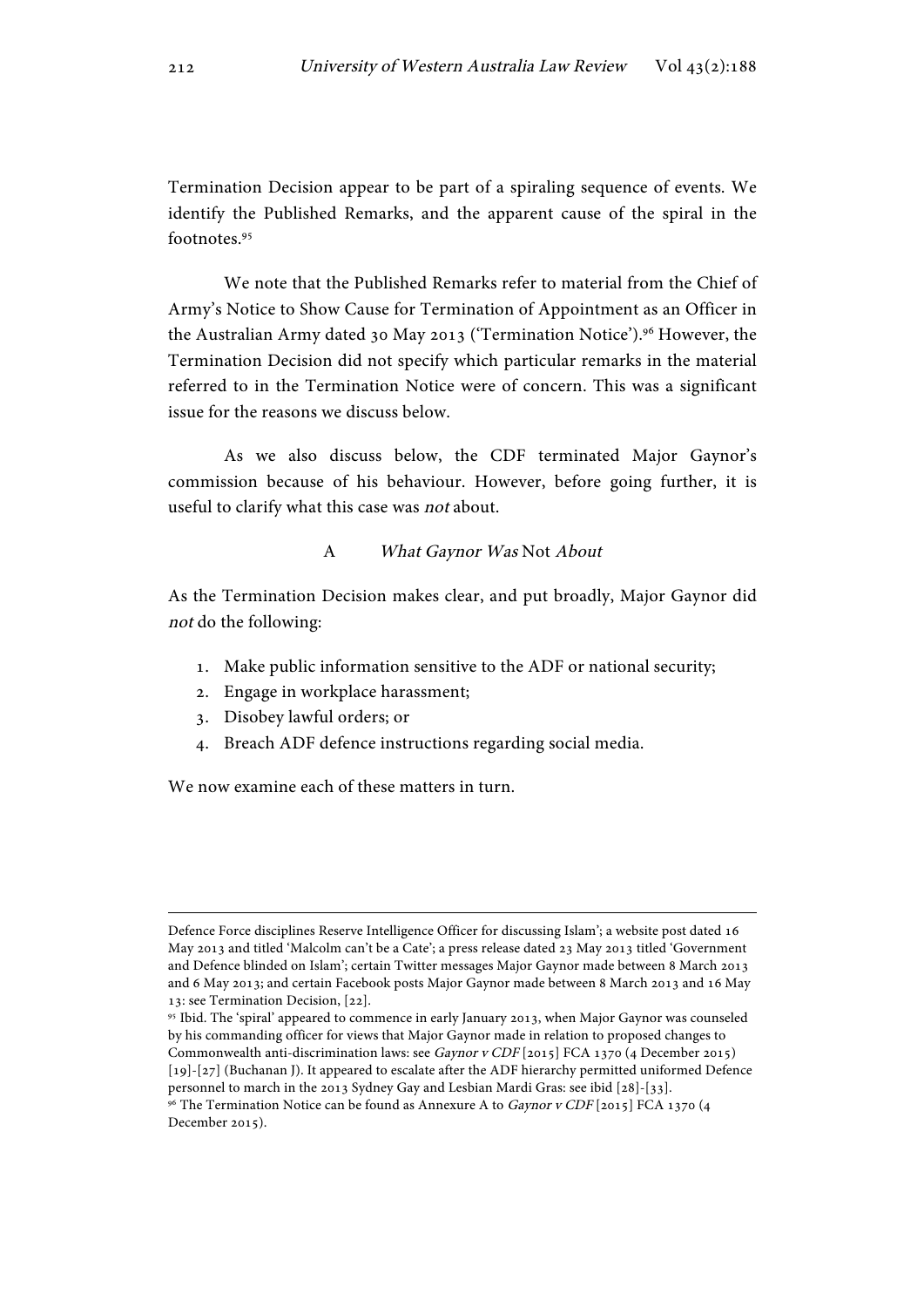# 1 Gaynor Did Not Make Public Information Sensitive to the ADF or National Security

In the Termination Decision, the CDF found that Major Gaynor had not disclosed 'official information' in contravention of extant Defence instructions.97 'Official information' is defined as:

[A]ny fact, document or image in electronic or other form, which comes to the knowledge of, or into the possession of Defence personnel, in the course of their duties and:

- which carry a security, privacy or handling caveat;
- which are likely to be sensitive to policy, strategic or operational security issues; or
- the disclosure of which may reasonably be foreseen to be prejudicial to:
	- the effective working of Government, including the formulation or implementation of policies or programs;
	- the security or the defence of Australia and its interests; or
	- Defence's reputation.<sup>98</sup>

 

To be clear, governing laws protecting information sensitive to ADF operations or national security would not impermissibly infringe the implied freedom in all but exceptional cases, and rightly so. The same applies to executive actions taken pursuant to such governing laws.

Had Major Gaynor disclosed 'official information', the CDF's case for terminating him would have been compelling. However, this is not what happened.

<sup>97</sup> Termination Decision, [13e]. The relevant Defence instructions appear to be the Department of Defence, Defence (General) ADMIN 08-1 Public comment and dissemination of official information by Defence personnel ('Public Comment Instruction'); and Department of Defence, Defence Instruction (General) ADMIN 08-2 Use of social media by Defence personnel. ('Social Media Instruction').

<sup>98</sup> Social Media Instruction (definition of 'official information'). It continues: '[t]his definition in no way limits the provisions of relevant regulations, including the Crimes Act 1914, the [Defence Force Discipline Act 1982 (Cth)], the Public Service Act 1999 and the Public Service Regulations 1999.': ibid. We would also note the *Public Service Regulations 1999* (Cth) reg  $2.1(3)$  prohibits an employee of the Australian Public Service ('APS') disclosing information generated during the course of their employment prejudicial to the effective operation of government or the formulation or implementation of its policies or programs. Regulation 2.1(4) prohibits an APS employee from disclosing confidential information obtained or generated during their employment.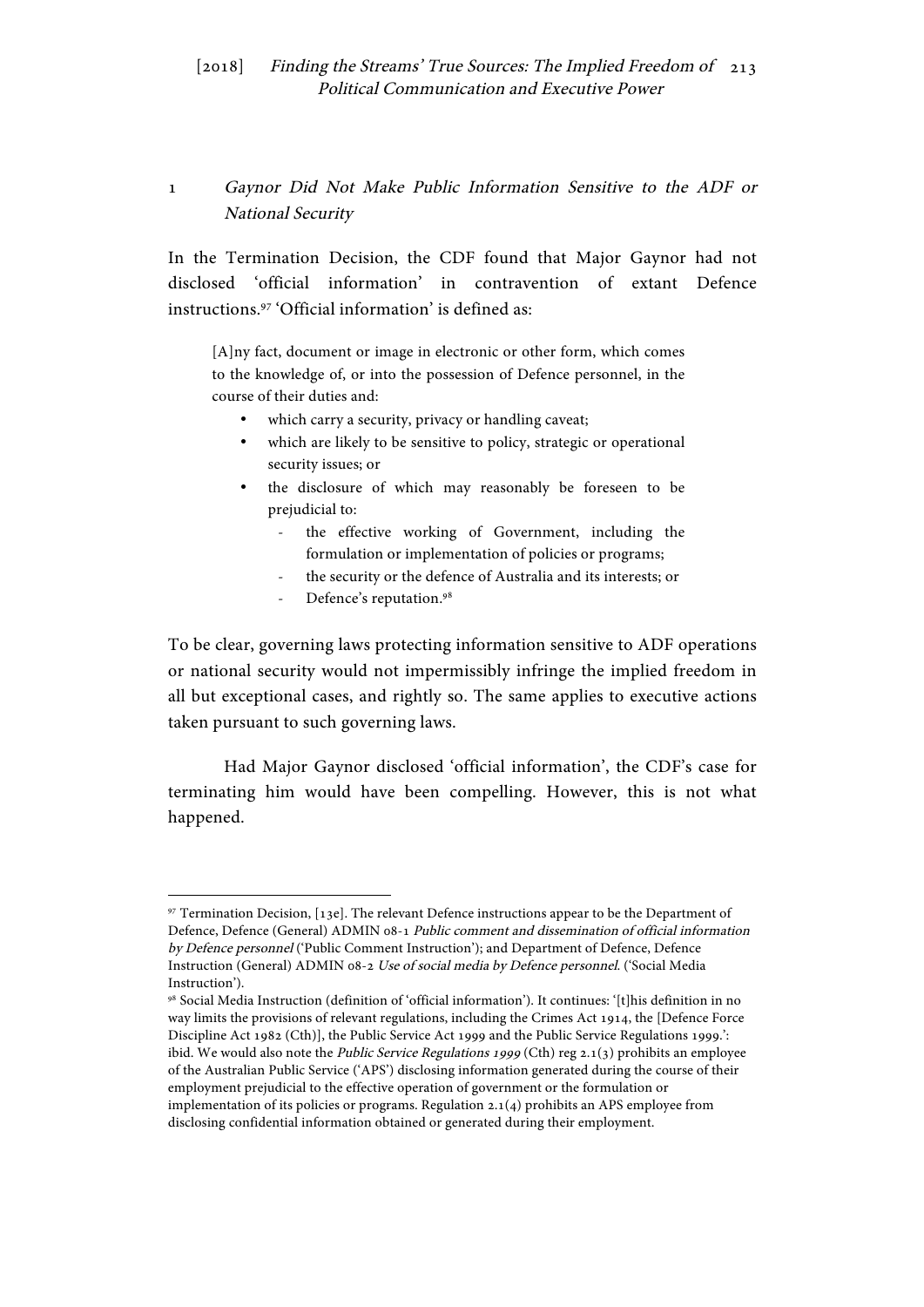### 2 Major Gaynor Did Not Engage in Workplace Harassment

In the Termination Decision, the CDF found that Major Gaynor:

- Had performed well on overseas deployments;<sup>99</sup>
- Was a competent officer in the Intelligence Corp and spoke Arabic;<sup>100</sup>
- Had reported well as an Intelligence Officer;<sup>101</sup>
- Had interacted with male and female Defence members in a cordial and respectful manner in the workplace;<sup>102</sup>
- Prior to the matters disclosed in the Termination Notice, had not been subject to an 'equity and diversity complaint' in the ADF;<sup>103</sup> and
- Had not breached Defence Instruction (General) PERS 35-3 Reporting and Management of Unacceptable Behaviour (the 'Unacceptable Behaviour Instruction').<sup>104</sup>

To all appearances, Major Gaynor conducted himself professionally in the workplace. Had Major Gaynor had engaged in bullying, harassment or abuse in the workplace, the CDF's case would have been more compelling. However, the issue was only Major Gaynor's comments outside the workplace.

# 3 Major Gaynor Did Not Disobey Lawful Orders

Here, we note a disparity between the findings in the Termination Decision on the one hand, and the Federal Court and the Full Court on the other. For the reasons that follow, our view is that:

- 1. The Termination Decision did not conclude that Major Gaynor disobeyed lawful orders; and
- 2. The Full Court and the Federal Court erred in concluding that Major Gaynor had disobeyed lawful orders.<sup>105</sup>

<sup>99</sup> Termination Notice, [13].

<sup>100</sup> Ibid [13a].

<sup>&</sup>lt;sup>101</sup> Ibid [13b].

<sup>&</sup>lt;sup>102</sup> Ibid [13c].

<sup>103</sup> Ibid [13d].

<sup>104</sup> Ibid [13g]. Essentially, there was no finding that Major Gaynor had engaged in workplace harassment.

<sup>&</sup>lt;sup>105</sup> The conclusion that Major Gaynor had been lawfully ordered forms part of the overall conclusions of both the Federal Court and the Full Court: Gaynor v CDF [2015] FCA 1370 (4 December 2015)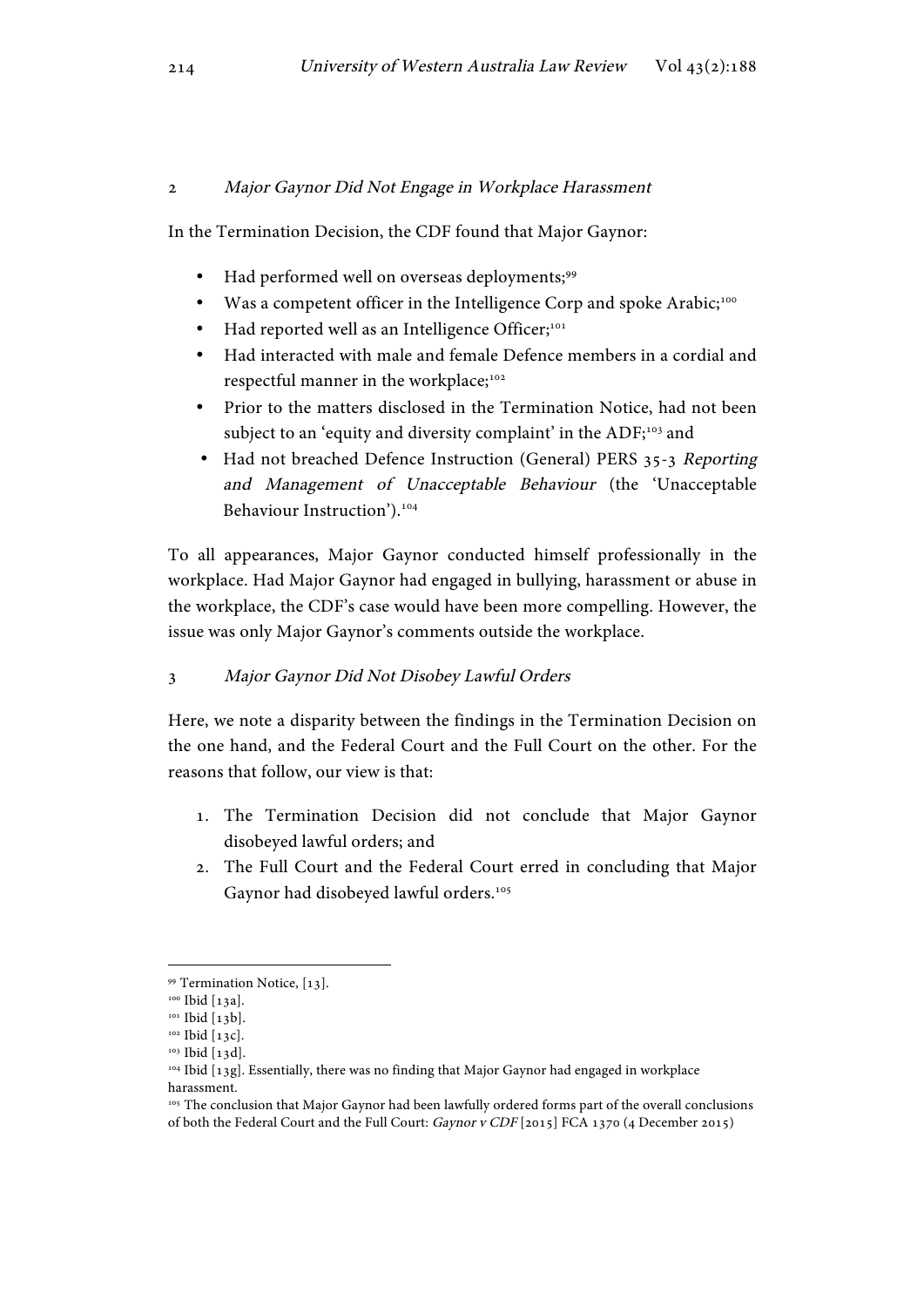Our reasons are broken into the following sections:

- 1. The relevant actions;
- 2. The military justice system;
- 3. The CDF's findings in the Termination Decision; and
- 4. The Federal Court and the Full Court conclusions.

# (a) The Relevant Actions

On 6 February 2013, Major Gaynor's commanding officer ('CO'), Lieutenant Colonel Christopher Buxton, advised him not to make any further inflammatory or intemperate remarks on social media (the 'CO Action'). On 22 March 2013, the Deputy Chief of Army ('DCA'), Major General Angus Campbell, directed Major Gaynor to remove material identifying him as an Army officer that could reasonably be expected to breach defence policy, contravene ADF values or not be in the Army's interests (the 'DCA Action').

Both the Federal Court and the Full Court held that both the CO Action and the DCA Action were lawful orders.106 The High Court, in refusing the special leave application, did not disturb these findings.

# (b) The Military Justice System

The military justice system has 'two distinct but interrelated branches: the discipline system and the administrative system'. $107$  The discipline system includes offences for which there is no civilian counterpart, such as disobeying a command.<sup>108</sup> It is a separate and distinct justice system that enforces military discipline.<sup>109</sup>

As to the administrative system, the Senate inquiry into the effectiveness of Australia's military justice system noted that it 'is designed to encourage

<sup>&</sup>lt;u> 1989 - Jan Samuel Barbara, martxa eta batarra (h. 1989).</u> [112], [277], [287] (Buchanan J) and Gaynor [2017] FCAFC 41 (8 March 2017) [114], [154] (Perram, Mortimer and Gleeson JJ).

<sup>106</sup> Gaynor v CDF [2015] FCA 1370 (4 December 2015) [69]-[74], [111]-[115] (Buchanan J); Gaynor [2017] FCAFC 41 (8 March 2017) [114], [146]-[154] (Perram, Mortimer and Gleeson JJ).

<sup>107</sup> See, eg, Senate Foreign Affairs, Defence and Trade References Committee, Parliament of Australia, The Effectiveness of Australia's Military Justice System (2005) 7 [2.1] (emphasis added). <sup>108</sup> Ibid [2.13].

<sup>&</sup>lt;sup>109</sup> See ibid [2.12]. The tribunals, review processes, key agencies and offices in the discipline system are summarised in ibid [2.16]-[2.37].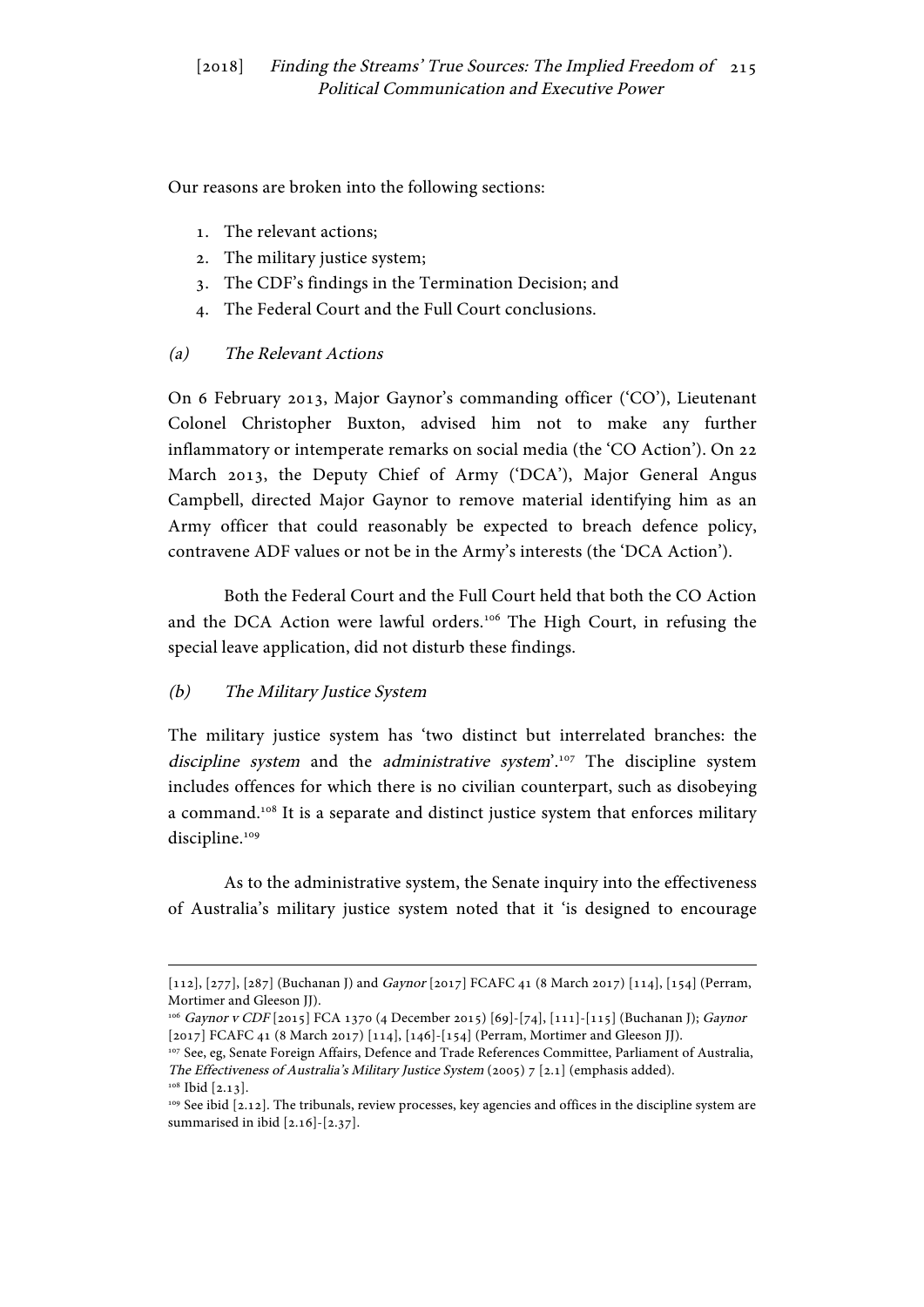[ADF] personnel to maintain high standards of professional judgment, command and leadership'.110

The Senate inquiry also noted:

It should be emphasised that the administrative system should not operate as a mechanism through which disciplinary offences committed by individuals are punished, nor should it be used to investigate whether ADF members have committed an offence against the [Defence Force Discipline Act 1982 (Cth) ('DFDA')] or civilian criminal laws. The administrative system is primarily aimed at improving ADF processes – any adverse findings or recommendations concerning the conduct of members is incidental to this primary purpose.<sup>111</sup>

Adverse administrative action may be taken within the administrative system. It is 'taken… where conduct falls below the standards required by the ADF, but does not constitute criminal conduct or warrant the initiation of disciplinary proceedings under the DFDA'.112 Adverse administrative action may result in an ADF member being discharged.<sup>113</sup>

It appears that action was taken under the discipline system and administrative system with respect to Major Gaynor. As to the discipline system, Major Gaynor's actions were referred to the Director of Military Prosecutions ('DMP') for prosecution. As to the administrative system, Major Gaynor was subject to a 'quick assessment',<sup>114</sup> investigation by an Inquiry Officer<sup>115</sup> and, ultimately, adverse administrative action leading to the Termination Decision. The distinction between the actions taken against Major Gaynor under the discipline system and the administrative system is important for the reasons given below.

<sup>&</sup>lt;sup>110</sup> Ibid [2.38].

<sup>&</sup>lt;sup>111</sup> Ibid [2.40].

<sup>&</sup>lt;sup>112</sup> Ibid [2.55] (citations omitted).

<sup>113</sup> Ibid [2.56].

<sup>114</sup> See Gaynor v CDF [2015] FCA 1370 (4 December 2015) [101]-[105] (Buchanan J).

<sup>115</sup> Termination Decision, [13g], [14]. Once again, it should be noted that the Inquiry Officer did not find that Major Gaynor had breached the Unacceptable Behaviour Instruction.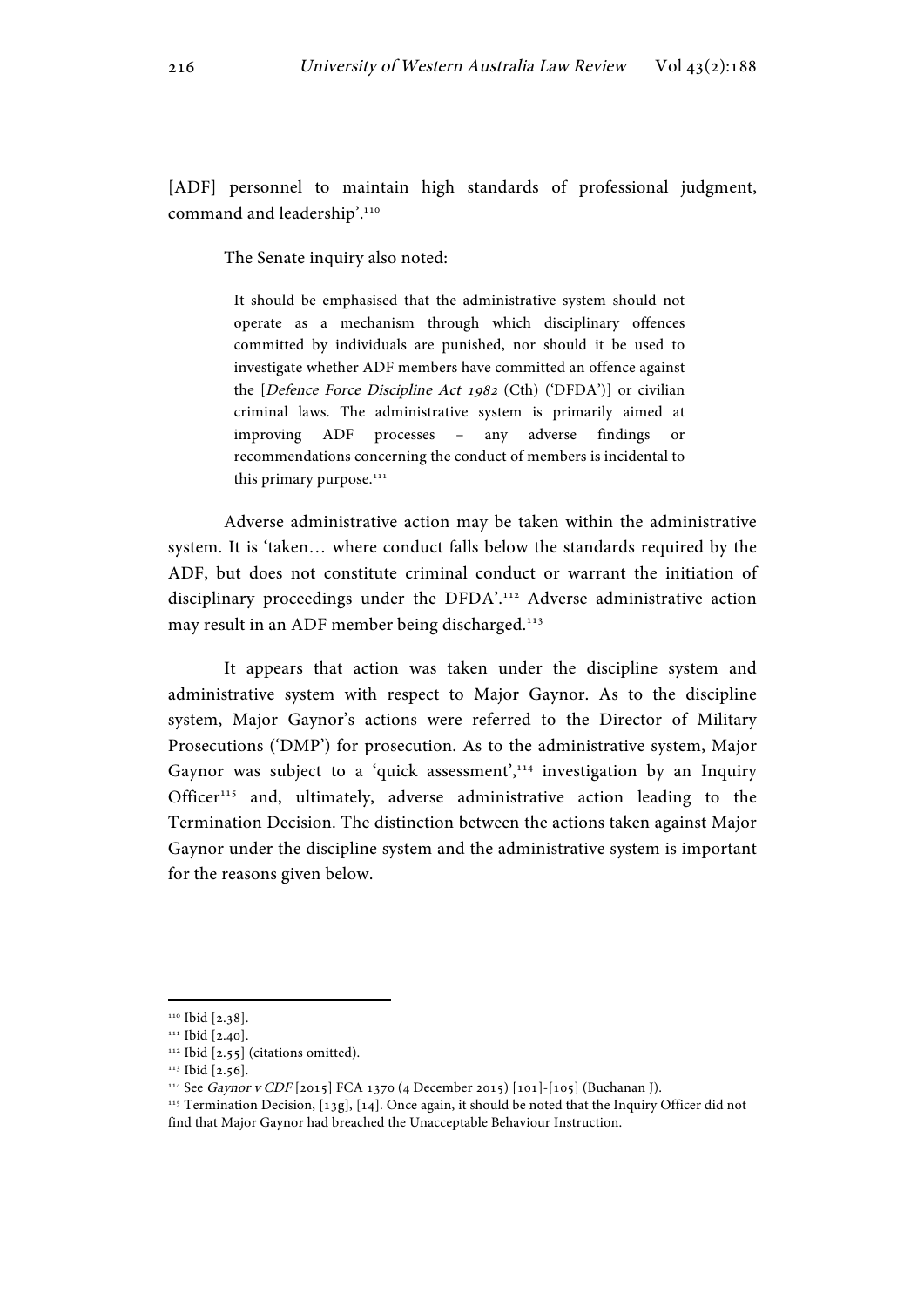## (c) The CDF's Findings in the Termination Decision

The CDF used the word 'order' only once in the Termination Decision. This use is in the context of setting out the particulars of the allegations that had been made against Major Gaynor. Specifically, the Termination Decision noted that the Termination Notice alleged that his conduct 'did not cease after being ordered to do so on the basis that your public comment was inconsistent with Defence Policies'.<sup>116</sup>

Significantly, however, in the Termination Decision, the CDF did not use the word 'order' when describing the CO Action or the DCA Action. Instead, the CDF stated as follows in the section 'Findings of material fact':

> I note the appropriateness of the manner in which you had publicly expressed views was brought to your attention by your Commanding Officer in his conversation with you on 6 February 2013... I also note that the former Deputy Chief of Army brought this standard and the responsibility of Officers to uphold Army values and ethos in their behaviour specifically to your attention on 22 March 2013... I am satisfied that you did not subsequently modify your behaviour to reflect the standard of public behaviour expected of members of the Australian Army and especially of Officers, including by removing the online material as *directed* by the former Deputy Chief of Army.<sup>117</sup>

Hence, the CDF referred to the appropriateness of Major Gaynor's conduct 'being brought to his attention', and the DCA 'directing' and 'informing'118 Major Gaynor. Using such equivocal language is curious, especially when using 'order' or 'command' would have been clearer and more forceful.

<sup>&</sup>lt;sup>116</sup> Ibid [3b].

<sup>&</sup>lt;sup>117</sup> Termination Decision, [11] (emphasis added). The CDF later noted in the 'Reasons for decision' that Major Gaynor 'failed to modify [his] online behaviour when the inconsistency of your behaviour expressed in online postings with the standard expected of an Officer in the Australian Army was brought specifically to your attention: ibid [16c] (emphasis added). Further, the CDF noted that the persistence of Major Gaynor's conduct demonstrated that he did not understand or was unable to exercise his responsibilities as an officer notwithstanding 'the bringing of expected standards of behaviour to your attention by your chain of command on two separate occasions': ibid [16d] (emphasis added). Finally, the CDF noted 'Once informed that the manner in which you had expressed your personal views did not accord with Army values, in particular by the former Deputy Chief of Army, you did not modify your behaviour.': ibid [17] (emphasis added).  $118$  Ibid [17].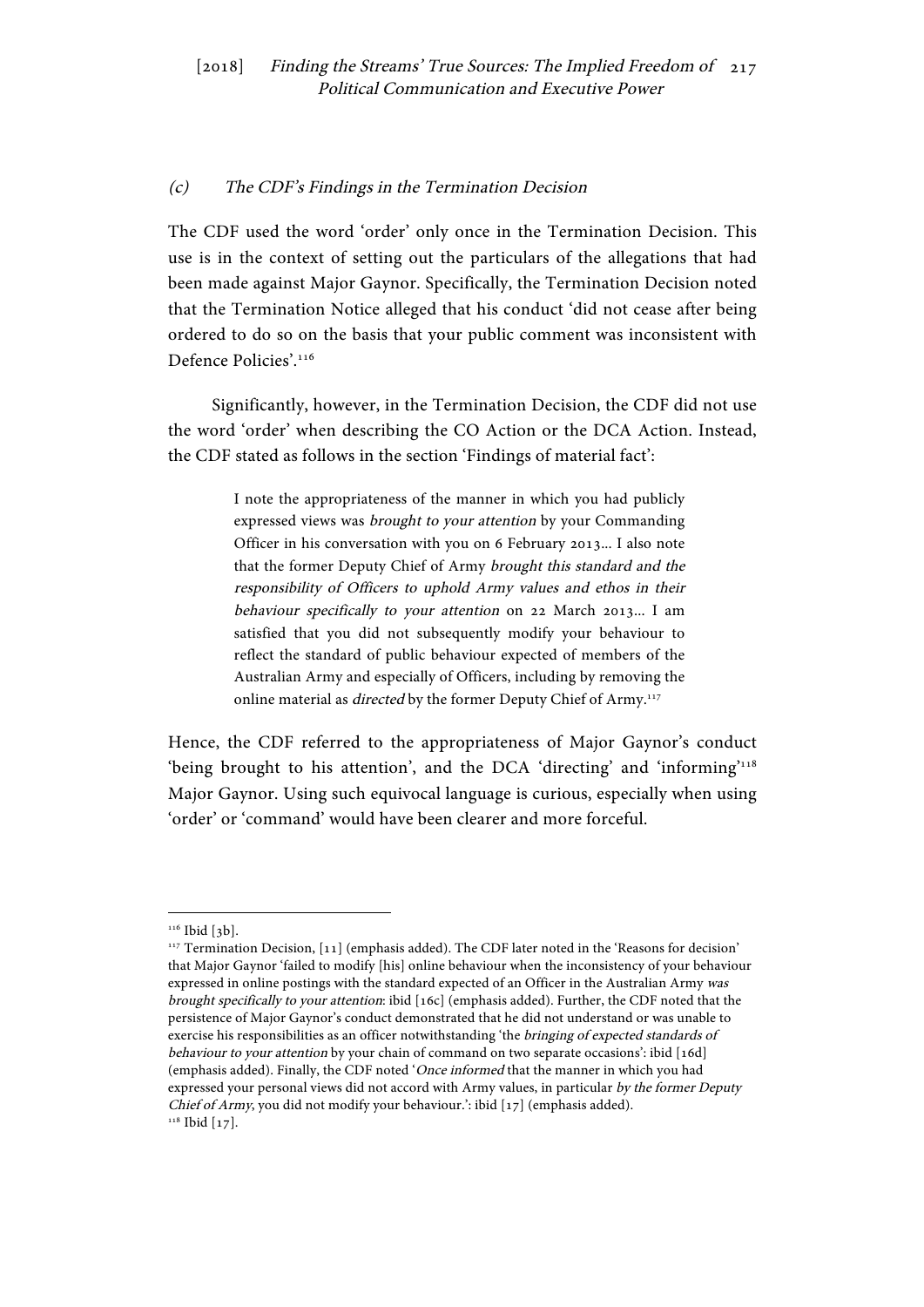However, the context explains why the CDF used the language he did. In the Termination Decision, the CDF noted that the DMP discontinued disciplinary action<sup>119</sup> against Major Gaynor for the material contained in the Termination Notice.120 This material included an allegation that the Deputy Chief of Army had ordered Major Gaynor.<sup>121</sup>

Had disciplinary proceedings continued, whether or not Major Gaynor had received lawful orders would have been an issue.<sup>122</sup> A court martial would have been the appropriate forum to resolve questions of fact and law concerning this issue. It is reasonable to infer that the DMP discontinued prosecution because of the difficulty in proving that the orders were lawful.<sup>123</sup> Consequently, there was no positive finding by the discipline system – a system purposely designed to assess such issues – that a lawful order had been breached.

Certain other statements suggest that the CDF did not base the Termination Decision on Major Gaynor's disobedience to lawful orders. The CDF noted:

> …your duty status is significant for purposes such as consideration of proceedings under the Defence Force Discipline Act 1982… However, for the purposes of this decision pursuant to the Defence (Personnel) Regulations 2002, it is your behaviour generally which is at issue in deciding whether your retention is in the interests of the Australian Army.<sup>124</sup>

<sup>&</sup>lt;sup>119</sup> DFDA s 103(1)(a) provides that the DMP may direct that a charge not be proceeded with.

<sup>&</sup>lt;sup>120</sup> Termination Decision, [13f].

<sup>&</sup>lt;sup>121</sup> Termination Notice, [10].

<sup>&</sup>lt;sup>122</sup> It is likely the charge would have been for breaching DFDA s  $27(1)$ , which makes it a crime to disobey a lawful command. It is clear from the record that Major Gaynor would have disputed that he had been lawfully ordered.

<sup>&</sup>lt;sup>123</sup> There were a number of issues with proving that the relevant orders were lawful orders. First, under the Political Activities Instruction, ADF members are permitted personal political activity and comment. Second, whether Major Gaynor was 'on duty and in uniform' pursuant to DFDA s 3 (definition of 'defence member'). Third, there may have been difficulty proving that necessary intent to give an order, especially with the CO Action. We further consider this point below at Part VIII.A.3.(d).(iii). Fourth, there may also have been an issue concerning whether these orders impermissibly infringed the implied freedom. We further consider this point below at Part VIII.C.4.  $124$  Termination Decision, [7] (emphasis added).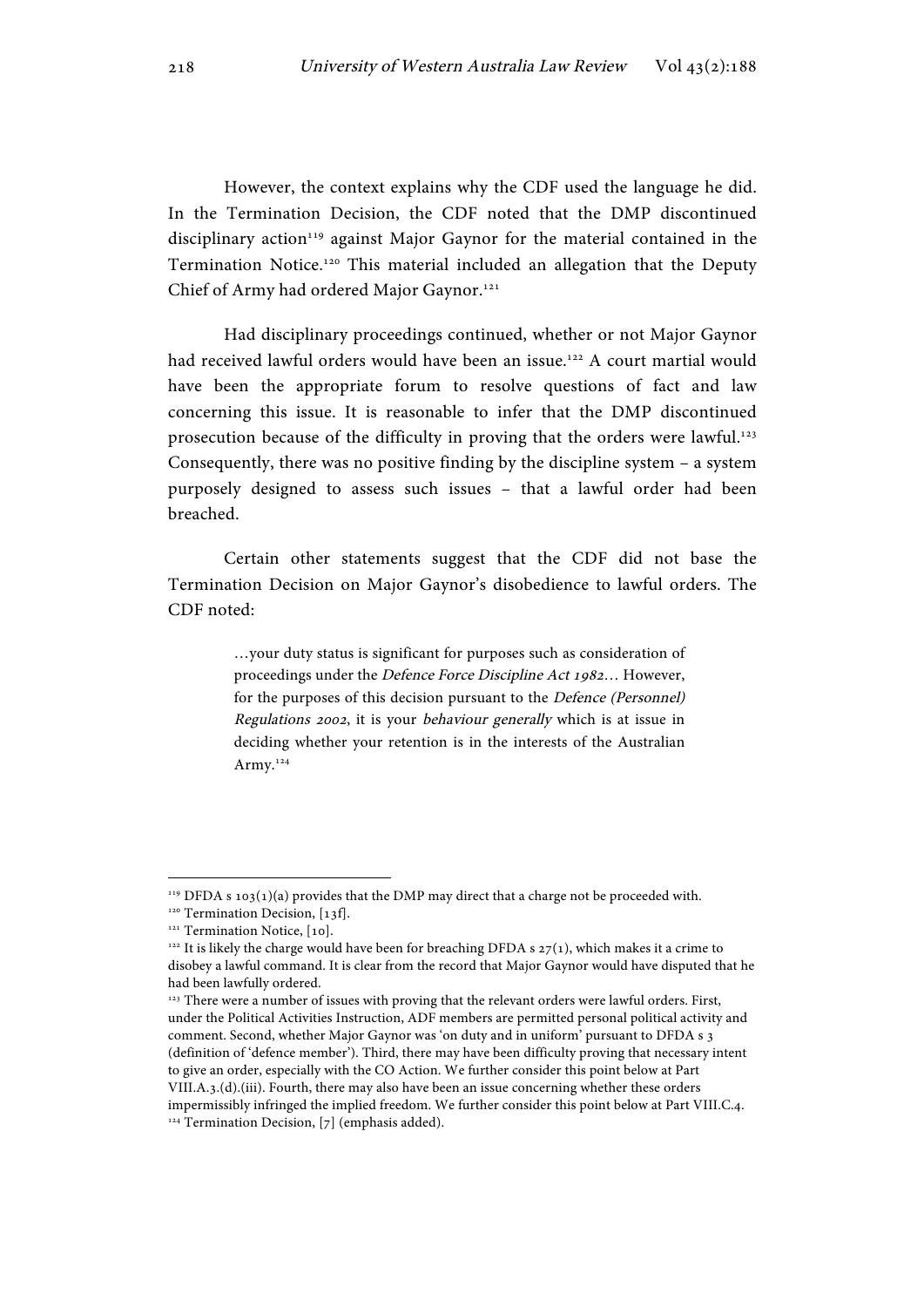#### Further:

…the disciplinary proceedings were directed to your alleged contravention of the Defence Force Discipline Act 1982 and the Inquiry Officer inquiry to your formal compliance with [the Unacceptable Behaviour Instruction] as a Defence member in the workplace.<sup>125</sup>

Finally:

Both of these matters depended on your duty status at the time of your conduct. Neither was directed to the effect of your conduct holistically in terms of your obligations to serve and of the reputation of the Army and ADF. That, however, is the focus of the Termination Notice and the matter to which I directed your attention in my letter of 22 August. Therefore, I do not consider the outcomes of the disciplinary action or administrative inquiry relevant to my decision on your service.<sup>126</sup>

That is, the CDF's focus was not on (amongst other things) disobeying lawful orders. Indeed, at the time of the Termination Decision, the CDF treats this as an allegation. Given that the allegation had not been proven in disciplinary proceedings, such language was appropriate. Instead, the CDF's focus was on a 'holistic' assessment of Major Gaynor's behaviour.<sup>127</sup>

We noted in the previous section that Major Gaynor was subject to the discipline system and the administrative system. The discipline system discontinued its action against Major Gaynor, while the administrative system continued to the Termination Decision. However, it was not the place of the CDF, in the administrative system, to conclude that Major Gaynor had disobeyed orders. This further explains the CDF's choice of language in the Termination Decision.

Before going further, we should note that the CO Action and DCA Action could be considered equivalent to employment directions to Major

<sup>&</sup>lt;sup>125</sup> Ibid [14] (emphasis added).

<sup>&</sup>lt;sup>126</sup> Ibid (emphasis added).

<sup>&</sup>lt;sup>127</sup> This conclusion is also supported by the CDF's Notice to Show Cause for Termination of Appointment dated 22 August 2013: found as Annexure B in Gaynor v CDF [2015] FCA 1370 (4 December 2015). In this document, the CDF stated that he intended to place greater weight, amongst other things, on Major Gaynor's public statements that are demeaning or intolerant of homosexuals, transgenders and women: ibid [7].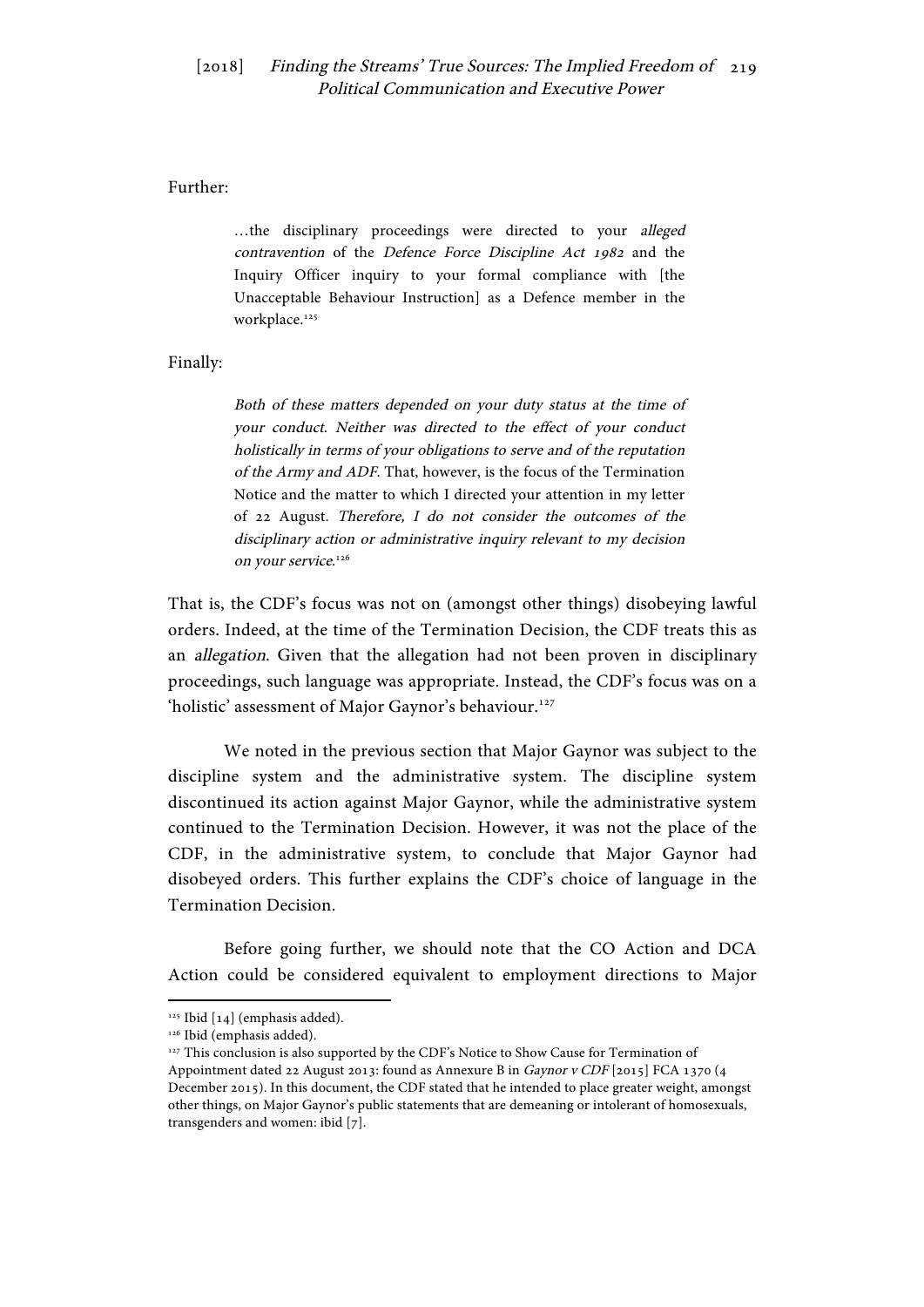Gaynor.<sup>128</sup> Based on his statements in the Termination Decision, the CDF appeared to adopt this approach. Not following a direction may well have consequences in the administrative system, as they did for Major Gaynor in the Termination Decision.129 Ultimately, however, not following a direction is a different matter to not following a lawful order. The latter has more serious consequences.130 And both the Federal Court and the Full Court held that the CO Action and the DCA Action were lawful orders. We now turn to this issue.

### (d) The Federal Court and the Full Court Conclusions

Given the foregoing, it was inappropriate for the Federal Court and the Full Court to conclude that the CO Action and the DCA Action were lawful orders. There are four reasons which, taken together or separately, explain why this is so. Specifically, the Federal Court and the Full Court:

- 1. Purported to review a finding of fact when judicially reviewing administrative action;
- 2. Acted outside their jurisdiction in concluding Major Gaynor had been lawfully ordered;
- 3. Did not accord procedural fairness to Major Gaynor when concluding he had been lawfully ordered; and
- 4. Failed to hold that, if the CO Action and DCA Action were orders, they impermissibly infringed the implied freedom and thus could not be lawful orders.

<sup>&</sup>lt;sup>128</sup> We say 'equivalent to employment directions' because ADF members are not employees and are not engaged under a contract of employment: see C v Commonwealth of Australia [2015] FCAFC 113 (21 August 2015) [1] (Tracey, Buchanan and Katzmann JJ); Commonwealth v Welsh (1947) 74 CLR 245, 268 (Dixon J). That said, ADF members may be directed like an employee.

<sup>129</sup> It should be noted, however, that the CO Action and the DCA Action may have impermissibly infringed the implied freedom even if they were directions and not orders. This is because, first, both the CO Action and the DCA Action were executive actions to which the implied freedom applies. Second, we note below why the CO Action and the DCA Action would impermissibly infringe the implied freedom if they were orders: see Part VIII.C.4 below. This reasoning applies analogously to directions. We emphasise that we mean 'directions' in the sense that they are executive actions, not 'directions' in the employment sense. As mentioned in the footnote immediately above, ADF members are not employees, and do not have contracts of employment. The extent to which the implied freedom applies to contracts of employment, and contracts generally, is an intriguing issue, and one that we hope to address in later work. However, it is an issue that is beyond the scope of this article .

<sup>&</sup>lt;sup>130</sup> Namely, a criminal penalty under DFDA s  $27(1)$ .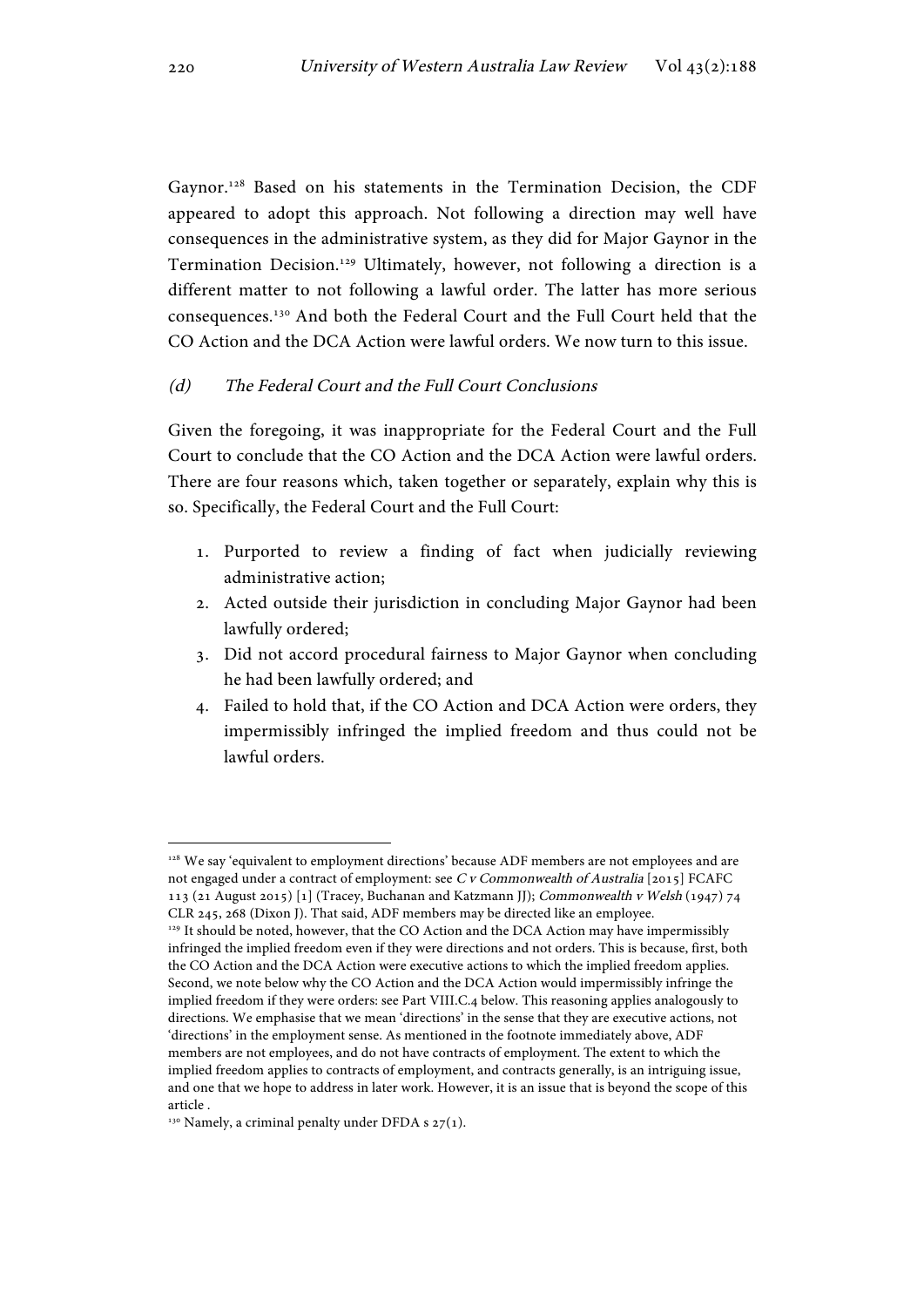We will examine the fourth reason after we have completed our analysis of the Termination Decision.131 What follows is our examination of the first three reasons.

(i) Purporting to Review a Finding of Fact in a Judicial Review of Administrative Action

Both the Federal Court and Full Court held that Major Gaynor had disobeyed lawful orders. For the reasons that follow, considering whether or not a defence member has disobeyed lawful orders involves answering questions of fact and law. However, determining whether a defence member has disobeyed a lawful order is, ultimately, a finding of fact.<sup>132</sup>

Distinguishing questions of fact from those of law is notoriously difficult.<sup>133</sup> However, Francis H Bohlen provides a useful starting point:

> The primary and popular meaning of the word 'fact' is something which has happened or existed, including not only the physical facts of the case but also more abstract matters, such as the state of mind of those individuals, whose state of mind may be of legal importance.

> 'Law' primarily means a body of principles and rules which are capable of being predicated in advance and which are so predicated, awaiting proof of the facts necessary for their application.<sup>134</sup>

As to whether an order has been given, the ADF's Discipline Law Manual notes:

Words alleged to constitute a command must always be examined in the light of the circumstances in which they were used and this examination may show clearly enough that the words used, although not otherwise supportable as a command, were intended by the speaker to be a command and were so understood by the person to

<sup>&</sup>lt;sup>131</sup> See Part VIII.C.4.

<sup>&</sup>lt;sup>132</sup> That a court martial is a tribunal of fact ultimately determining whether or not someone is guilty of disobeying an order can be seen in *Re Manion's Appeal* (1962) 9 FLR 91, 104.<br><sup>133</sup> In *Collector of Customs v Agfa-Gevaert Ltd* (1996) 186 CLR 389, 394 (Brennan CJ, Dawson,

Toohey, Gaudron and McHugh JJ), the High Court noted '[t]he distinction between questions of fact and questions of law is a vital distinction in many fields of law. Notwithstanding attempts by many distinguished judges and jurists to formulate tests for finding the line between the two questions, no satisfactory test of universal application has yet been formulated.'

<sup>&</sup>lt;sup>134</sup> Francis H Bohlen, 'Mixed Questions of Law and Fact' (1924) (72)(2) University of Pennsylvania Law Review 111, 112.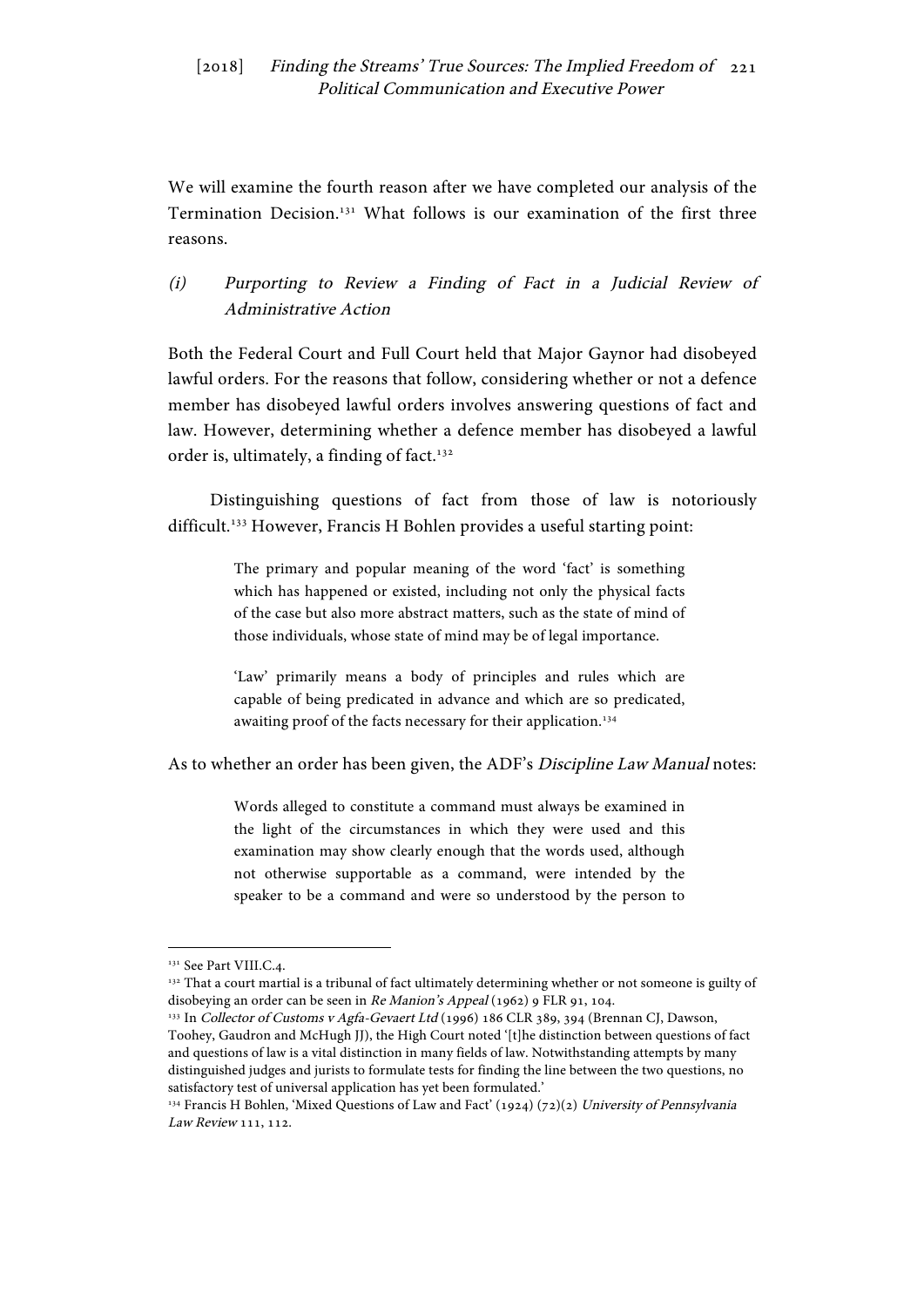whom they were spoken.<sup>135</sup>

It appears that whether or not an order has been given is a question of fact. This is because whether or not an order was given depends not only on the words used but their context.<sup>136</sup> Further, the state of mind of both the speaker and listener are also important.

Of course, whether or not an order was 'lawful' is a question of law. However, even here questions of fact are involved. For example, for a reserve ADF member, a lawful order from a superior officer must be given while the member is on duty and in uniform.<sup>137</sup> However, whether a member was on duty and in uniform at the relevant time is a question of fact.

As noted above, the CDF in his 'Findings of material fact' in the Termination Decision did not find that Major Gaynor had been lawfully ordered. One of the concerns with superior courts reviewing findings of fact is that it may not have all the materials available to the original decision-maker.138 Further, in fact-finding, the decision-maker may have experience or a perspective a superior court lacks.139 As also noted above, a court martial would have been the appropriate forum to resolve issues concerning whether Major Gaynor had been lawfully ordered. However, the DMP discontinued

<sup>&</sup>lt;sup>135</sup> Australian Defence Force, *Defence Force Discipline Manual* (Defence Publishing Service, 2<sup>nd</sup> ed, 2001) vol 1, 78.

<sup>&</sup>lt;sup>136</sup> In Re Schneider's Appeal (1958) 8 FLR 314, 324 the Courts-Martial Appeal Tribunal noted '[w]e think that in any particular case words alleged to constitute a command must always be examined in light of the circumstances in which they are used, and that this examination may show clearly enough that a set of words not otherwise supportable as a command was intended by the speaker to be a command, and was so understood by a person to whom they were spoken.' See also Re Manion's Appeal (1962) 9 FLR 91, 96. The ADF and its governing laws uses the word 'order' as it is ordinarily used in the general sense, that is, 'an authoritative direction, injunction, command, or mandate': Susan Butler (ed), Macquarie Concise Dictionary (Macquarie Dictionary Publishers, 6<sup>th</sup> ed, 2013) 1035, or, at the very least, how it is ordinarily used in its military sense, that is 'a command or notice issued by a military commander to subordinate troops': ibid. And, it must be noted, there is an overlap between how 'order' is ordinarily used in the general and military sense, namely, and relevantly, a 'command'. Members of a court martial are all ADF members: DFDA s 116. They exercise a jury-like function: DFDA ss 133, 134. They will draw upon their military experience to determine whether or not, in the circumstances, the facts fall into the ordinary definition of an order. Hence, the determination of whether or not an order was given falls into that category of case described in Collector of Customs v Pozzolanic 43 FCR 280, 288. That is, 'when a statute uses words according to their ordinary meaning and the question is whether the facts as found fall within those words. Where it is reasonably open to hold that they do, then the question whether they do or not is one of fact'.

<sup>&</sup>lt;sup>137</sup> DFDA s 3 (definition of 'defence member').

 $138$  Aronson and Groves, above n 45, 388-9 [4.20].

<sup>139</sup> Ibid.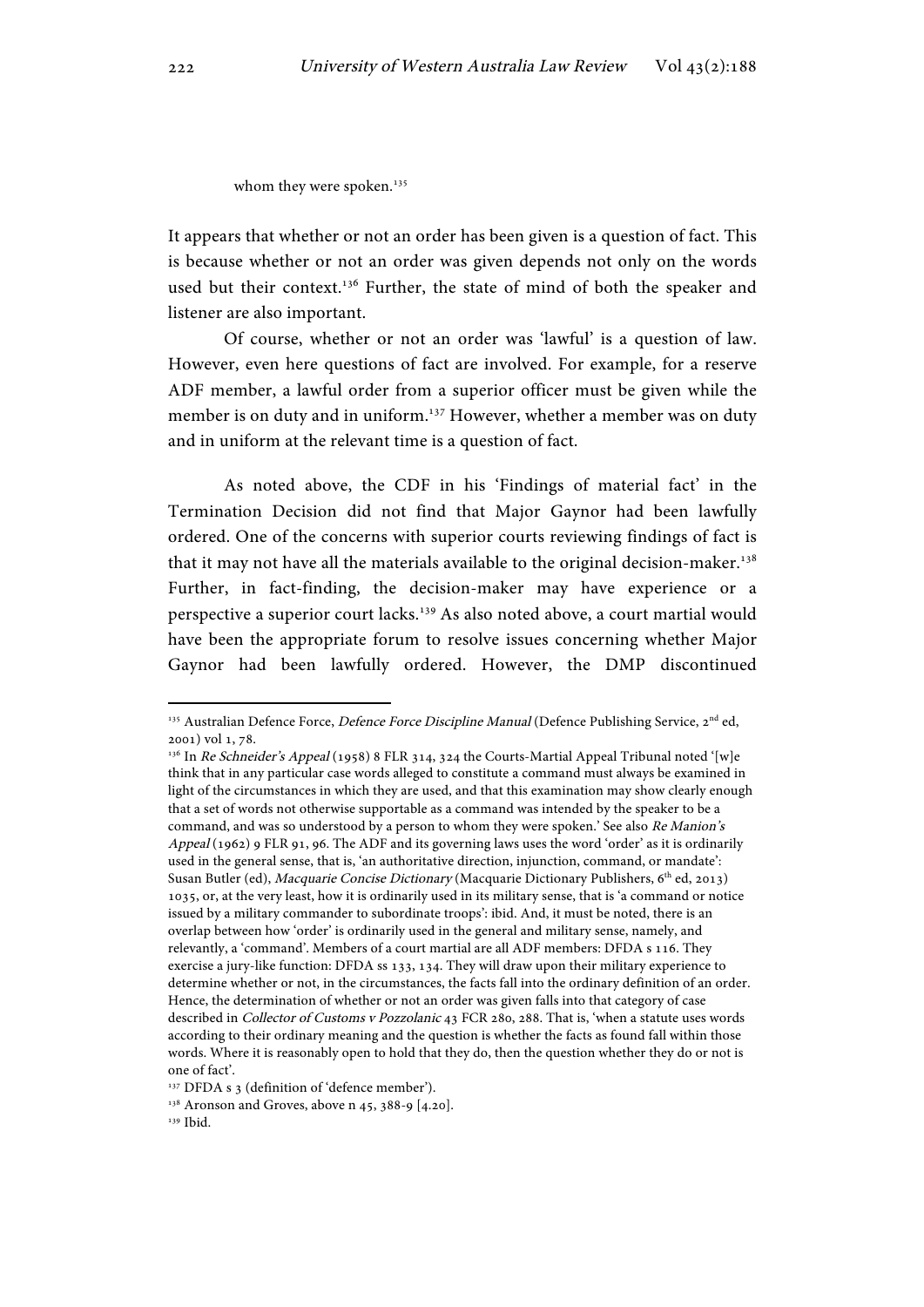disciplinary action. In light of the DMP discontinuing disciplinary proceedings, the CDF carefully avoided mentioning that the CO Action and DCA Action were lawful orders. Instead, the CDF appeared to treat them as equivalent to employment directions when 'holistically' assessing Major Gaynor's behaviour.

In the circumstances, it was inappropriate for the Federal Court and the Full Court to disturb this finding of fact.

#### (ii) Acting Outside Jurisdiction

The military justice system is designed to function independently, although there is some recourse to civilian courts. As to Gaynor, two things should be noted. First, in the discipline system, the Federal Court may only determine questions of law that the Defence Force Discipline Appeals Tribunal refers to it.140 Second, in the administrative system, the Federal Court system may judicially review administrative actions.<sup>141</sup>

The issue here is that the Federal Court and the Full Court were engaged in a judicial review of administrative action. Given the structure of the military justice system, judicial review cannot determine whether Major Gaynor had been lawfully ordered, or whether he had disobeyed orders. Such determinations fall within the discipline system, not the administrative system.142 If the Federal Court or the Full Court wanted clarification about whether Major Gaynor was lawfully ordered, the appropriate course was to refer this issue back to the CDF.143 Of course, this would have resulted in the CDF referring the matter to the DMP – an action whose result was already known.

<sup>140</sup> See Defence Force Discipline Appeals Act 1955 (Cth) ss 51, 52.

<sup>&</sup>lt;sup>141</sup> ADJR Act ss 3 (definition of 'enactment'), 4, 5.<br><sup>142</sup> The Federal Court and the Full Court appear to have fallen into the type of jurisdictional error described in Craig v South Australia (1995) 184 CLR 163, 177: '[a]n inferior court falls into jurisdictional error if it mistakenly asserts or denies the existence of jurisdiction or if it misapprehends or disregards the nature or limits of its functions or powers in a case where it correctly recognises that jurisdiction does exist.' And further: '[j]urisdictional error is at its most obvious where the inferior court purports to act wholly or partly outside the general area of its jurisdiction in the sense of entertaining a matter or making a decision or order of a kind which wholly or partly lies outside its theoretical limits of its functions and powers.'

 $143$  ADJR Act s 16(1)(b).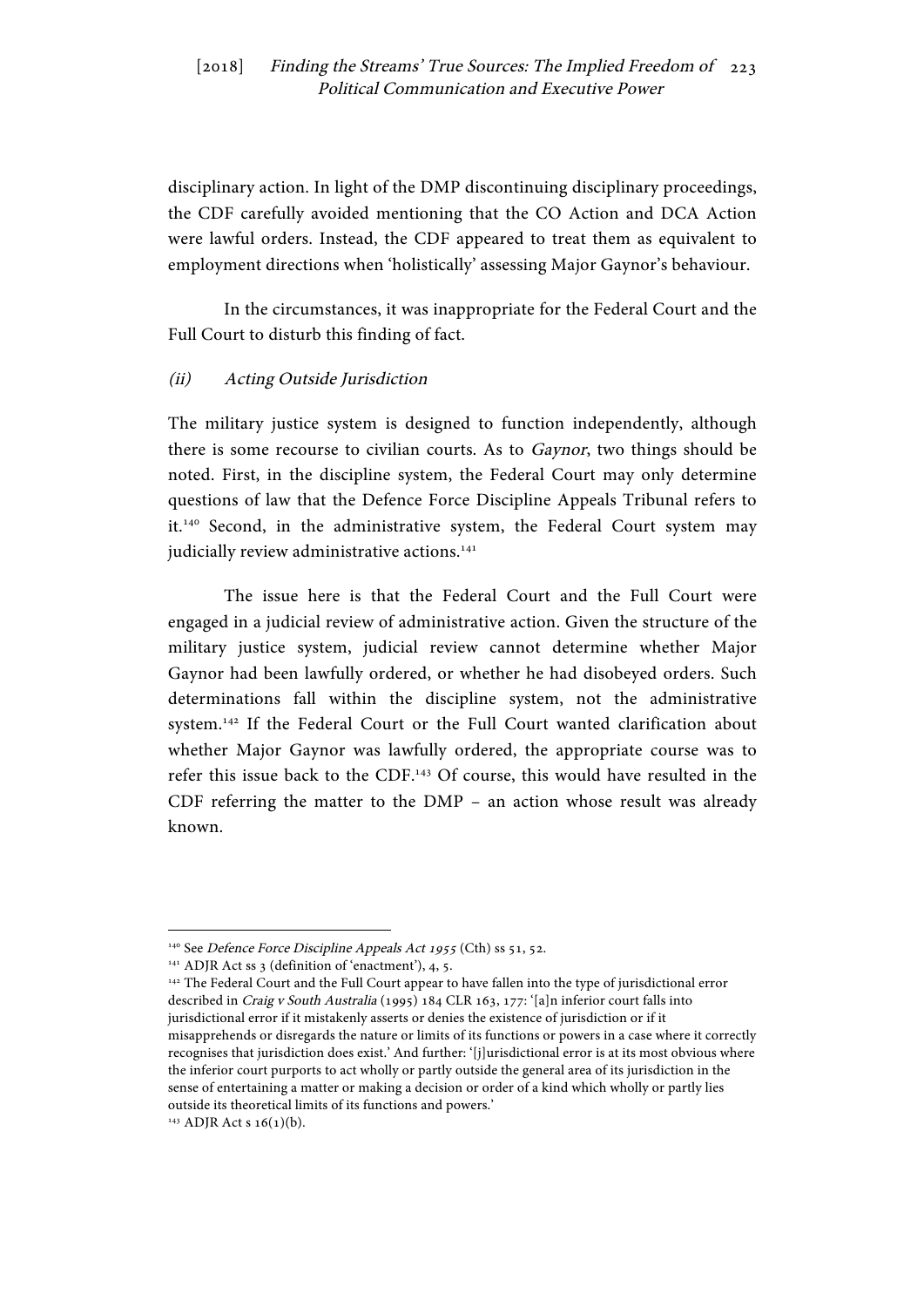Hence, in the circumstances, both the Federal Court and the Full Court should have only reviewed the legality of the CDF's 'holistic' assessment of Major Gaynor's behaviour.

#### (iii) Not According Procedural Fairness to Major Gaynor

Even if the Federal Court and the Full Court had jurisdiction to determine whether Major Gaynor had disobeyed lawful orders, neither accorded him procedural fairness. As noted above, determining whether and ADF member disobeyed lawful orders involve questions of fact and law. The questions of fact include determining whether words in their context convey an order, plus the state of mind of both the speaker and the listener. It is no answer to say, as the Federal Court and Full Court did, that ADF members superior in rank have the right to give lawful orders to a member inferior in rank, with the latter being obliged to obey.144 This is because the factual and legal context is relevant to whether a purported order is a lawful order or, indeed, even an order.<sup>145</sup> The factual and legal contexts of the CO Action and the DCA Action were very much in issue in Gaynor.

From the facts of Gaynor, the DCA Action occurred while Major Gaynor was not on duty and not in uniform. Further, the DCA Action purported to extend to matters of public discussion that could not reasonably be considered official information. In these circumstances, both the DCA and Major Gaynor should have provided direct evidence concerning their understanding of the situation. The DCA may have been aware that, in the circumstances, his order may not have had legal force,<sup>146</sup> thus bringing into question his intent to give a lawful order. Major Gaynor may not have understood that he was being lawfully ordered, given that he was commenting about public matters, not on duty or in uniform, and thus not liable to military

<sup>144</sup> CDF v Gaynor [2015] FCA 1370 (4 December 2015) [113] (Buchanan J); Gaynor [2017] FCAFC 41 (8 March 2017) [150]-[154] (Perram, Mortimer and Gleeson JJ).

<sup>145</sup> Australian Defence Force, Defence Force Discipline Manual (Defence Publishing Service, 2<sup>nd</sup> ed, 2001) vol 1, 78; Re Schneider's Appeal (1958) 8 FLR 314, 324 and Re Manion's Appeal (1962) 9 FLR 91, 96.

<sup>146</sup> In the sense that Major Gaynor could not be charged for failing to obey it. Further, the DCA was purporting to order a reserve officer who was not on duty to not speak about matters of public discussion outside the workplace. It should be noted that the CDF could have directed Major Gaynor to report for duty. That direction would have had added force given that failing to report for duty is a criminal offence: DFDA s  $23(1)$ . However, even then, the DCA Action still would have encountered the difficulties with being a lawful order that we note in Part VIII.C.4.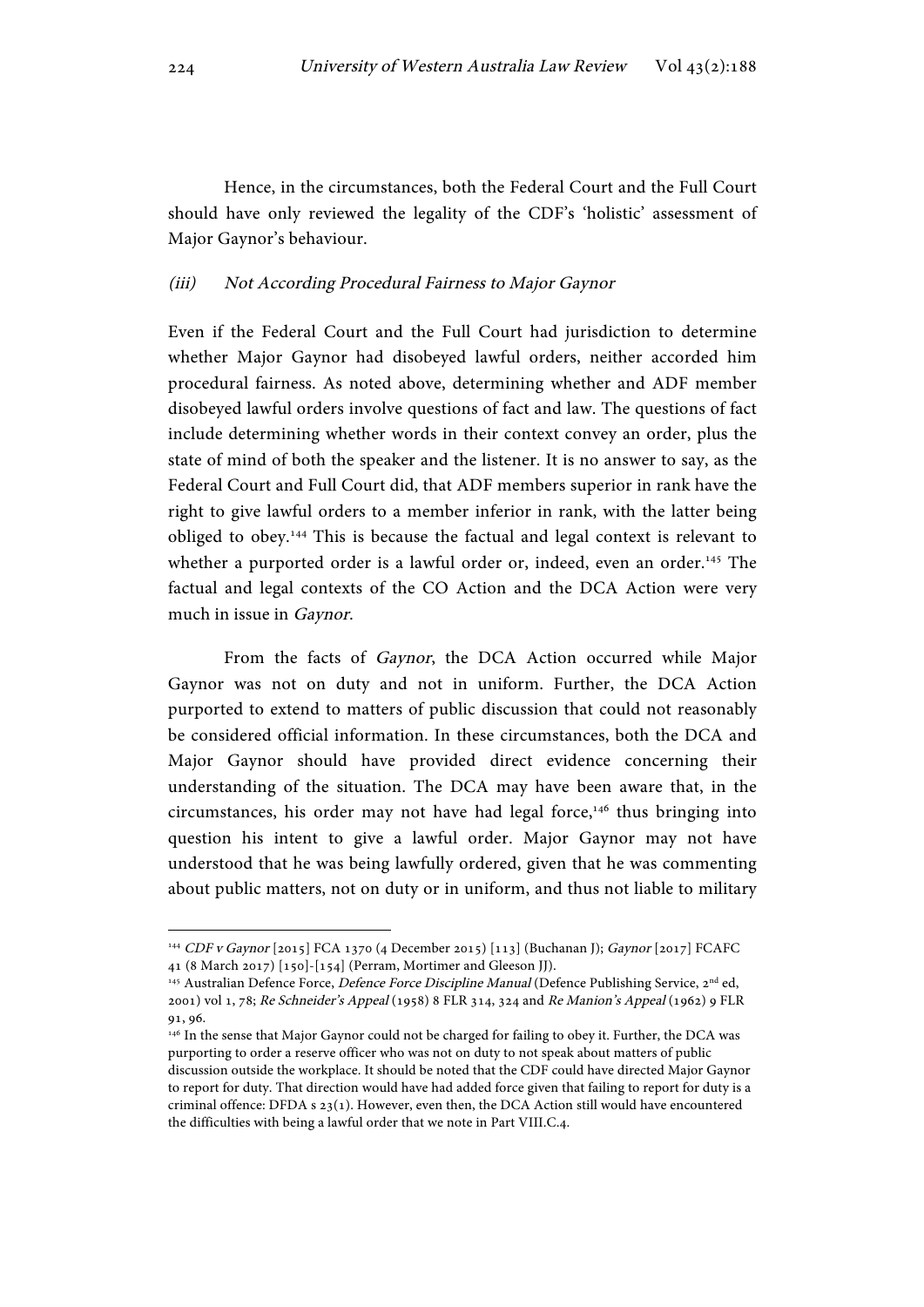disciplinary action if he did not obey it. Our point is this: whether or not the DCA Action was a lawful order was clearly a controversial issue and, in these circumstances, procedural fairness required that the relevant witnesses be examined and cross-examined.

The CO Action occurred when Major Gaynor's CO, Lt Colonel Buxton, and Major Gaynor were on duty and in uniform. However, as a question of fact, it does not appear a lawful order was given. In a memoradum, Lt Colonel Buxton noted 'My intent is to formally counsel [Major Gaynor] concerning the inappropriateness of his actions while serving as an Army officer'.<sup>147</sup> Later, in the record of conversation between Lt Colonel Buxton and Major Gaynor, Lt Colonel Buxton recorded 'In concluding, LTCOL Buxton advised Major Gaynor that provided he complied with policy and acted professionally, he would consider the issue closed. MAJ Gaynor acknowledged this'.148 Lt Colonel Buxton does not mention orders, only compliance with policy and acting professionally. Factually, the record of conversation appears to note a caution, not orders. Once again, procedural fairness demanded that Lt Colonel Buxton and Major Gaynor be examined and cross-examined concerning their understanding of the situation.

In addition, the political consequences to Major Gaynor were severe. His livelihood would suffer by being dismissed. Further, his reputation would suffer because he would be seen as an officer who disobeyed orders. In these circumstances, procedural fairness required that Major Gaynor be allowed to examine and cross-examine relevant witnesses.

Put another way, the Federal Court<sup>149</sup> or, failing that, the Full Court,<sup>150</sup> needed to address the issue of whether Major Gaynor had disobeyed orders in a manner similar to how a court martial would have. In addressing this issue, a court martial would have allowed the examination and cross-examination of relevant witnesses.151 That neither the Federal Court nor the Full Court appreciated this is concerning.

<sup>147</sup> Gaynor v CDF [2015] FCA 1370 (4 December 2015) [104] (Buchanan J) (emphasis added).

<sup>148</sup> Ibid [109] (Buchanan J) (capitalisation in original).

<sup>&</sup>lt;sup>149</sup> Federal Court of Australia Act 1976 (Cth) s 46.

<sup>&</sup>lt;sup>150</sup> Ibid s 27(c).<br><sup>151</sup> Court Martial and Defence Magistrate Rules (Cth) pt 3.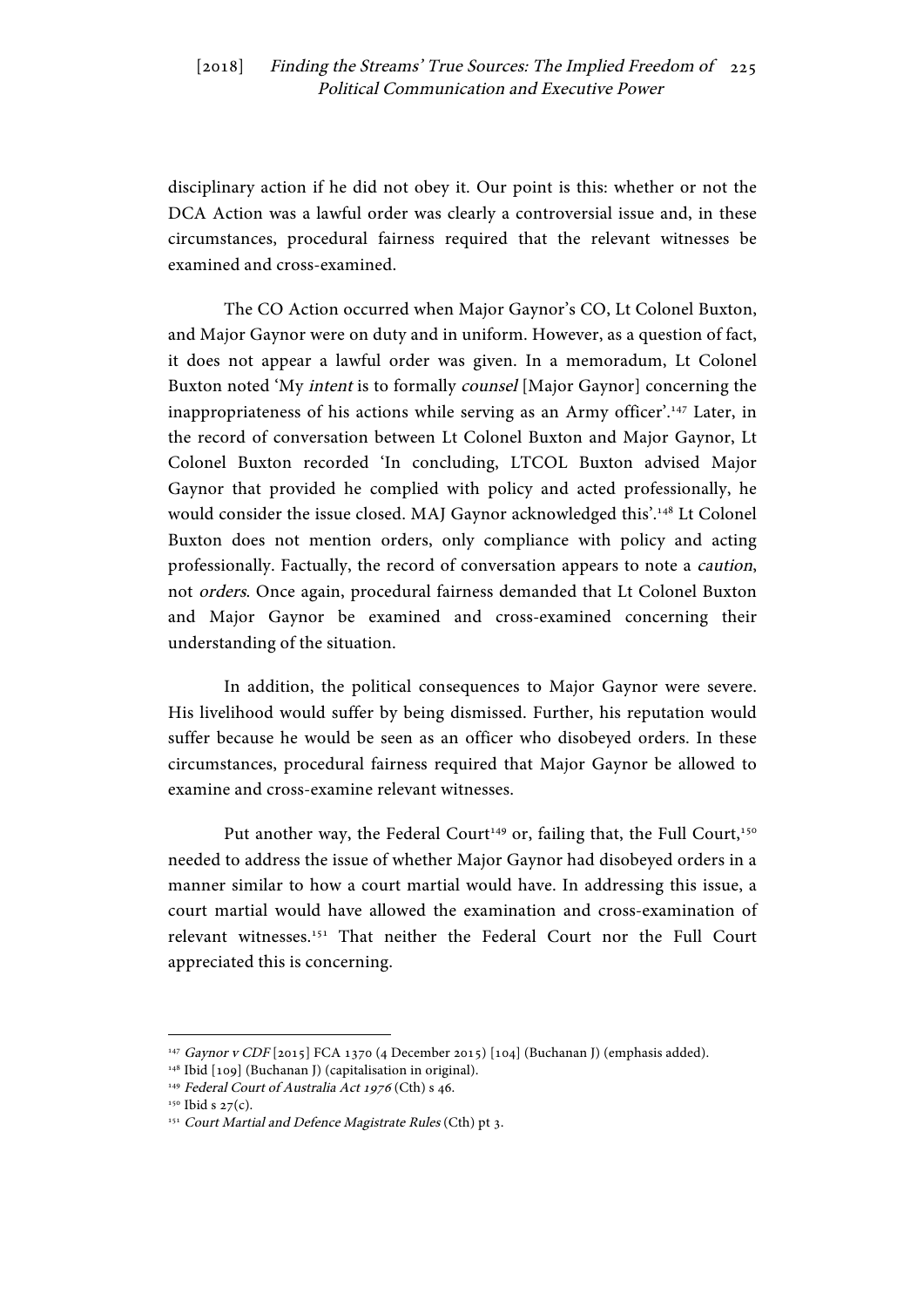Given the foregoing, did the CDF also fail to accord procedural fairness to Major Gaynor by not allowing him to examine or cross-examine relevant witnesses? The CDF would have so failed except, once again, the CDF in the Termination Decision did not find that Major Gaynor disobeyed orders. Again, his review was confined to a 'holistic' assessment of Major Gaynor's behaviour.

In summary, there appear to be serious issues concerning how the Federal Court and the Full Court addressed whether or not Major Gaynor had been lawfully ordered.<sup>152</sup> Given this, the High Court should have granted special leave. Such a failure of due process simply cannot happen again in Australia's legal system.

# 4 Major Gaynor Did Not Breach Defence Instructions Regarding Social Media

In the Termination Decision, the CDF did not find that Major Gaynor had breached the Social Media Instruction.153 Further, and as noted in the previous section, the DMP discontinued disciplinary action based on the online material referred to in the Termination Notice.154 The Social Media Instruction constitutes a general order<sup>155</sup> that, if breached, exposes a defence member to criminal liability.156 In view of the DMP's decision to discontinue disciplinary proceedings,<sup>157</sup> the CDF appeared to confine the Termination Decision to a 'holistic' assessment of Major Gaynor's behaviour.

<sup>&</sup>lt;sup>152</sup> It is worth noting that neither the Federal Court nor the Full Court noted the distinction between the discipline system and the administrative system in Australia's military justice system. Doing so may have avoided confusion about what they could and could not do with respect to the Termination Decision.

<sup>&</sup>lt;sup>153</sup> The CDF stated 'I accept you did not contravene extant instructions due to your duty status, but I have considered your submission from the point of view of the standards of behaviour expected of Defence members generally.': Termination Decision, [17] (emphasis added). <sup>154</sup> Ibid [13f].

<sup>&</sup>lt;sup>155</sup> DFDA s 3 (definition of 'general order'); see also Gaynor v CDF [2015] FCA 1370 (4 December 2015) [68] (Buchanan J).

<sup>&</sup>lt;sup>156</sup> DFDA s 29(1).

<sup>157</sup> DFDA s 29(1) did not apply to Major Gaynor because, at the relevant time, he was not on duty or in uniform. In any event, there is a significant issue concerning whether relevant parts of Social Media Instruction [19] impermissibly infringe the implied freedom, given our analysis of s 18C of the Racial Discrimination Act 1975 (Cth) in Forrester, Finlay and Zimmermann, No Offence Intended, above n 17 and s 17(1) of the Anti-Discrimination Act 1998 (Tas) in Forrester, Zimmermann and Finlay, 'An Opportunity Missed?', above n 17. Social Media Instruction [19] provides that '[d]efence personnel must not post material that is offensive towards any group or person based on any personal traits, attributes, beliefs or practices that exploit, objectify or are derogatory of gender, ethnicity or religion.'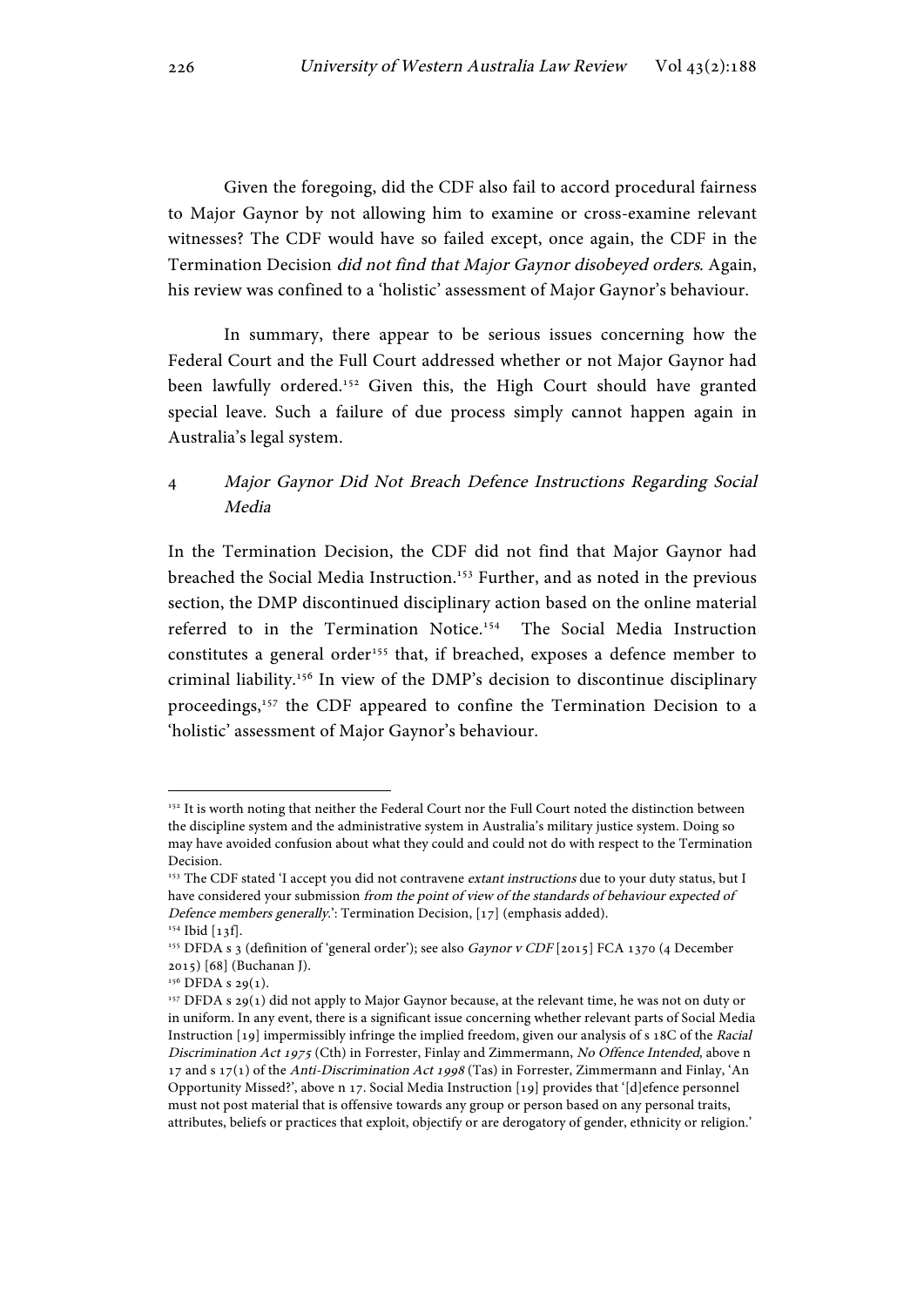Both the Federal Court and Full Court held that the Social Media Instruction applied to Major Gaynor.158 Once again, this was inappropriate for substantially the same reasons we noted in the previous section.<sup>159</sup>

B What Gaynor Is About

Gaynor concerns whether the CDF acted within power when he terminated Major Gaynor's commission due to his behaviour. At the time,<sup>160</sup> reg  $85(1)(d)(ii)$  provided, relevantly:

> (1) The service in the Defence Force of an officer may be terminated, in accordance with this regulation, for any of the following reasons:

…

…

 (d) the Chief of the officer's Service is satisfied that the retention of the officer is not in the interest of:

<u> 1989 - Johann Stein, marwolaethau a bhannaich an t-Amhair an t-Amhair an t-Amhair an t-Amhair an t-Amhair an</u>

No defences are provided. This is a sweeping intrusion into the ability of Defence personnel to comment on any government or political matter on social media. 'Offensive' and 'derogatory' set a threshold for legal liability that is far too low. Further, they are terms that are too broad and too vague. We detail the concepts of overbreadth and vagueness further below.

<sup>&</sup>lt;sup>158</sup> Gaynor v CDF [2015] FCA 1370 (4 December 2015) [86], [115], [197], [275] (Buchanan J); Gaynor [2017] FCAFC 41 (8 March 2017) [7] (Perram, Mortimer and Gleeson JJ).

<sup>159</sup> Again, the Federal Court and the Full Court appear to be making a finding of fact where the CDF was the appropriate person to make, and who did make, such a finding. The Federal Court and the Full Court also appear to be exercising jurisdiction that should be exercised through the military discipline system concerning questions of fact and law. On the procedural fairness point, if the Federal Court and the Full Court were considering finding that the Social Media Policy [19] applied to Major Gaynor, he should have been given the opportunity to make written and oral submissions concerning (at least) three matters. First, whether Major Gaynor could in fact be identified as an ADF member in certain communications: see Social Media Instruction [9]. It is not clear in some communications that Major Gaynor could be so identified: see Gaynor v CDF [2015] FCA 1370 (4 December 2015) [17], [22]-[25]. Even then, the test used to identify someone's ADF membership with a communication may itself be an issue. If so, Major Gaynor should also have been given the opportunity to make submissions in this regard. Second, whether relevant parts of Social Media Instruction [19] impermissibly infringed the implied freedom. Third, whether the comments complained about in fact breached Social Media Instruction [19]. In addition, an ordinary meaning would be given to 'offensive' and 'derogatory'. Hence, as noted above, it would be up to the members of the court martial to determine whether or not, as a matter of fact, the Published Remarks would fall within the ordinary definitions of 'offensive' and 'derogatory'.

<sup>&</sup>lt;sup>160</sup> The Defence Personnel Regulations, which applied at the time when the events noted in Gaynor occurred, have now been replaced by the Defence Regulations 2016 (Cth).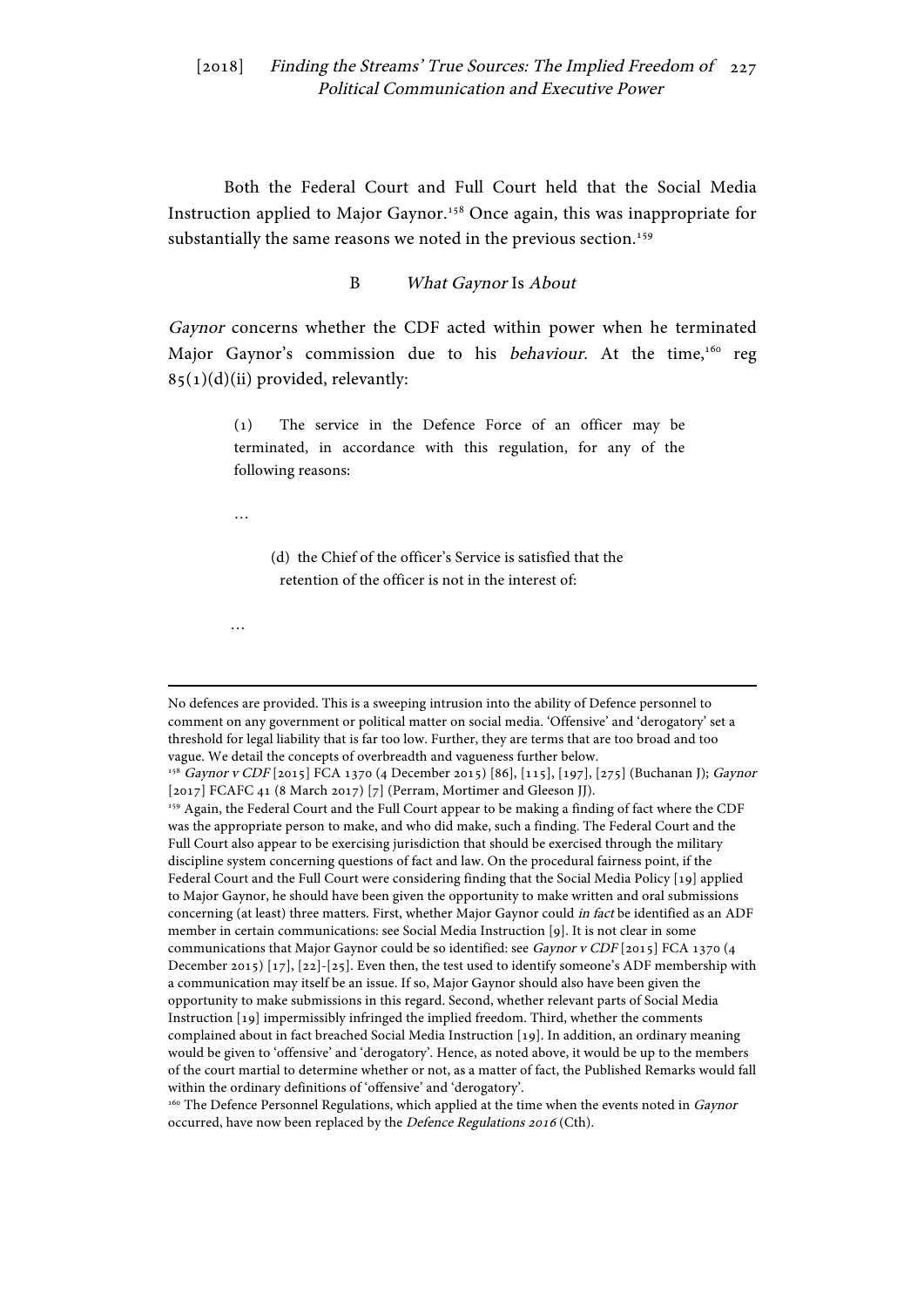#### (ii) the Chief's Service;

Regulation 85(1A) of the Defence Personnel Regulations<sup>161</sup> was also relevant, and provided:

> Without limiting paragraph  $(1)(d)$ , the Chief of the officer's Service may be satisfied for that paragraph for reasons relating to the officer's:

- (a) performance; or
- (b) behaviour; or
- (c) conviction of an offence or a service offence.<sup>162</sup>

In the section titled 'Findings of material fact', the CDF stated that he informed Major Gaynor that his public comments:

> …demonstrate attitudes that are demeaning of, and demonstrate intolerance of, homosexual, transgender persons and women, and are contrary to the policies and cultural change currently being undertaken in the Australian Army and Australian Defence Force  $(ADF).^{163}$

The CDF noted that a significant amount of the relevant material from Major Gaynor's Published Remarks:

> …is critical of the ADF and government policy and decisions, particularly the support offered to homosexual and transgender members of the ADF and the decision to permit women to serve in combat roles.<sup>164</sup>

Further, the CDF noted that Major Gaynor's publicly expressed disagreement was:

<sup>&</sup>lt;sup>161</sup> We refer to reg 85(1A) of the *Defence (Personnel) Regulations 2002* (Cth) as 'reg 85(1A)' or 'regulation  $85(1)$ ' as the case requires.

 $162$  In 2013, DFDA reg 85 was amended. However, reg 85(1)(d)(ii) as amended and reg 85(1A) commenced on 5 March 2013: see DFDA Endnote 1. Hence, these provisions were in effect prior to the Termination Notice being issued.

<sup>&</sup>lt;sup>163</sup> Termination Decision, [4] (emphasis added).

<sup>&</sup>lt;sup>164</sup> Ibid [6] (emphasis added).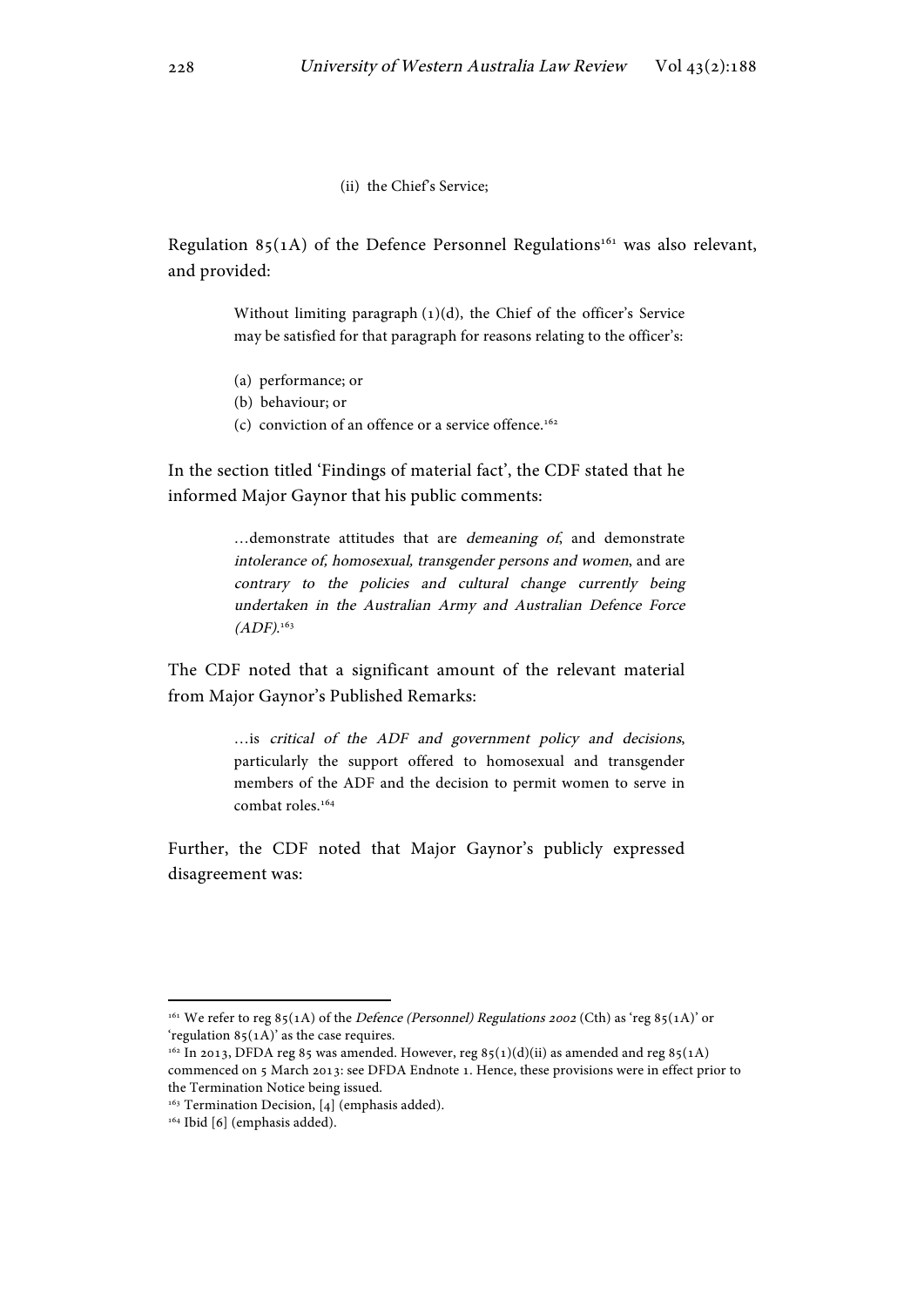…generally intemperate, disrespectful and does not accord with the standard of behaviour expected of any Defence member, and particularly an Officer of your rank and experience. 165

Before going further, we note that the CDF stated that Major Gaynor's religious convictions had no bearing in on the Termination Decision.<sup>166</sup> Hence, the CDF considered Major Gaynor's freedom to speak his religious views.

However, the CDF did not appear to satisfactorily consider Major Gaynor's freedom to communicate about government and political matters. The closest the CDF came were these statements:

> I distinguish between your holding of a personal opinion, the mere fact of which I do not consider necessarily inconsistent with the standards required of Defence members, and your conduct in expressing personal opinions publicly in an inappropriate and disrespectful manner, in circumstances that identify you as a member of the Australian Army Reserve.<sup>167</sup>

And later:

Defence recognises that different views exist, but demands tolerance and respect in order to preserve ADF capability.<sup>168</sup>

As we will show below, as a matter of administrative law, the CDF failed consider a relevant consideration, specifically Major Gaynor's freedom to communicate about government and political matters.<sup>169</sup> However, it is the matter of constitutional law that concerns us – specifically, whether the Termination Decision impermissibly infringed the implied freedom. It is to this matter that we now turn.

<sup>&</sup>lt;sup>165</sup> Ibid (emphasis added).

<sup>166</sup> The CDF accepted Major Gaynor's statements were informed by his personal beliefs and faith, but did not accept that disciplining Major Gaynor 'shows intolerance of your opinions and demeans the right of ADF members to practice their faith because such action is directed to your behaviour and the manner in which you have publicly expressed your beliefs, rather than the beliefs themselves.': ibid [9] The CDF also rejected Major Gaynor's submission that criticism of his conduct showed intolerance of his Catholic faith, stating: '… I do not consider this a question of faith. There is no evidence of direct or indirect discrimination against you on the basis of your religious beliefs': ibid [18].

 $167$  Ibid [9].

<sup>&</sup>lt;sup>168</sup> Ibid [10].

<sup>&</sup>lt;sup>169</sup> Part VIII.D.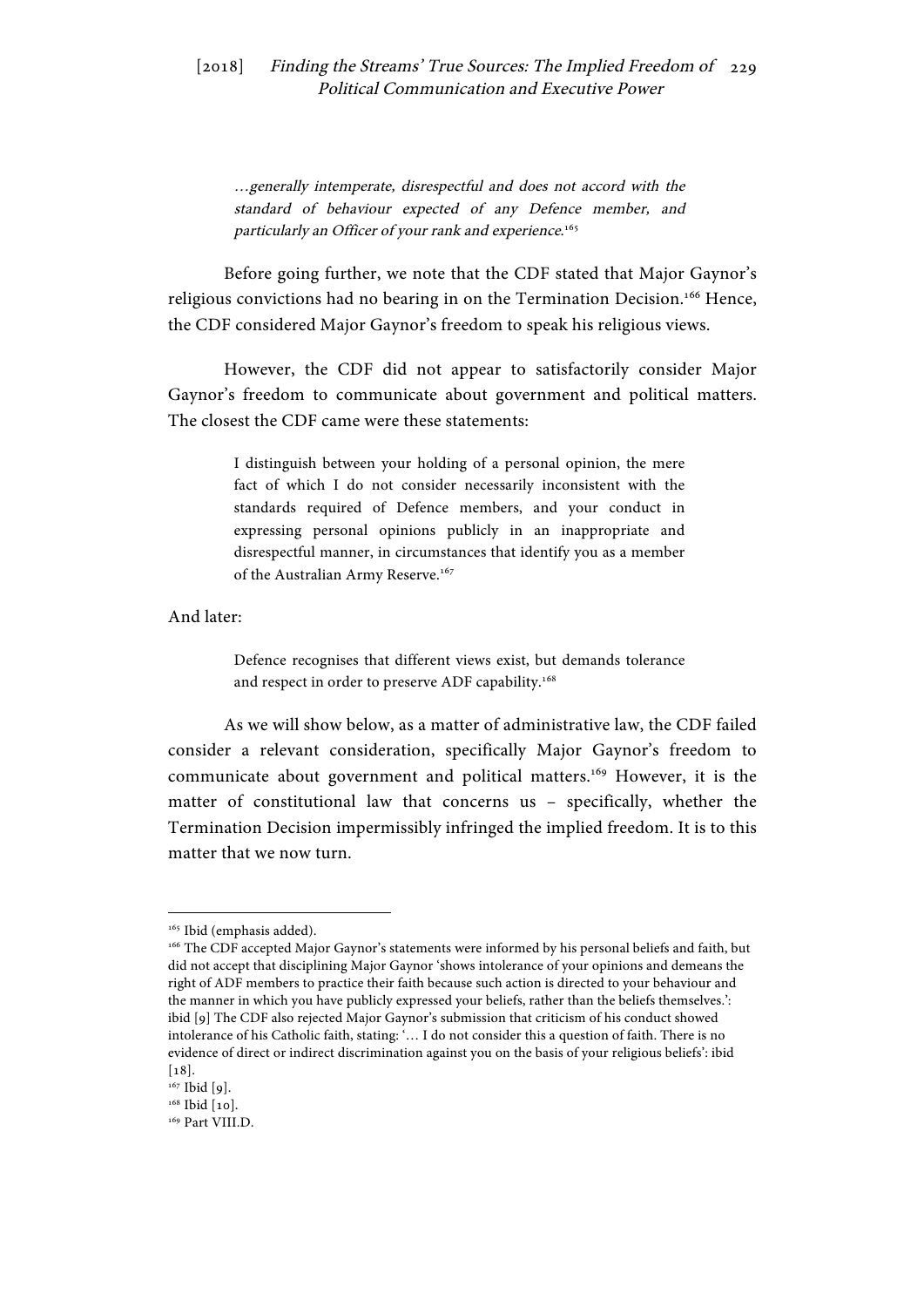## C Applying the Adapted McCloy Test to Gaynor

Applying the adapted McCloy test to the Termination Decision yields the following result.

# 1 Did the Termination Decision Burden the Implied Freedom?

The Termination Decision terminated Major Gaynor's commission on the basis of comments that:

- Were critical of ADF and government policy; and
- Demonstrated intolerance of homosexuals, transgender people and women.

ADF and government policy are, of course, government and political matters. Further, the following matters upon which Major Gaynor commented are also government and political matters:

• Women in frontline combat roles;

 

- Whether or not transgender people should serve in the ADF and, if so, the degree to which accommodation and support should be provided to them;
- The government and the ADF's approach to Islam; and
- The ADF marching in the Sydney's annual Gay and Lesbian Mardi Gras.

Applying implied freedom cases concerning legislation by analogy, all that is needed at this stage is that the implied freedom be burdened. The extent to which it is burdened does not matter.<sup>170</sup>

<sup>170</sup> We note, however, that in McCloy, Gageler J stated that judicial scrutiny of the relevant law should be 'calibrated to the degree of risk to the system of representative and responsible government established by the Constitution that arises from the nature and extent of the restriction on political communication that is identified at the first step in the analysis':  $\text{McCloy}(2015)$  257 CLR 178, 238 [150] (Gageler J). Nettle J, at 269-70 [255], observed that 'a direct or severe burden on the implied freedom requires a strong justification'. Gordon J stated, at 288 [336], that whether a law impermissibly infringes the implied freedom of political communication 'is a question of judgment about the nature and extent of the effect of the impugned law on the maintenance of the constitutionally prescribed system of representative and responsible government'. See also Brown [2017] HCA 43 (18 October 2017) [90], [121], [128] (Kiefel CJ, Bell and Keane JJ), [164]-[165] (Gageler J), [237], [291] (Nettle J) and [325], [397] (Gordon J).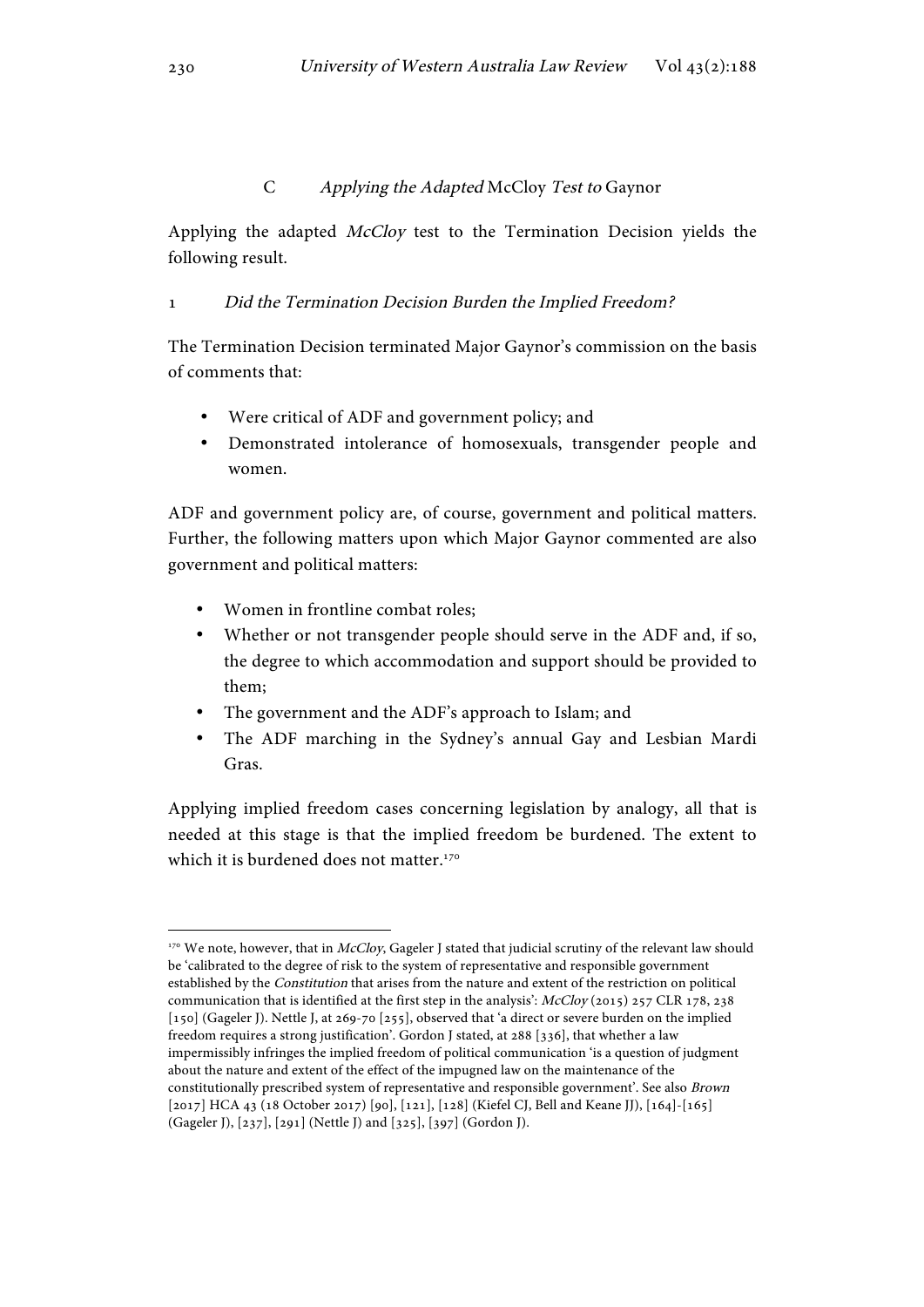As noted above, executive action may concern not only groups but also individuals. Hence, the implied freedom may be burdened even if one individual is affected.

Terminating Major Gaynor's commission because of comments he made about certain government and political matters is a burden on the implied freedom.171

Hence, the Termination Decision burdened the implied freedom.

2 Was the Termination Decision's Purpose Legitimate?

As shown above, the decision was made pursuant to reg  $85(1)(d)(ii)$ . Regulation  $85(1A)(b)$  allows the CDF consider behaviour. It is clear the Termination Decision was principally concerned with Major Gaynor's behaviour. Maintaining appropriate behaviour in the ADF is legitimate, as it is a purpose compatible with Australia's constitutionally prescribed system of representative and responsible government.

The real issue with the Termination Decision concerns whether the Termination Decision was a proportional response to Major Gaynor's comments.

3 Was the Termination Decision Reasonably Appropriate and Adapted to Advance its Legitimate Object In a Manner Compatible With the Maintenance of the Constitutionally Prescribed System of Representative and Responsible Government?

Here, we apply the steps of the proportionality test, as adapted to executive power.

(a) Was the Termination Decision Suitable?

 

On its face, there was a rational connection between the Termination Decision and its purpose, which is to discipline behaviour pursuant to regs  $85(1)(d)(ii)$ and  $85(1A)$ .

<sup>&</sup>lt;sup>171</sup> See also *Gaynor v CDF* [2015] FCA 1370 (4 December 2015) [250] (Buchanan J).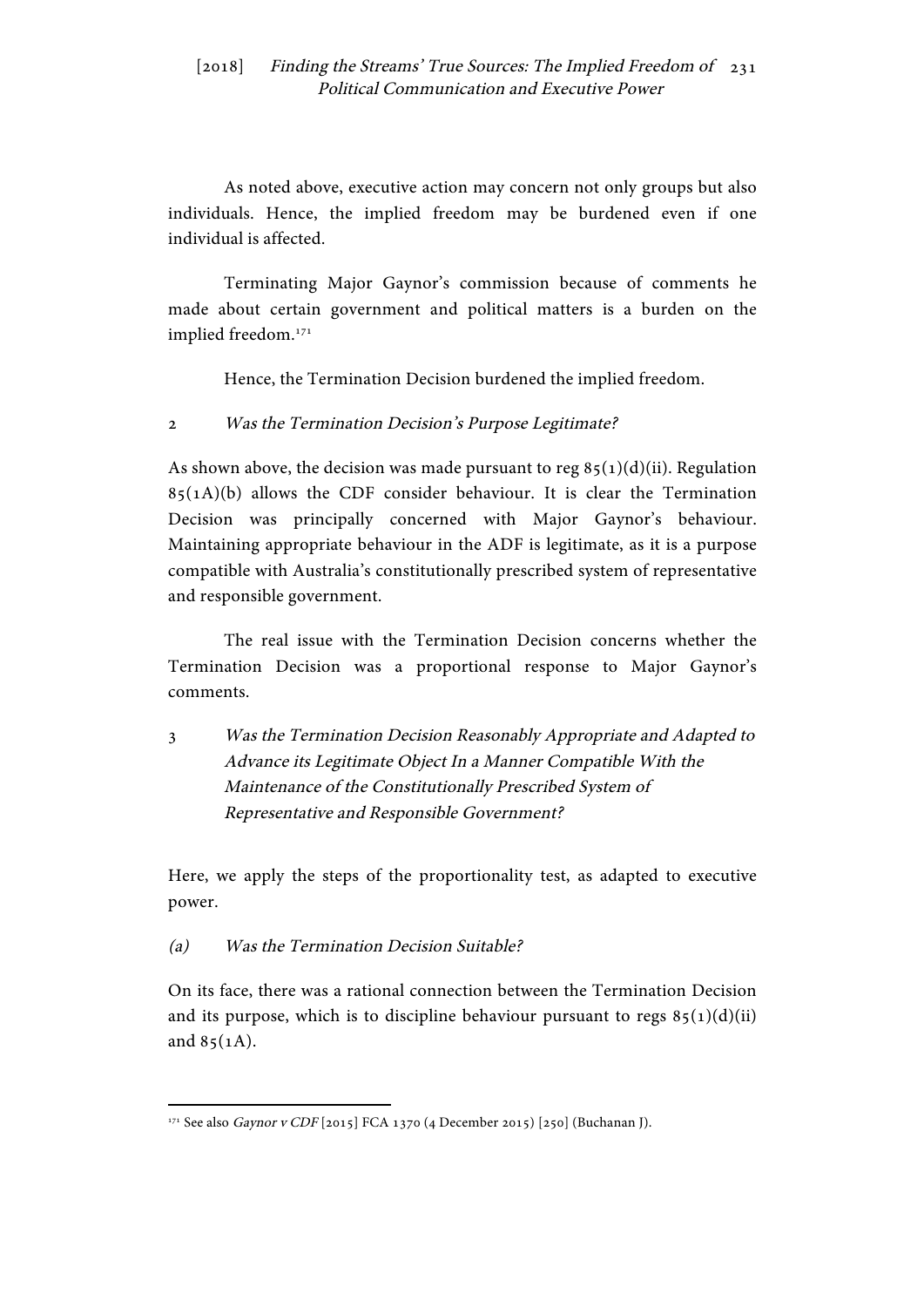#### (b) Was the Termination Decision Necessary?

This step raises an intriguing issue. There was, in fact, an alternative that was (and is) obvious and easily implemented. The alternative was for Major Gaynor to include in any statements where official information was not being disclosed but his ADF involvement may be an issue this disclaimer: 'The views of Bernard Gaynor are his own and are not those of the ADF.'

The disclaimer 'The views of [person X] are their own and not those of [organisation Y]' is widespread in both the public and private sectors. The Commonwealth government, working with the ADF, could easily provide for disclaimers in the ADF's governing laws. Further, the ADF itself could allow for using disclaimers when issuing orders.<sup>172</sup> Of course, tight restrictions on official information would – and should – remain. However, in matters of public debate where official information is not at risk of being disclosed, then such disclaimers should be used.

Further, and as discussed below, it appears that the governing laws and policies guiding the ADF have not paid due regard to the implied freedom. The use of disclaimers by ADF personnel would accommodate the strength and width of the implied freedom.

Hence, and in light of what this case is and is not about, the Termination Decision fails this step of 'proportionality testing'.

#### (c) Was the Termination Decision adequate in its Balance?

 

In the Termination Decision, the CDF identified a number of bases for terminating Major Gaynor's commission. These bases were:

1. Major Gaynor's behaviour was 'repeatedly inconsistent' with Defence Instruction (General) PERS 50-1 Equity and Diversity in the Australian Defence Force ('Equity and Diversity Instruction') and the Diversity

<sup>&</sup>lt;sup>172</sup> Provided these orders otherwise meet the requirements for lawful orders. We note that the Australian Defence Force's Military Personnel Policy Manual, Part 7-1 [1.6]-[1.7] requires that ADF members must take 'all reasonable steps' to avoid bringing the ADF or the Department of Defence's neutrality into question, or giving the impression that the ADF member's activity is being undertaken in other than a private capacity. The Military Personnel Policy Manual, the Public Comment Instruction and/or the Social Media Instruction could provide guidelines on the use of disclaimers.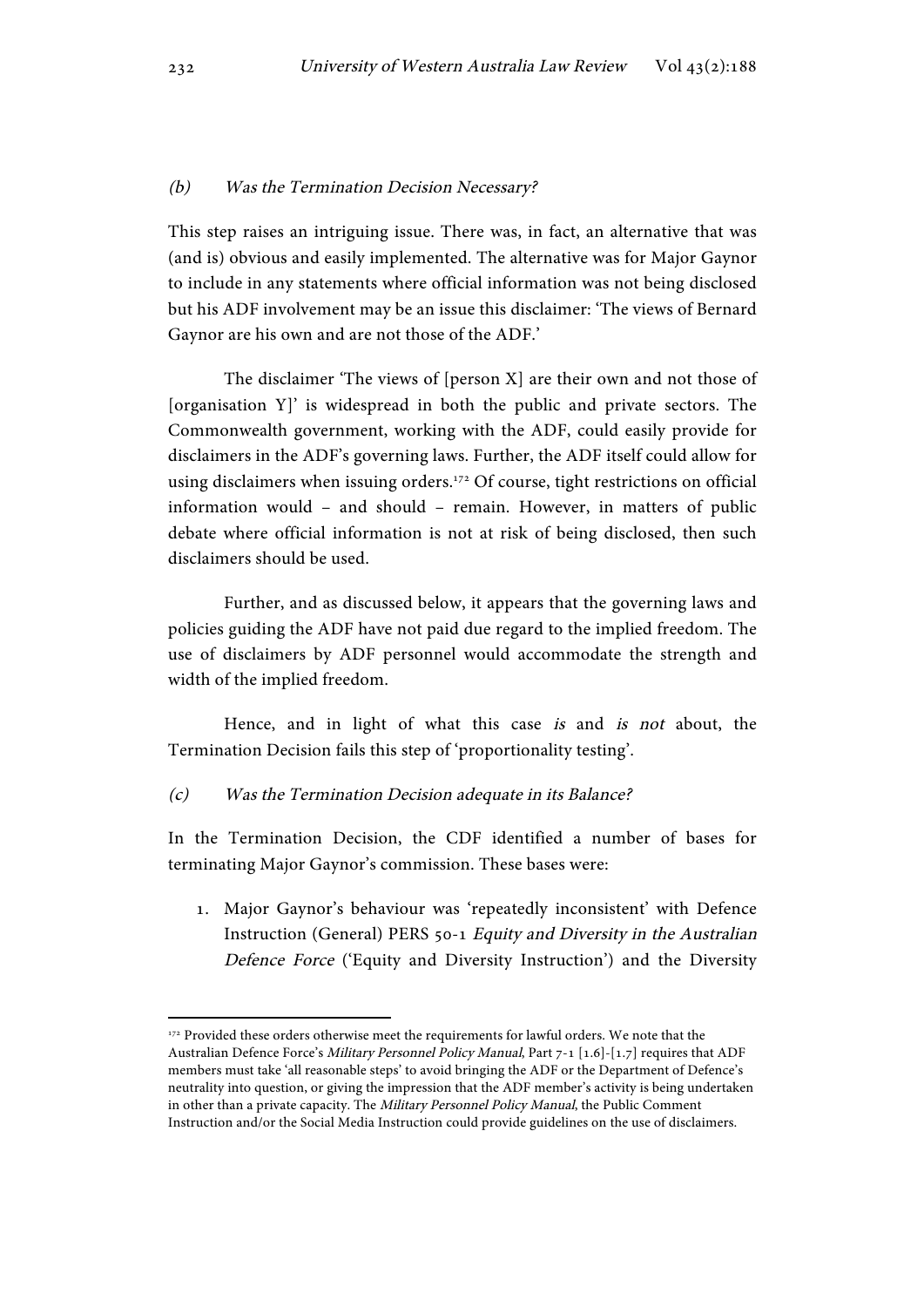and Inclusion statement dated 13 March 2013 ('Diversity and Inclusion Statement');<sup>173</sup> and

2. Certain considerations to which the CDF gave weight.

There are significant issues with these bases, which in turn inform whether the Termination Decision was adequate in its balance. We now examine these bases and, after this, consider other issues relevant to the adequacy of the Termination Decision.

(i) The Equity and Diversity Instruction and the Diversity and Inclusion Statement

Before going further, when assessing the proportionality of executive action, two fundamental principles should be kept in mind:

- In a common law legal system, 'everybody is free to do anything, subject only to the provisions of the law';<sup>174</sup> and
- As a corollary to the first principle, in a common law legal system, government cannot do anything unless authorised by law.175

Both principles apply to the ADF.

Both the Equity and Diversity Instruction and the Diversity and Inclusion Statement were unsound bases for the Termination Decision. As to the Equity and Diversity Instruction, it is clear that this document focuses on conduct in the workplace, not outside of it.176 There are numerous references to

 <sup>173</sup> Termination Decision, [10], [16a].

<sup>174</sup> Lange (1997) 189 CLR 520, 564 (citations omitted).

<sup>175</sup> Charles Sampford, 'Law, Institutions and the Public/Private Divide' (1991) 20 Federal Law Review 185, 201: 'There are different 'closure rules' for public and private law. Such closure rules determine what should be done if there is no appropriate rule to cover a case. In public law the rule is 'what is not authorised is not permitted' and in private law it is that 'what is not prohibited is permitted.' Sir John Laws notes two first order constitutional principles 'The first is that for the individual citizen, everything which is not forbidden is allowed. The second is that for public bodies, and notably the government, everything that is not allowed is forbidden.' As to the latter, he notes 'the ideal of democratic government under the law, where there is no place for arbitrary or capricious conduct, dictates that every decision it takes must be authorised by the terms of the positive legal power conferred upon it, whose limits it must not transgress.': John Laws, 'The Rule of Reason – an International Heritage' in Mads Tønnesson Andenas, Gordon Slynn and Duncan Fairgrieve (eds), Judicial Review in International Perspective (Kluwer, 2000) 247, 256. We would include in the term 'law' here both statutory and non-statutory sources of authority, such as prerogative. <sup>176</sup> In the Termination Decision, the CDF asserted that the Equity and Diversity Instruction applied irrespective of duty status: Termination Decision, [10]. Buchanan J made a similar assertion in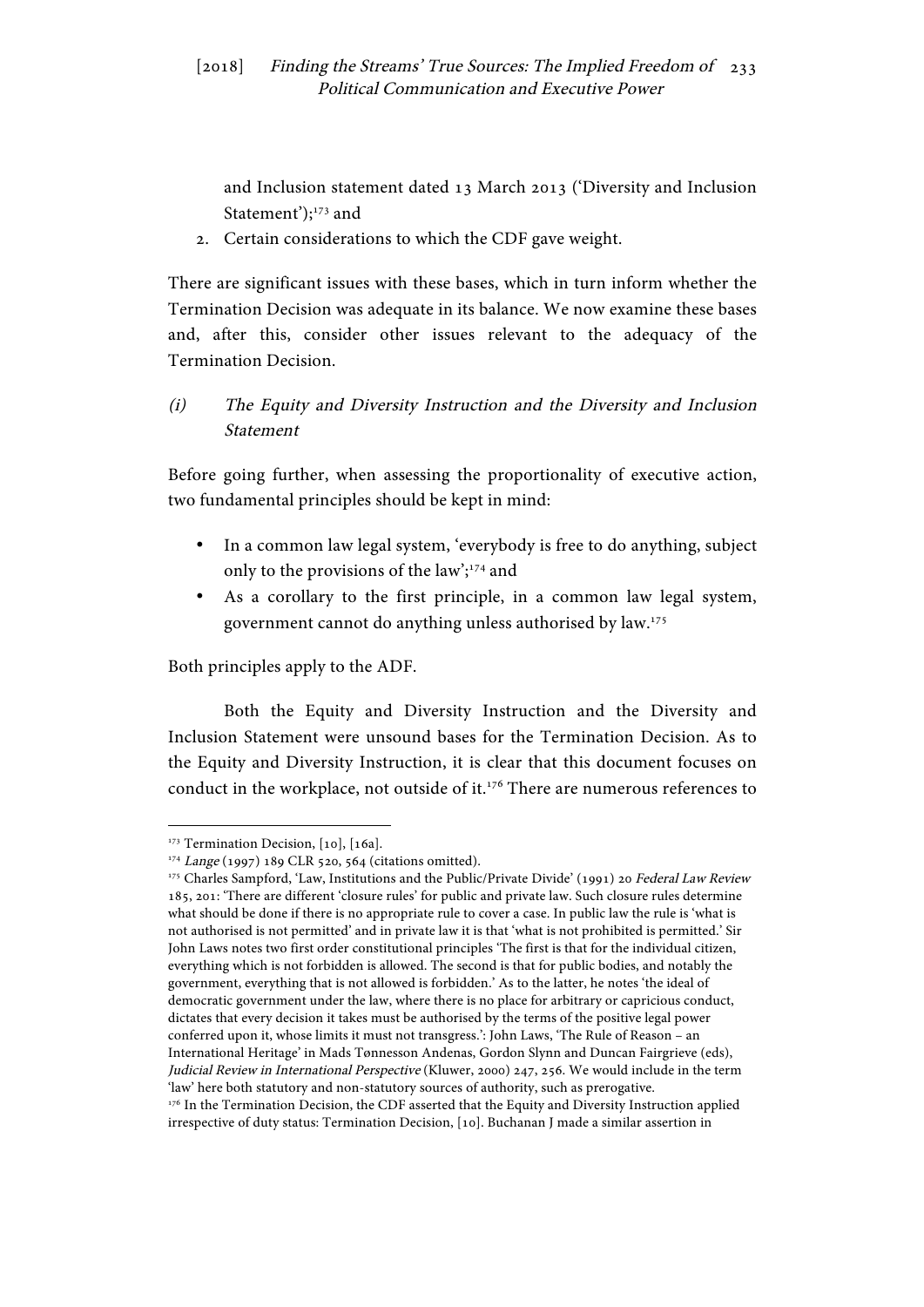the 'workplace',<sup>177</sup> 'workforce',<sup>178</sup> 'working conditions',<sup>179</sup> 'working environment<sup>'180</sup> and the ADF being an organisation that 'works together'.<sup>181</sup> The document outlines implementation of equity and diversity principles through a Workplace Equity and Diversity Plan.<sup>182</sup> The equity and diversity legislation referred to in the annexure to the Equity and Diversity Instruction refers to legislation that, amongst other things, prohibits discrimination and harassment in the workplace.<sup>183</sup> Further, the *Public Service Act 1999* (Cth) ('PSA') provisions referred to in this annexure are directed to conduct in the workplace.<sup>184</sup>

As noted above, the CDF found that there was no issue with Major Gaynor's conduct in the workplace. The CDF certainly found issues with Major Gaynor's conduct outside the workplace. However, this conduct was simply beyond the scope of the Equity and Diversity Instruction. The CDF could not therefore rely on the Equity and Diversity Instruction to support his termination of Major Gaynor.

As to the Diversity and Inclusion Statement, this document does not carry the force of law in any description. Rather, it is a strategy document. The Diversity and Inclusion Statement may certainly form the basis for future governing laws and orders. However, it is not itself a governing law or an

Gaynor v CDF [2015] FCA 1370 (4 December 2015) [197]. These assertions are untenable for the reasons we set out in the paragraph in which this footnote appears. Equity and Diversity Instruction [1] indeed states that '[a]ll personnel are to comply with the principles of equity and diversity'. However, repeated references to the workplace throughout the document make it clear that compliance relates to that environment only. Even if the Equity and Diversity Instruction could be construed as applying outside the workplace, those parts justifying action against Major Gaynor for comments outside the workplace would likely impermissibly infringe the implied freedom. For example, the Equity and Diversity Instruction instructs ADF personnel to treat others with respect: ibid [7a], [16], [17], [18c]. If applied outside the workplace, this is a sweeping intrusion into the implied freedom. In a liberal democracy, disrespectful language is used frequently in communication about government and political matters. Further, the term 'respect' is a too broad and too vague (we discuss overbreadth and vagueness below). Such an intrusion is not justified even its purpose is to achieve cultural reform in the ADF.

<sup>&</sup>lt;sup>177</sup> Ibid [3], [4], [7e], [9], [18], [18a], [18b], [20a].

<sup>&</sup>lt;sup>178</sup> Ibid [4].

<sup>&</sup>lt;sup>179</sup> Ibid [8].

 $^{\rm 180}$  Ibid [11], [13], [17].

<sup>&</sup>lt;sup>181</sup> Ibid [16a].

<sup>182</sup> Ibid [12], [14], [18a], [20a], [21], [23].

<sup>&</sup>lt;sup>183</sup> Ibid Annexure A [1]-[5].

<sup>&</sup>lt;sup>184</sup> Ibid Annexure A [7a], [7c-e], [8].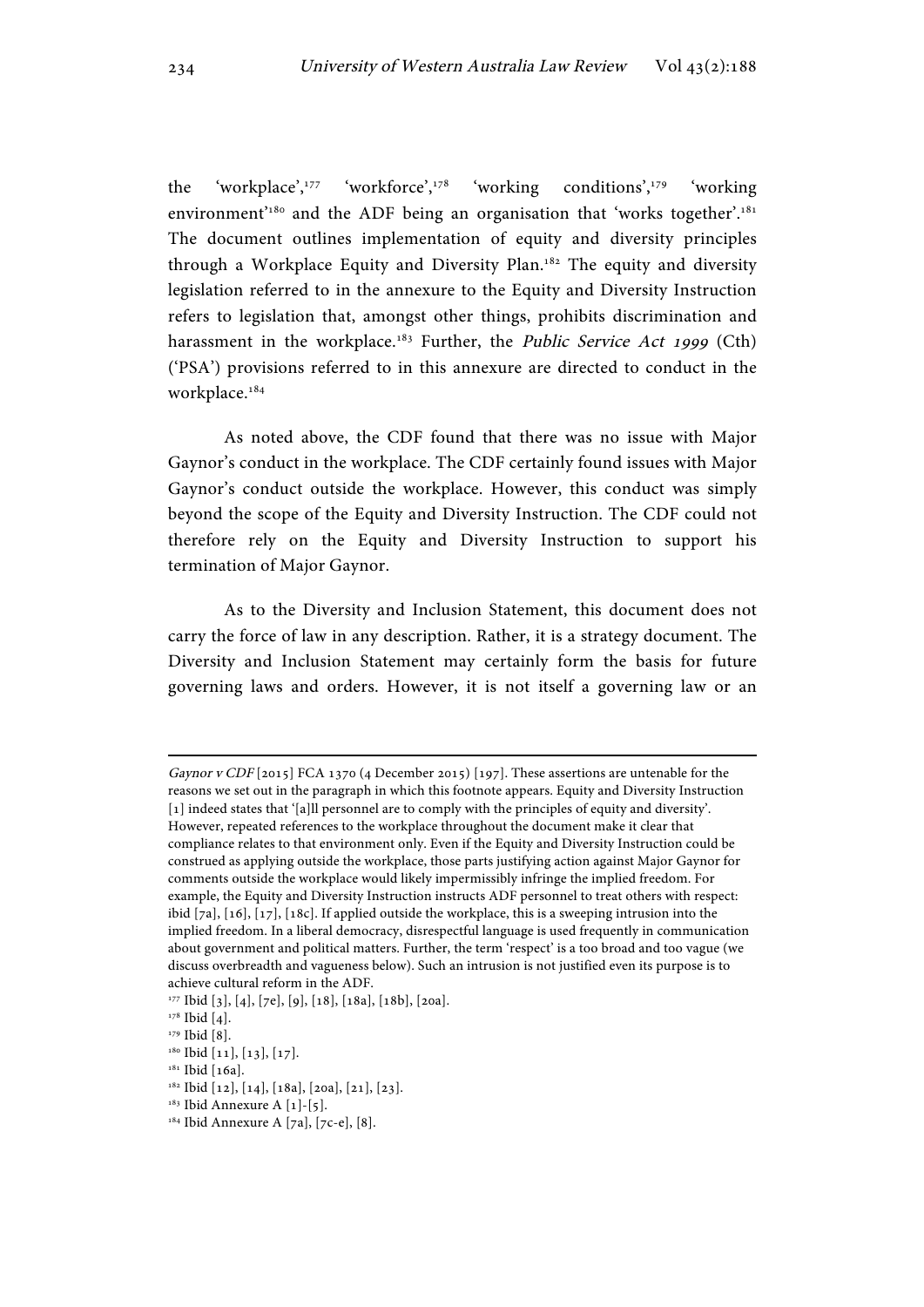order.<sup>185</sup> Even if the Diversity and Inclusion Statement did have legal force, its operation outside the workplace would, in relevant respects, impermissibly infringe the implied freedom.186 The CDF could not therefore rely on the Diversity and Inclusion Statement to support his termination of Major Gaynor.<sup>187</sup>

To conclude, it does not appear that the Equity and Diversity Instruction, the Diversity and Inclusion Statement, or other relevant laws prohibited Major Gaynor's conduct.<sup>188</sup> This meant he was, in fact, free to engage in this conduct. We will return to this point in the next section.

<sup>&</sup>lt;sup>185</sup> The closest the Diversity and Inclusion Statement comes to an order are remarks the CDF makes jointly with the Defence Secretary in a 'message': Diversity and Inclusion Statement 3. However, it is virtually certain the 'message' would not be an order, given that it is jointly signed with the Defence Secretary, a civilian.

<sup>186</sup> For example, the Diversity and Inclusion Statement encourages ADF members to respect diverse backgrounds, experiences, knowledge and skills: ibid 3. If applied as a directive for conduct outside the workplace, this would impermissibly infringe the implied freedom. The reasoning we used above for the Equity and Diversity Instruction's promotion of respect outside the workplace would apply here. This reasoning would also apply were the Diversity and Inclusion Statement's expectation that ADF members champion diversity apply as a directive for conduct outside the workplace: ibid 3.  $^{187}$  It is also for these reasons that the Full Court was in error by placing reliance on it in their reasoning: see Gaynor [2017] FCAFC 41 (8 March 2017) [164]-[166] (Perram, Mortimer and Gleeson  $JJ$ ).

<sup>188</sup> That said, the relevant considerations of a decision-maker are governed by the construction and purpose of the relevant statute: Peko-Wallsend (1986) 162 CLR 24, 39-40 (Mason J). In this case, the discretion conferred by reg  $85(1)(d)(ii)$  is broad. Here, '[t]he general rule is that a discretion expressed without any qualification is unconfined except in so far as it is affected by limitations to be derived from the context and scope and purpose of the statute.':  $R$  v Australian Broadcasting Tribunal; Ex Parte 2HD Pty Ltd (1979) 144 CLR 45, 50. The Defence Personnel Regulations reg 7(1) prescribe certain considerations concerning termination as described in reg 7(2). But could it be argued that the Equity and Diversity Instruction and the Diversity and Inclusion Statement be taken into account as a consideration under reg  $85(1)(d)(ii)$  for conduct outside the workplace? In this way, reg  $85(1)(d)(ii)$ would 'authorise' using these documents. However, two problems arise. First, reg  $85(1)(d)(ii)$  would then operates as a "catch all" provision for conduct that (in this case) the Chief of Army does not like. This creates the risk of capricious application. Second, and in any event, such a sweeping application of reg 85(1)(d)(ii) would likely impermissibly infringe the implied freedom for the reasons we noted above for the Equity and Diversity Instruction and Diversity and Inclusion Statement were they applied outside the workplace.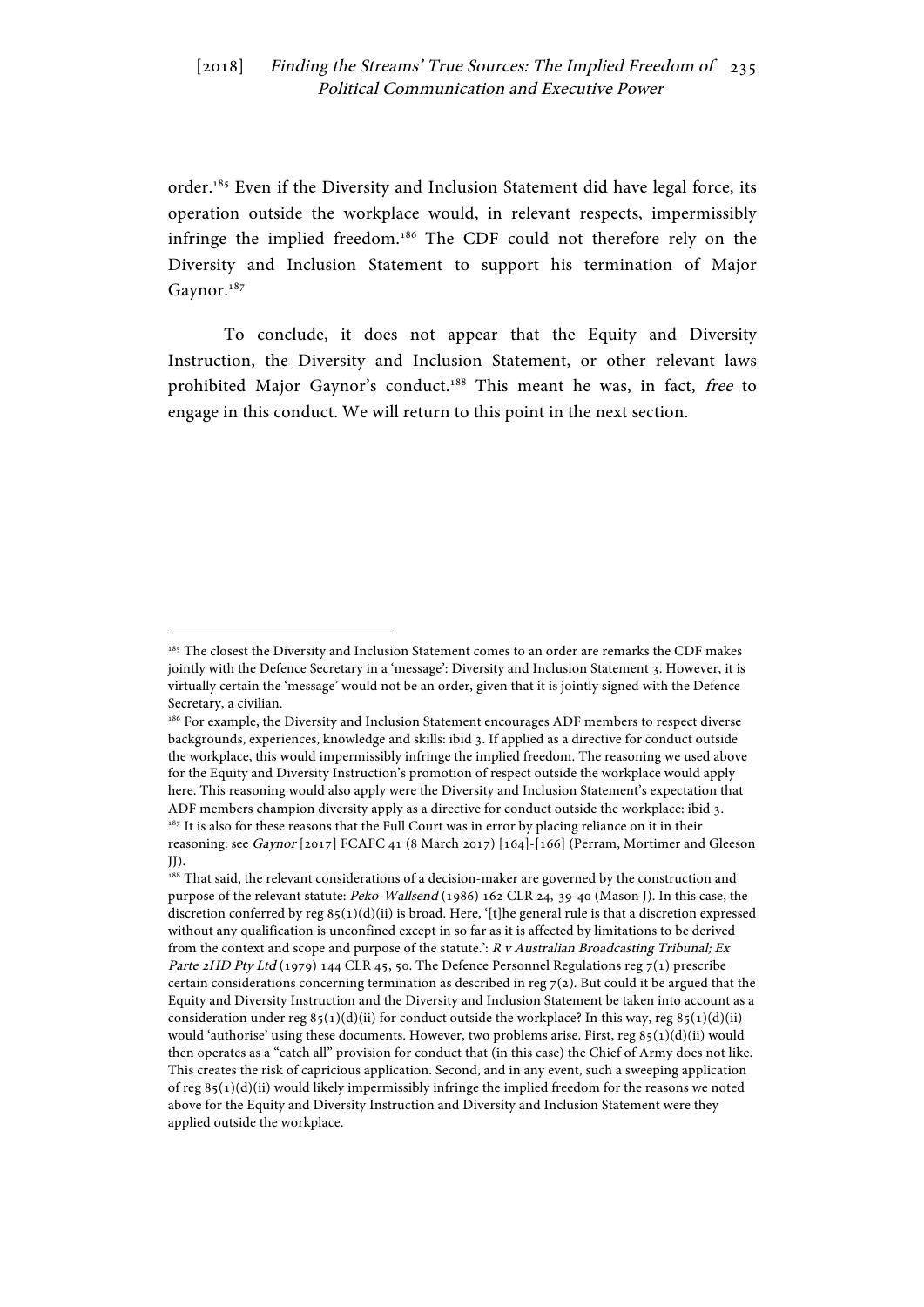#### (ii) Certain Considerations to Which the CDF Gave Weight

As noted above, regs  $85(1)(d)(ii)$  and  $85(1)(A)$  provide that the CDF may terminate an officer's commission on the ground of behaviour. In justifying the Termination Decision, the CDF weighed certain considerations<sup>189</sup> as follows:

- 1. He gave weight to the standards of behaviour expected of ADF members generally. Further, that Major Gaynor had not modified his behaviour when the manner of his comments critical of Defence, government policy, support for homosexual and transgender ADF personnel and women serving in frontline combat roles had been brought to his attention.<sup>190</sup>
- 2. The manner and tone of Major Gaynor's comments had irreparably undermined the CDF's confidence in Major Gaynor's ability to uphold Army values and 'be a leader in an organisation in which everyone is expected to respect diversity and demonstrate tolerance and respect, notwithstanding [Major Gaynor's] personal beliefs.'<sup>191</sup>
- 3. The significant weight that the CDF placed on Major Gaynor's service history, his United States Meritorious Service Medal and his desire to continue service was 'outweighed by [Major Gaynor's] conduct in making repeated and intemperate comments critical of Defence and government policies and decisions, and individual Defence members, including after being instructed to of the standard of behaviour expected of [Major Gaynor] if [he] wished to continue as an Officer in the Army Reserve.'192
- 4. He gave considerable weight to the behaviour evidenced in Major Gaynor's Published Remarks being 'inconsistent with the standards of behaviour and conduct required for the proper performance of duty.<sup>193</sup>
- 5. He gave medium weight to the consideration that Major Gaynor's online behaviour, which was 'divisive and disrespectful' regarding 'other serving members individually and as groups', had the capacity to affect

<sup>&</sup>lt;sup>189</sup> As noted in the previous footnote, the Defence Personnel Regulations obliges those required to make a termination decision to consider certain matters: Defence Personnel Regulations reg  $7(1)$ . These matters are described in ibid reg  $7(2)$ .

<sup>&</sup>lt;sup>190</sup> Termination Decision, [17].

<sup>&</sup>lt;sup>191</sup> Ibid [18].

<sup>192</sup> Ibid [19].

<sup>193</sup> Ibid [22].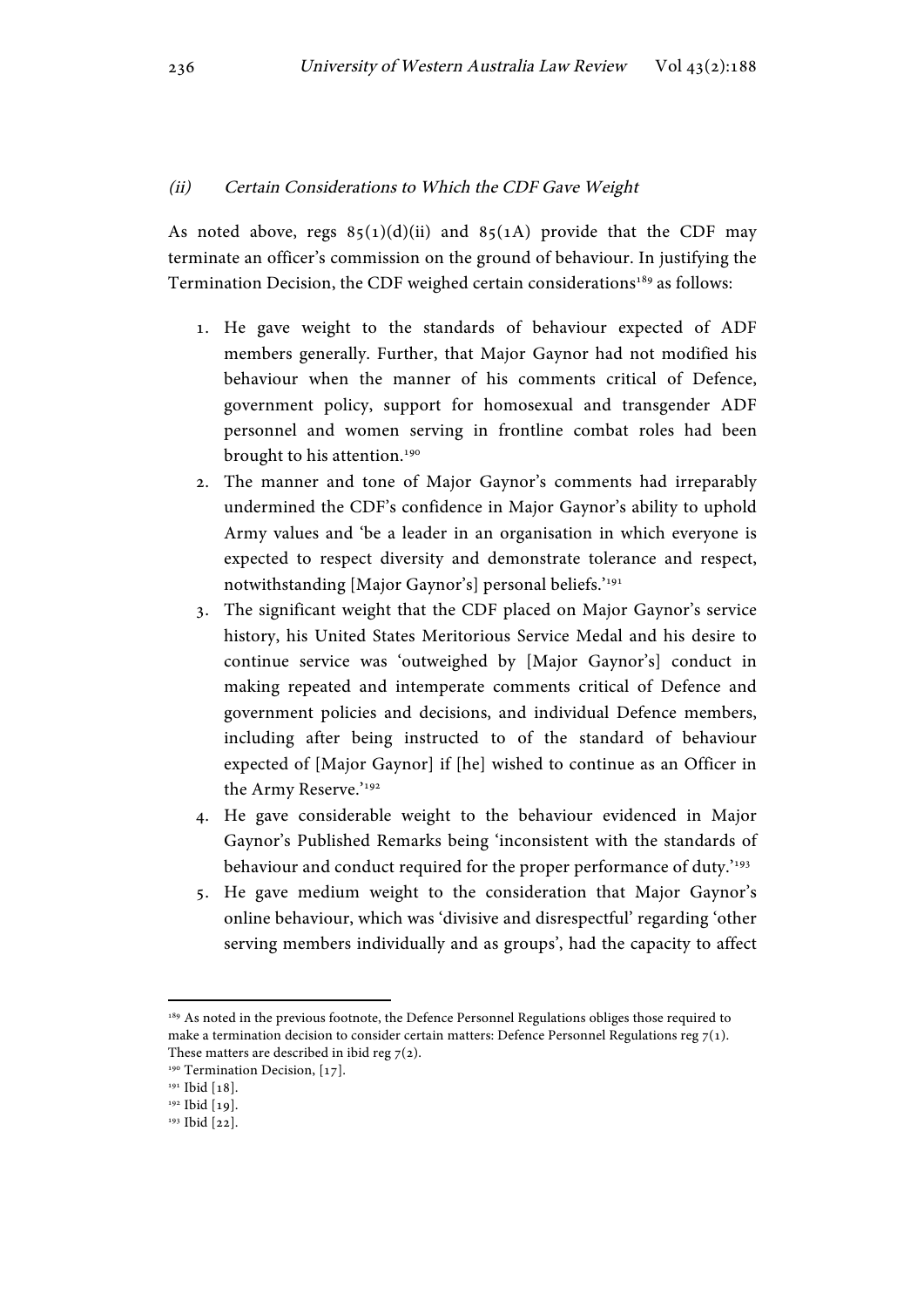recruitment and retention, and affect morale and discipline ('Organisation Considerations').194

We term the matters contained in points one to four the 'Comment Considerations'.

As to the Comment Considerations, we make four points. First, and generally speaking, restricting expression about government and political matters within the workplace is less likely to impermissibly infringe the implied freedom.195 But that is not the type of restriction in issue here and, in any event, there was no issue with Major Gaynor's workplace conduct. Rather, the CDF purported to restrict, and then punish, Major Gaynor's freedom to communicate about government and political matters outside the workplace.

Our second point is related to the first. As noted above, the implied freedom is not a right. Hence, the Full Court properly corrected the Federal Court in this regard.196 However, as also noted above, freedom of expression at common law is of constitutional importance. In determining whether that executive action was proportional, its effect on that individual's common law freedom to express themselves about government and political matters must be considered. The CDF's actions were a sweeping intrusion into Major Gaynor's freedom to communicate about government and political matters.

Third, in the Termination Decision, the CDF considered Major Gaynor's freedom to hold religious beliefs. However, the CDF's consideration of Major Gaynor's freedom to communicate about government and political matters was, to put it charitably, cursory. The closest the CDF came to it was to say 'Defence recognises that different views exist, but demands tolerance and respect in order to preserve ADF capability'.197 He also distinguished between

<sup>194</sup> Ibid [21].

<sup>&</sup>lt;sup>195</sup> That said, workplace discussions may be one of the main ways many Australians talk about government and political matters. Hence, and as we have noted elsewhere, the implied freedom should restrict laws that unduly chill workplace 'water-cooler' discussions: Joshua Forrester, Augusto Zimmermann and Lorraine Finlay, Submission No 181 to the Parliamentary Joint Committee on Human Rights, *Freedom of Speech in Australia*, 23 December 2016, 83.<br><sup>196</sup> Gaynor [2017] FCAFC 41 (8 March 2017) [47], [63] (Perram, Mortimer and Gleeson JJ). For the

Federal Court's reasoning regarding rights see Gaynor v CDF [2015] FCA 1370 (4 December 2015) [243]-[244] (Buchanan J).

<sup>&</sup>lt;sup>197</sup> Termination Decision, [10].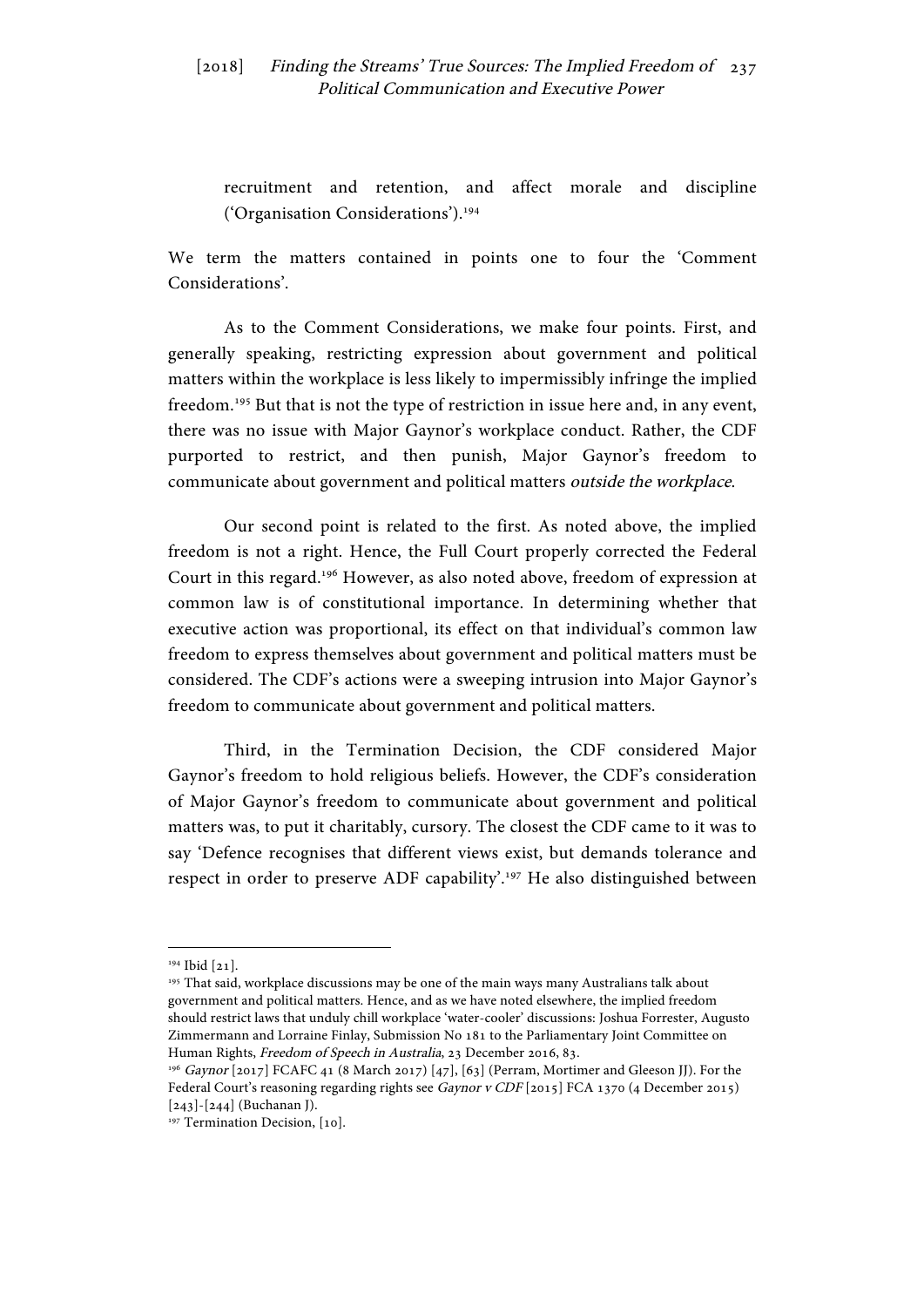Major Gaynor holding a personal opinion and expressing those opinions 'publicly in an inappropriate and disrespectful manner'.<sup>198</sup>

The CDF appeared to fix upon the tone and content of Major Gaynor's remarks, but does not consider whether Major Gaynor was, in fact, free to make these remarks. For the reasons we noted above, the implied freedom is a strong and wide-ranging freedom. Intemperate and disrespectful language falls well within in its ambit. As Kirby J has noted:

> From its earliest history, Australian politics has regularly included insult and emotion, calumny and invective, in its armoury of persuasion. They are part and parcel of the struggle of ideas… By protecting from legislative burdens governmental and political communications in Australia, the Constitution addresses the nation's representative government as it is practised. It does not protect only the whispered civilities of intellectual discourse...<sup>199</sup>

Hayne J has noted:

History, not only recent history, teaches that abuse and invective are an inevitable part of political discourse. Abuse and invective are designed to drive a point home by inflicting the pain of humiliation and insult. And the greater the humiliation, the greater the insult, the more effective the attack may be. The giving of really serious offence is neither incidental nor accidental.<sup>200</sup>

Fourth, the CDF appears to have insufficiently appreciated both the workplace context and professionalism. As to the workplace context, a person's political opinion is usually irrelevant to whether they are effective *employees*.<sup>201</sup> In a workplace, employees can and do set aside personal differences to achieve employment goals. This is, at least in part, the reason why dismissal on the ground of political opinion is a ground for unlawful termination in most Australian jurisdictions.<sup>202</sup> Further, employees expressing political opinions

<sup>198</sup> Ibid [9].

<sup>199</sup> Coleman (2004) 220 CLR 1, 91 [239] (Kirby J).

<sup>200</sup> Monis (2013) 249 CLR 92, 136 [85] (Hayne J).

<sup>201</sup> Of course, political parties should be free to not employ who are members of other political parties, or do not share that party's political platform.

<sup>&</sup>lt;sup>202</sup> Anti-Discrimination Act 1991 (Qld) ss 7(j), 15; Anti-Discrimination Act 1998 (Tas) ss 14, 15, 16(m), (n); Equal Opportunity Act 2010 (Vic) ss 6(k), 18; Equal Opportunity Act 1984 (WA) s 53; Fair Work Act 2009 (Cth) 772(f).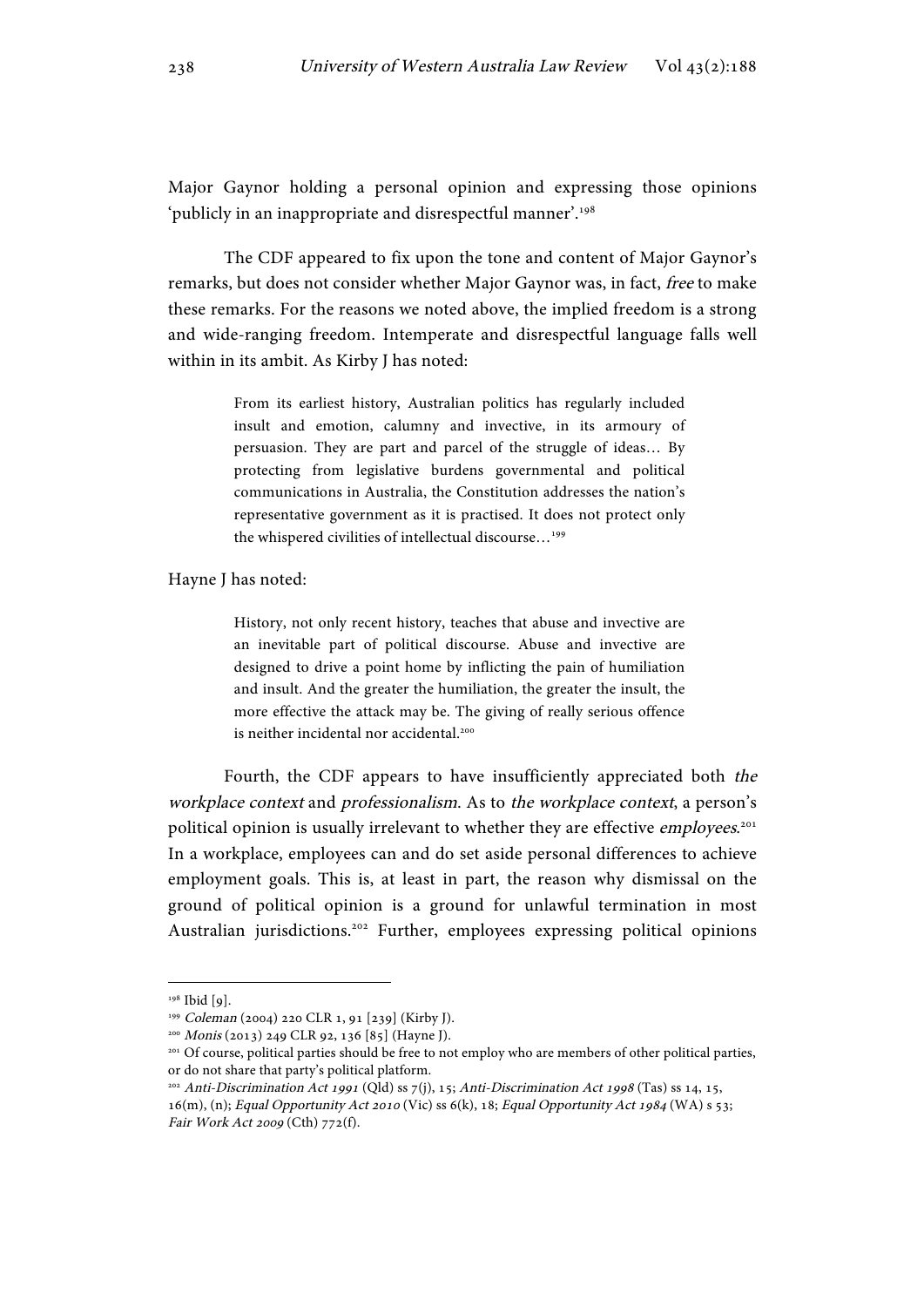outside the workplace should be expected, and indeed accommodated, in a liberal democracy like Australia's.

As to *professionalism*, the ADF is known as the 'Profession of Arms'.<sup>203</sup> The Equity and Diversity Instruction lists professionalism as the first of the ADF's values.204 However, to say that higher standards of conduct are expected of professionals in expressing political views<sup>205</sup> is misconceived. Indeed, much is expected of professionals in their respective workplaces. However, in a liberal democracy, professionals can and do publicly participate in fierce and searching political debates. Our point here is that, outside the workplace, members of the same profession may bitterly disagree over any number of things, politics included. However, once in the workplace, their position is similar to employees, as noted above. That is, professionals should – and do – put aside such differences to work towards common goals.<sup>206</sup>

Recognising that political opinion is largely irrelevant to whether someone can be an effective employee or professional is critical to genuine workplace inclusivity and diversity. That is, including people not only from different backgrounds and possessing different attributes, but holding different views.

While we appear to be labouring the point, it bears repeating: there were no issues with Major Gaynor's conduct in the workplace. He clearly possessed very strong religious and political views. However, there were never any complaints about how he dealt with other ADF members in the workplace. Indeed, his conduct in the workplace appears to have been exemplary. Major Gaynor's conduct within the workplace appeared consistent with the professionalism that should be expected of ADF members in a liberal democracy.

It is true that the ADF regards itself as apolitical, and is cautious about its members appearing political. However, given the implied freedom's strength

<sup>&</sup>lt;sup>203</sup> Army, 'What defines the Profession of Arms?', Army (online) <https://www.army.gov.au/ourfuture/blog/what-defines-the-profession-of-arms>.

<sup>&</sup>lt;sup>204</sup> Equity and Diversity Instruction [15a].

<sup>205</sup> The Full Court noted that the ADF 'insists on respect and tolerance, without which diversity cannot flourish': Gaynor [2017] FCAFC 41 (8 March 2017) [108] (Perram, Mortimer and Gleeson JJ). <sup>206</sup> For example, lawyers in a litigation team may vehemently disagree on any numbers of matters, including political matters, outside the workplace. However, once in the workplace, they work with each other to represent their client.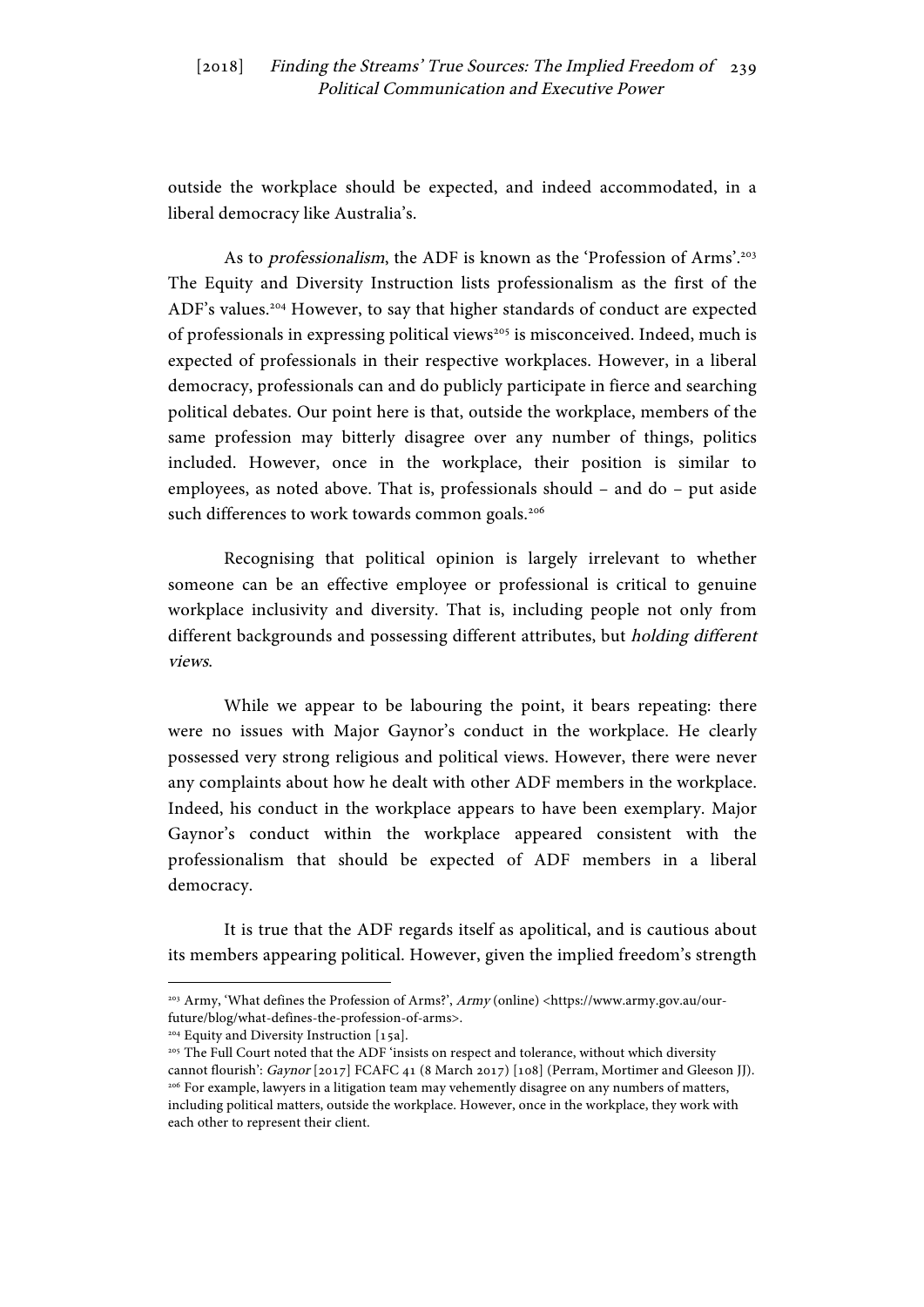and width, the ADF should reconsider how it and its members approach political matters. This is a point we further discuss below.

Before turning to other considerations, we note that our comments apply not only to reserve but full time ADF members. Full time ADF personnel remain citizens of the nation they defend. However, there is something to be said for affording reserve members even greater latitude to talk about government and political matters. This is because reserve members are civilians rendering part-time military service. Such reasoning finds support in the Commonwealth Constitution itself, s 44 of which provides for disqualifications for Senators and members of the House of Representatives. Section 44(iv) provides that among those disqualified are those who 'holds any office of profit under the Crown, or any pension payable during the pleasure of the Crown out of any of the revenues of the Commonwealth'. However s 44 also provides, relevantly:

> [S]ubsection (iv) does not apply… to the receipt of pay, half pay, or a pension, by any person as an officer or member of the Queen's navy or army, or to the receipt of pay as an officer or member of the naval or military forces of the Commonwealth by any person whose services are not wholly employed by the Commonwealth.

That is, s 44 contemplates that ADF reserve members may be Senators or members of the House of Representatives. This necessarily presupposes that ADF reserve members will be candidates for such positions, and thus be involved in debates about government and political matters. However, it should not be thought that ADF reserve members need stand as candidates to be given latitude to talk about government or political matters. Given the principles of popular sovereignty noted above, the better view is that ADF reserve members have such latitude because they are part of a sovereign people.

As to the Organisation Consideration, it was speculative.<sup>207</sup> There was no indication in the record that ADF members had threatened to leave if Major Gaynor's commission was not terminated.

Further, the CDF considered the effect on ADF recruitment, retention, morale and discipline if Major Gaynor's commission was not terminated.

<sup>207</sup> See Gaynor v CDF [2015] FCA 1370 (4 December 2015) [253]-[254] (Buchanan J). The Full Court did not appear to disturb this finding on appeal.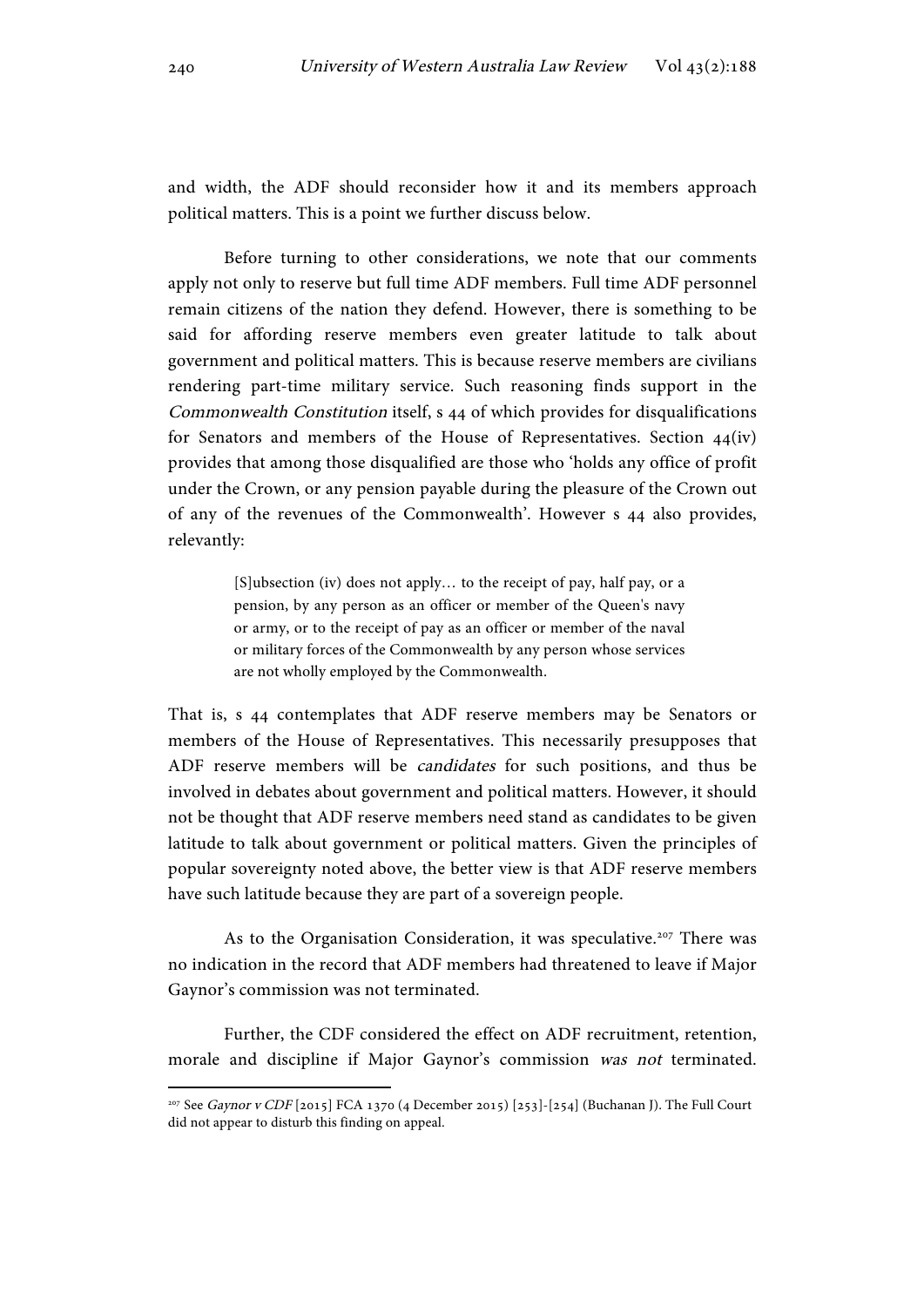However, given this, the CDF should then have considered the effect on such matters if Major Gaynor was terminated.

As we detail in the next section, Major Gaynor's Published Remarks ranged from mild to coarse. However, the CDF took a 'broad brush' approach, describing the language in this material as intemperate, inappropriate, divisive and/or disrespectful. Put another way, the CDF did not indicate which, if any, of Major Gaynor's comments fell outside this description. However, taking such a broad approach would create a 'chilling effect'<sup>208</sup> for current and prospective ADF personnel. What, if anything, can ADF personnel say that won't get them into trouble on account of their 'behaviour'? This chilling effect, and its potential to affect recruitment, retention, morale and discipline, is something the CDF did not consider but, in the circumstances, should have.

#### (iii) Other Considerations

There are certain other considerations relevant to whether the Termination Decision was adequate in its balance.

The first consideration concerns the Termination Decision being too broad and too vague. From the face of the Termination Decision, the entirety of Major Gaynor's Published Remarks was of concern.<sup>209</sup> As such, the Termination Decision's scope was very broad. Major Gaynor's comments in his Published Remarks ranged from mild to coarse. The remarks ranged from this:

<sup>&</sup>lt;sup>208</sup> With respect, the approach that certain High Court members in *Brown* took to the phrase chilling effect' is somewhat curious: see Brown [2017] HCA 43 (18 October 2017) [262] (Nettle J), [457]-[470] (Gordon J). The phrase 'chilling effect' is hardly unknown in High Court jurisprudence. When it is used, it refers to how laws may unduly stifle freedom of expression; it does not refer to the US 'chilling effect' doctrine: see, eg, Brown [2017] HCA 43 (18 October 2017) [151] (Kiefel CJ, Bell and Keane JJ); Theophanous v Herald & Weekly Times Ltd (1994) 182 CLR 104, 131, 135 (Mason CJ, Toohey and Gaudron JJ), 155, 156-157 (Brennan J), 174, 185 (Deane J); Roberts v Bass (2002) 212 CLR 1, 40-41 [102] (Gaudron, McHugh and Gummow JJ). See also Australian Law Reform Commission, Unfair Publication: Defamation and Privacy, Report No 11, (1979) 22-3 [37]. Our use of 'chilling effect' is intended to refer to the stifling, or deterrent, effect of executive action. We gather that, along with the void-for-vagueness doctrine, the US 'chilling effect' doctrine was raised in Brown, thus requiring the High Court to address it.

<sup>&</sup>lt;sup>209</sup> Termination Decision, [22].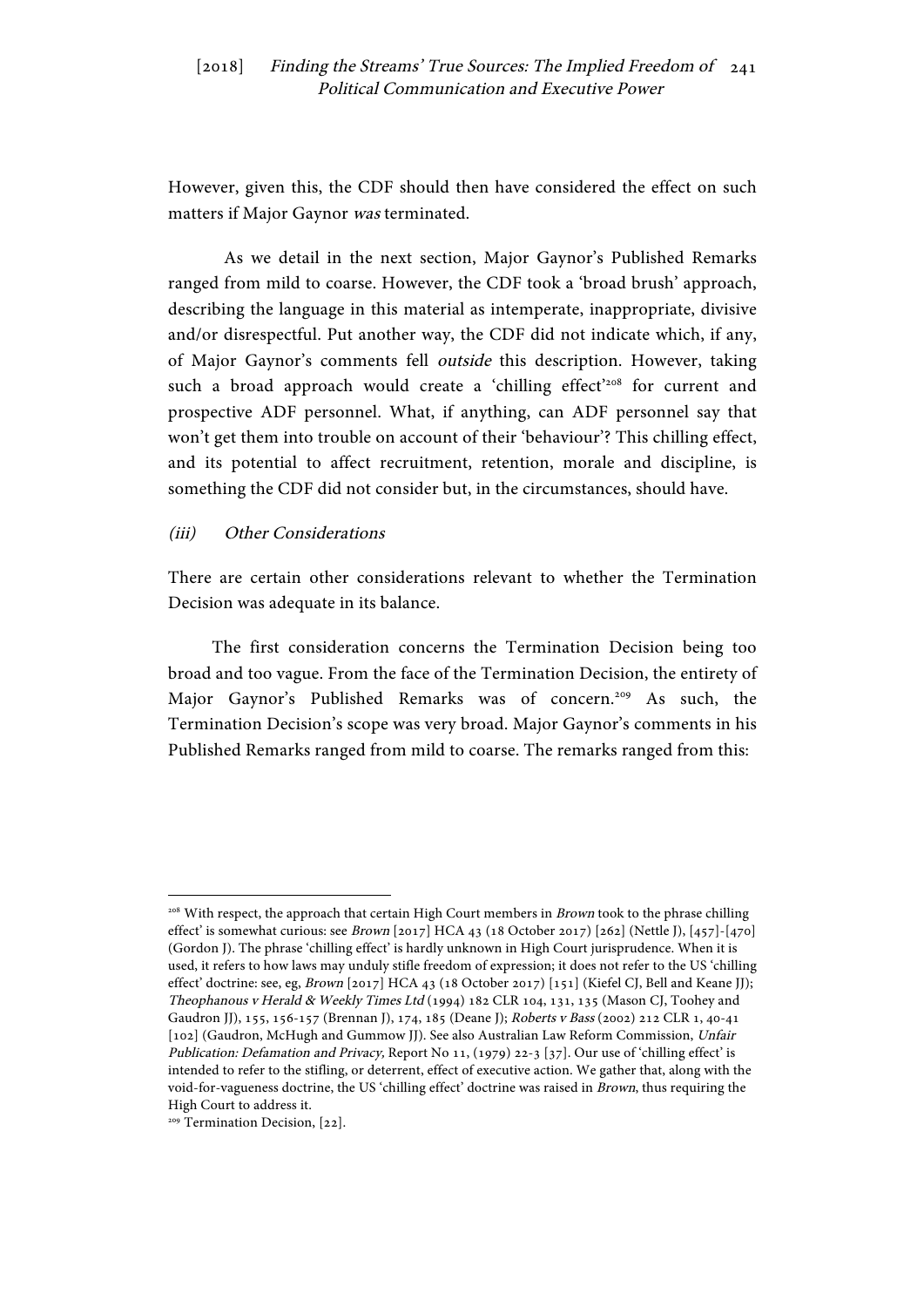[I]t would be useful for Defence hierarchy to publicly support efforts to fairly index military superannuation. It is an issue that not only affects retired soldiers but today's serving military personnel.<sup>210</sup>

To this:

No soldier wants to be led by a commander that has voluntarily decided to have his balls cut off. No amount of politically correct propaganda will change that fact.<sup>211</sup>

Major Gaynor's remarks also fell at points along this range, the following being some examples:

> Defence's policy directions on sex-change operations, the Mardi Gras and women serving in front-line combat roles are wrong.<sup>212</sup>

> [T]he decision to allow soldiers to march in the Mardi Gras was offensive to many Australians. If Defence is truly equitable, it will now allow members to wear their uniform to any activity that promotes natural marriage.<sup>213</sup>

> Defence believes Islam is a religion of peace. That is why it has been more concerned about building schools in Afghanistan than trying to change what is taught inside them.<sup>214</sup>

> Defence, struggling to deal with negative publicity surrounding years of alleged sexual assault has now opened the door for males to shower in the ladies bathroom – whether they like it or not.<sup>215</sup>

> The supposedly apolitical Australian Defence Force is now marching to the beat of a very political tune, drummed up by those who demand gay marriage and take pleasure in ridiculing Christianity.<sup>216</sup>

> The truth is that the Islamic religion was blooded in battle and grew strong on the spoils of war.<sup>217</sup>

<sup>210</sup> Gaynor v CDF [2015] FCA 1370 (4 December 2015) [32] (Buchanan J).

<sup>&</sup>lt;sup>211</sup> Ibid [31].

 $212$  Ibid.

 $213$  Ibid. <sup>214</sup> Ibid.

<sup>215</sup> Ibid [32].

<sup>216</sup> Ibid.

<sup>&</sup>lt;sup>217</sup> Ibid [117].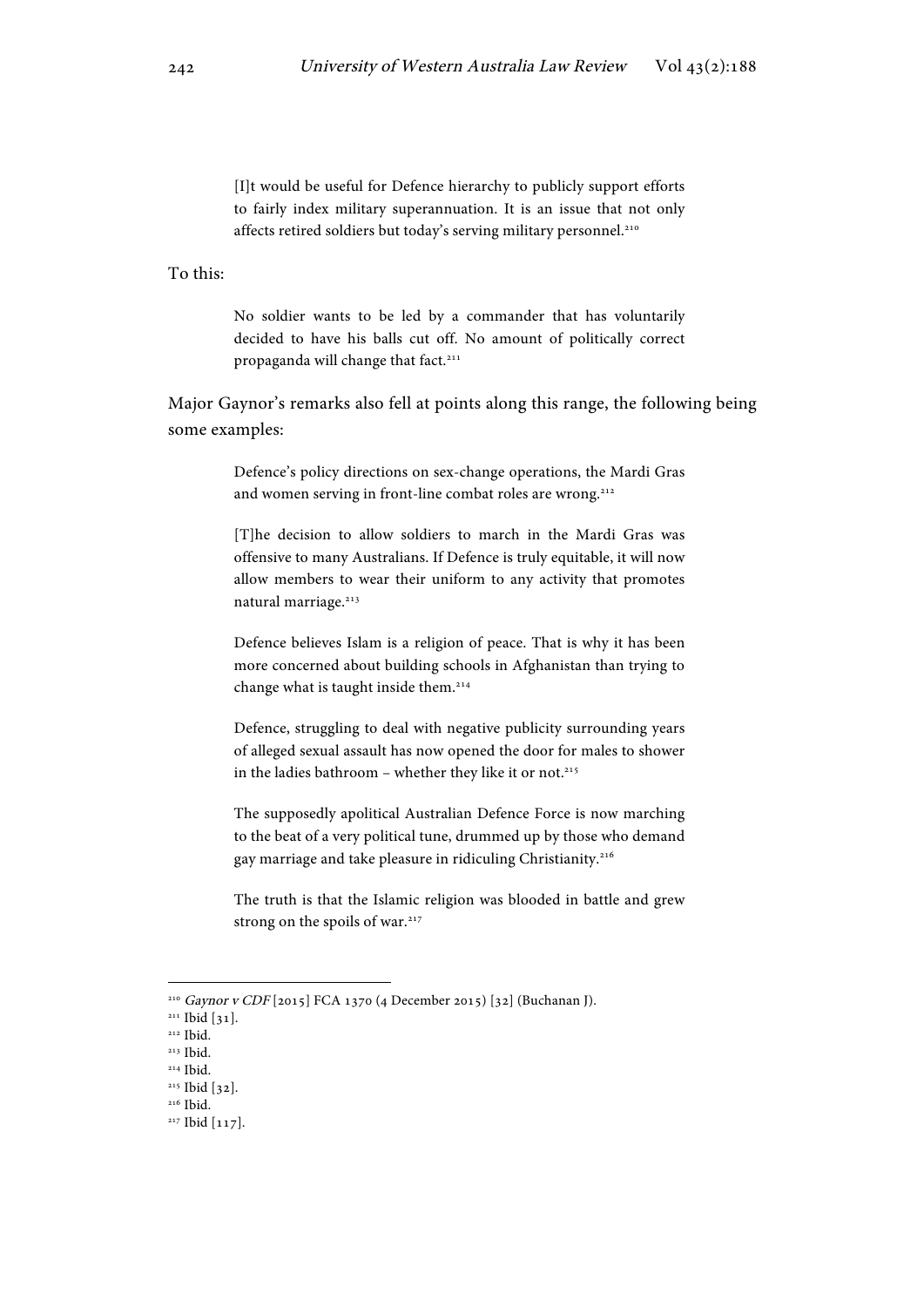If Defence will allow one officer protection to comment on Defence policy because he is gay, then I should also be able to speak.<sup>218</sup>

As an Iraq vet & military officer that originally supported invasion, my views have changed. The war achieved very little.<sup>219</sup>

I fail to see how ADF participation in an offensive, sexually explicit parade sends msg that sexual harassment is wrong.<sup>220</sup>

He thinks that because he has had a nip here, a tuck there and popped a bunch of pills that he is now a woman. I don't like to speak on behalf of women, so I'll let them describe how they feel about his analysis that femininity consists of the sum result of a bunch of cosmetic surgery and hormones stuffed in a bottle.<sup>221</sup>

As mentioned above, the Termination Decision did not indicate which of Major Gaynor's Published Remarks were not intemperate, inappropriate, divisive and/or disrespectful.<sup>222</sup> The implication is that all the Public Remarks were one or more of these things.

In other work, we have argued that, as regards the implied freedom, laws can be too broad or too vague to be constitutional.<sup>223</sup> The same principles apply to executive action. This is because, first, certainty is critical to the rule of law:

<sup>218</sup> Ibid [118].

<sup>&</sup>lt;sup>219</sup> Termination Notice, [8e].

<sup>220</sup> Ibid [8h].

<sup>221</sup> Gaynor v CDF [2017] HCA 43 (18 October 2017) [127] (Buchanan J).

<sup>&</sup>lt;sup>222</sup> It could be argued that the milder remarks we quotes were made worse by the context in which they were said. However, if context was relevant, the onus was on the CDF to prove this. In the absence of such a clarification, the implication is the CDF impugned all the Published Remarks as intemperate, inappropriate, divisive and/or disrespectful both in context and in isolation. Indeed, the fact that we have to speculate about context suggests the Termination Decision was too vague when characterising the Published Remarks.

<sup>&</sup>lt;sup>223</sup> Forrester, Zimmermann and Finlay, 'An Opportunity Missed?', above n 17, 292-6; Forrester, Finlay and Zimmermann, No Offence Intended, above n 17, 192-7. In No Offence Intended, we concluded as follows (at 196-7): '[t]o be clear, we are not suggesting that US or Canadian principles concerning vagueness must be imported into the modified Lange test for s 18C and s 18D to be held unconstitutional. Our view is that, quite apart from any principle of vagueness derived wholly or partly from US or Canadian constitutional law, s 18C and s 18D [of the Racial Discrimination Act <sup>1975</sup>(Cth)] are too complex to be reasonably appropriate and adapted to the end they serve.' (emphasis added). Our view here is similar to that given in Brown [2017] HCA 43 (18 October 2017) [149] (Kiefel CJ, Bell and Keane JJ), [236] (Nettle J): '[u]nder Australian law a vague law is not invalid on that account alone, but laws which have that quality and which, in their practical operation and effect, burden the freedom must be justified according to the questions in Lange if they are to survive challenge.' That said, in our view, there is little stopping Australia adopting a void for vagueness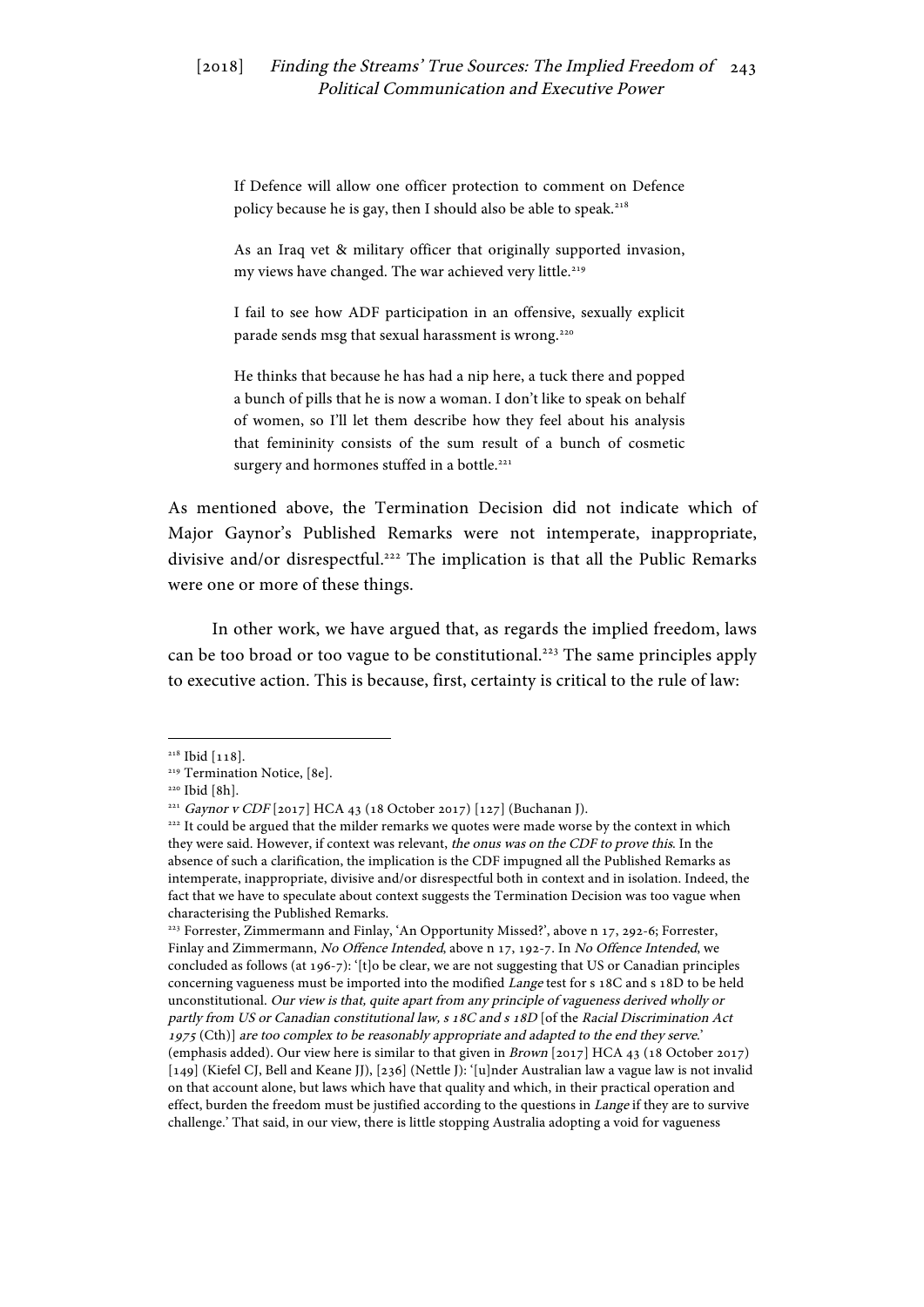As a matter of due process, a law is void on its face if it is so vague that persons 'of common intelligence must necessarily guess at its meaning and differ as to its application'. Such vagueness occurs when a legislature states its proscriptions in terms so indefinite that the line between innocent and condemned conduct becomes a matter of guesswork.224

The same principles apply by analogy to executive action. Executive government cannot enforce laws in such a fashion that it is difficult to determine how it will be enforced. As to overbreadth:

> Statutes which open-endedly delegate to administering officials the power to decide how and when sanctions are applied or licenses issued are overbroad because they grant such officials the power to discriminate – to achieve indirectly through selective enforcement a censorship of communicative content that is clearly unconstitutional when achieved directly.<sup>225</sup>

Again, this principle applies by analogy to executive action. The factors that guide executive action cannot themselves be too broad.

Second, we have also noted that the concepts of vagueness and overbreadth create a 'buffer zone' around the implied freedom as they have around the First Amendment of the United States Constitution.<sup>226</sup> As we demonstrated above, the implied freedom is strong and wide-ranging.<sup>227</sup> The implied freedom is a restriction not only on legislative but executive action. Executive action whose scope is too broad or too vague should be restricted.

 

Pennsylvania Law Review 67, 75.

doctrine similar to that used in the United States and Canada. Given the proximity of Brown's publication to that of this article, our remarks here cannot be extensive. We hope to provide detailed arguments in a later article. However, we will provide some brief commentary where appropriate in the footnotes of this section.

 $224$  R v Keegstra [1990] 3 SCR 697, 818 (McLachlin J) ('Keegstra') quoting Laurence Tribe, American Constitutional Law (Foundation Press, 2nd ed, 1988) 1033-4.

<sup>&</sup>lt;sup>225</sup> Keegstra [1990] 3 SCR 697, 818 (McLachlin J) quoting Laurence Tribe, American Constitutional Law (Foundation Press,  $2^{nd}$  ed, 1988) 1056. It should be noted that Keegstra was a case decided by the Canadian Supreme Court. McLachlin J's remarks concerning vagueness and overbreadth in Keegstra spoke for the minority in a 4:3 judgment. That said, the related doctrine of overbreadth was applied by a unanimous Canadian Supreme Court decision of Saskatchewan Human Rights Commission v Whatcott [2013] SCC 11; [2013] 1 SCR 467, 519-20 [107]-[111] (Rothstein J). It is curious that members of the High Court in Brown focused on the vagueness doctrine as applied in United States jurisprudence, but overlooked the use of it and related doctrines in Canadian jurisprudence.  $^{226}$  See Note, 'The Void for Vagueness Doctrine in the Supreme Court' (1960) University of

<sup>227</sup> See Part III.B.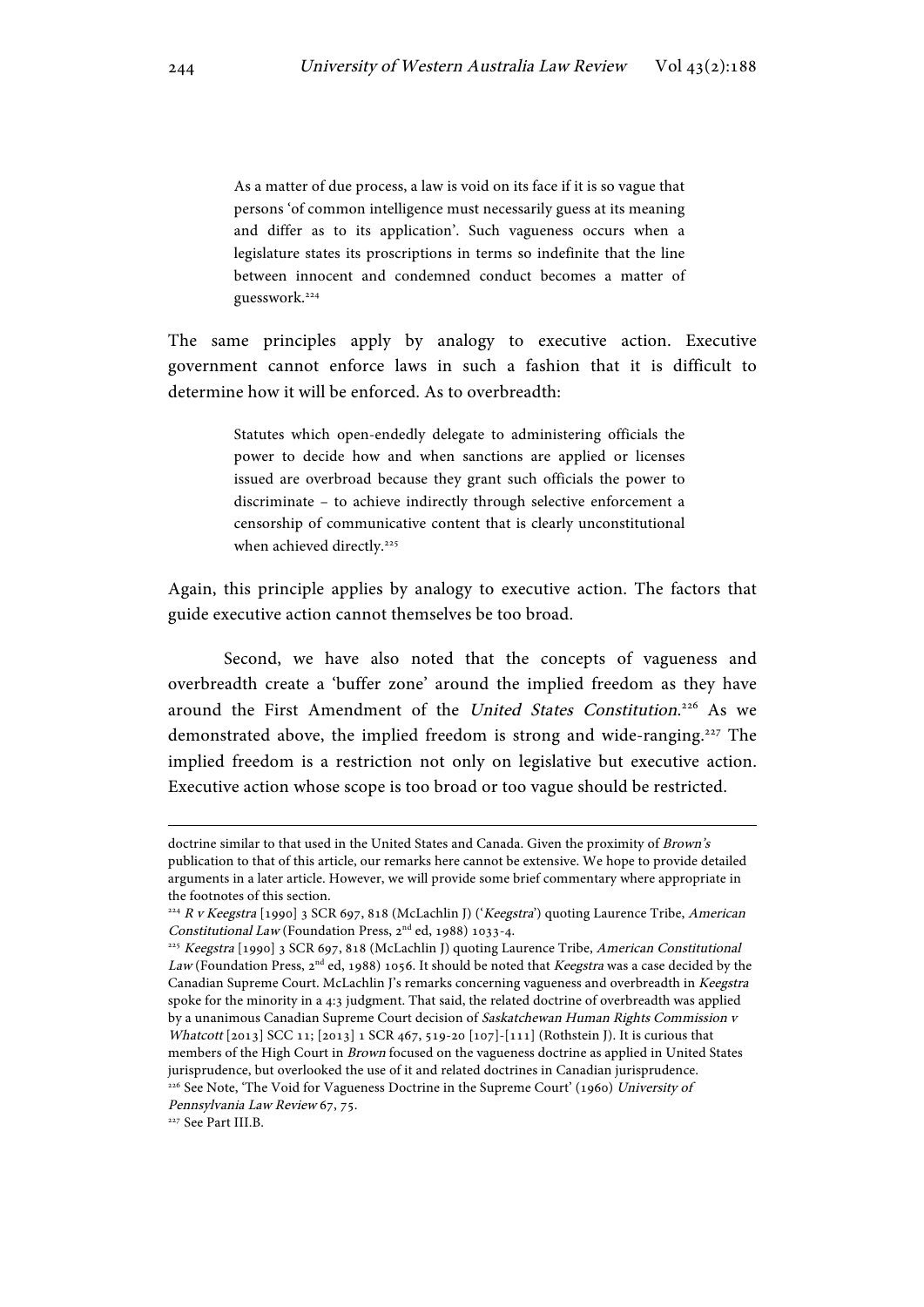Third, like freedom of expression at common law,<sup>228</sup> the common law principle of due process is of constitutional importance.<sup>229</sup> Common law due process includes the principle of certainty in executive action. Given that the common law informs the Commonwealth Constitution,<sup>230</sup> common law due process should inform whether executive action impermissibly infringes the implied freedom.<sup>231</sup>

<sup>229</sup> Due process is one of the fundamental common law principles Australia has inherited. Its sources are not only Magna Carta 1297, 25 Edw 1, c 29 ('Magna Carta'), but also Liberty of Subject 1354, 28 Edw 3, c 3, and Petition of Right 1627, 3 Car 1, c 1. As with the Magna Carta, the latter statutes are either received law in certain Australian jurisdictions, or applied by Imperial Acts legislation in other Australian jurisdictions. In Brown, members of the High Court noted that Australia had no counterpart of the Fifth and Fourteenth Amendments of the United States Constitution and hence lacked the constitutional basis for a void for vagueness doctrines: Brown [2017] HCA 43 (18 October 2017) [148] (Kiefel CJ, Bell and Keane JJ), [236] (Nettle J), see also [446]-[456], [467] (Gordon J), [505]-[509] (Edelman J). With respect, due process remains a fundamental common law principle in Australia. The Fifth Amendment enshrines this fundamental common law principle as a right with respect to the US Federal government. The Fourteenth Amendment does the same but with respect to the States of the US. In Canada, s 7 of the Canadian Charter of Rights and Freedoms ('s 7') also enshrines this fundamental common law principle as a right. Hence, Australia does have a counterpart to the Fifth and Fourteenth Amendments (and, for that matter, s 7). However, it is found in the common law as a fundamental (indeed, constitutional) principle, and not in a Bill or Charter of Rights. In Brown, members of the High Court also noted that resolving issues concerning vagueness 'does not involve the importation of foreign constitutional doctrine': Brown [2017] HCA 43 (18) October 2017) [149] (Kiefel CJ, Bell and Keane JJ), [236] (Nettle J). With respect, the irony in this statement is hard to ignore. In McCloy, the plurality appeared to have little difficulty adapting an approach to assessing proportionality clearly based on that of the civil law legal tradition (namely Germany's): see Brown [2017] HCA 43 (18 October 2017) [160] (Gageler J). Yet, adapting a doctrine used by the US and Canada – two countries that, like Australia, are constitutional federations with common law legal traditions – is, somehow, beyond the pale. The irony is compounded because the Lange (and hence McCloy) test itself appears to be based on US jurisprudence: see Coleman [2004] HCA 25; (2004) 220 CLR 1, 91 [234] (Kirby J) quoting McCulloch v Maryland 17 US 159, 206 (Marshall CJ) (1819): '[l]et the end be legitimate, let it be within the scope of the constitution, and all means which are appropriate, which are plainly adapted to that end, which are not prohibited, but consist with the letter and spirit of the constitution, are constitutional.' See also Leask v Commonwealth [1996] HCA 29; (1996) 187 CLR 579, 599 (Dawson J). To repeat, due process is a fundamental common law principle, and one of constitutional importance. That the US and Canada both enshrined this principle as a right is not, in the scheme of things, so giant a leap that Australia cannot adapt the void for vagueness doctrine to its own constitutional framework. After all, the principle of legality (that the law will not violate fundamental common law rights and freedoms without clear and unambiguous statutory language) has been fashioned from similar fundamental common law principles: see James Spigelman, 'Principle of legality and the clear statement principle' (2005) 79 ALJ 769, 774-6.

<sup>230</sup> Lange (1997) 189 CLR 520, 564.

 

<sup>231</sup> This appears to be another situation that Brennan J described in Re Bolton: '[m]any of our fundamental freedoms are guaranteed by ancient principles of the common law or by ancient statutes which are so much part of the accepted constitutional framework that their terms, if not their very

 $^{228}$  Haneef (2007) 163 FCR 414, 444 [113] (Black CJ, French and Weinberg JJ). See also Evans (2008) 168 FCR 576, 594 [72] (French, Branson and Stone JJ); Monis (2013) 249 CLR 92, 128 [60] (French  $CI$ ).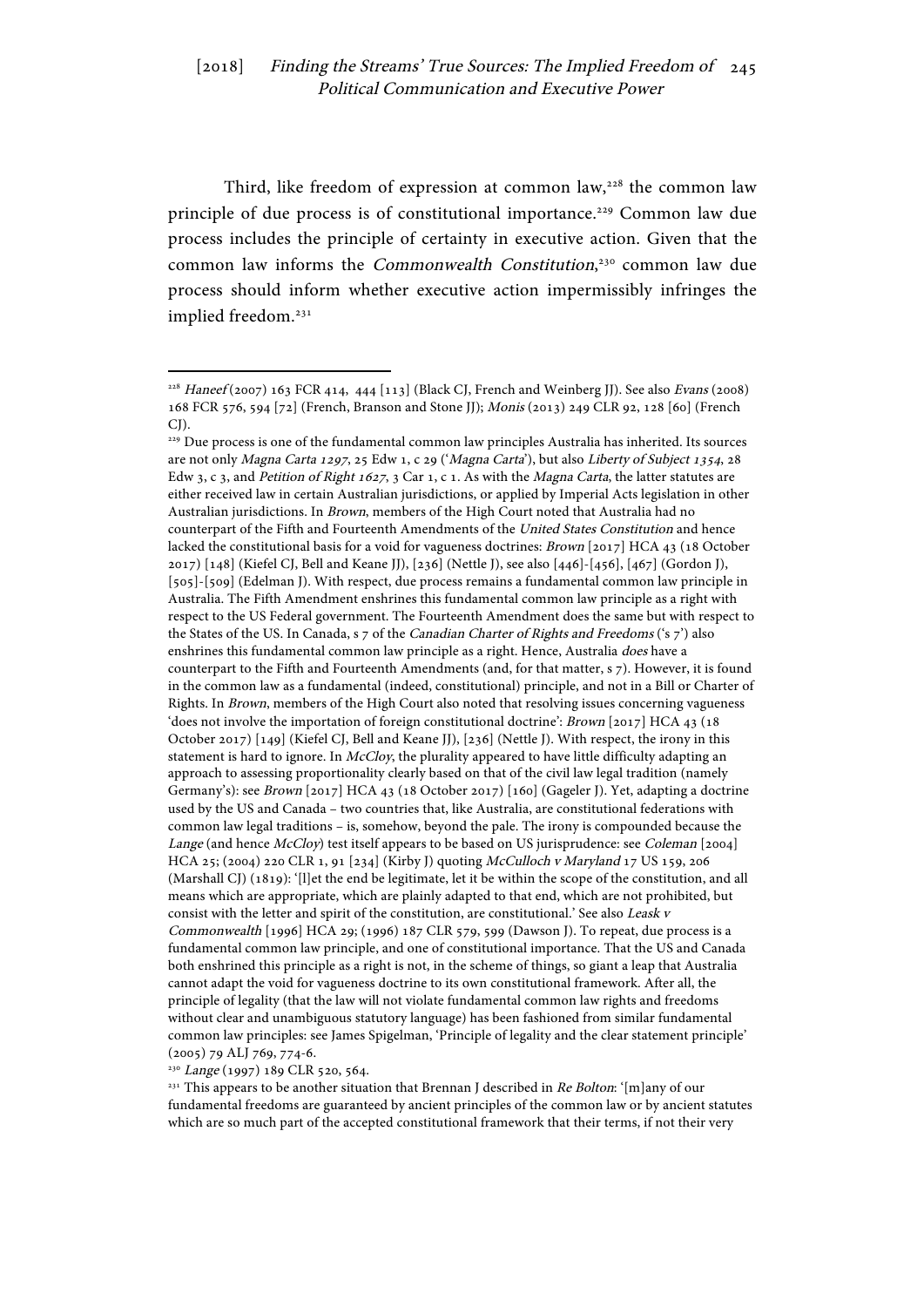Under regs  $85(1)(d)(ii)$  and  $85(1)$ , the CDF is given broad authority to terminate commissions based on behaviour. Whether these regulations are too broad and too vague may itself be an issue. However, that is not our focus.

Rather, our focus is the application of these regulations on the basis that Major Gaynor's remarks are intemperate, inappropriate, divisive and/or disrespectful. As to vagueness, reasonable minds may differ whether certain remarks of Major Gaynor's are intemperate, inappropriate, divisive and/or disrespectful. This is so even if an objective, 'reasonable person' test is used. For example, take the remark 'I fail to see how ADF participation in an offensive, sexually explicit parade sends msg that sexual harassment is wrong'. Two reasonable minds, applying the same 'reasonable person' test, may reach very different conclusions concerning whether Major Gaynor's remarks were intemperate, inappropriate, divisive and/or disrespectful.<sup>232</sup> This result is unacceptable from a rule of law standpoint. Reasonable minds should, as far as possible, be reaching the same conclusions when applying the same objective tests to the same facts.<sup>233</sup>

As to overbreadth, the CDF's approach in the Termination Decision suggests that a very wide range of comments may be capable being considered intemperate, inappropriate, divisive and/or disrespectful, thereby risking an officer's commission being terminated on grounds of 'behaviour'. As noted above, Major Gaynor's comments ranged from mild to coarse. However, even comments on the milder end of the spectrum, like 'Defence's policy directions on sex-change operations, the Mardi Gras and women serving in front-line combat roles are wrong', were caught. Were this approach to such language enacted in a governing law, it would likely be found to impermissibly infringe

existence, may be overlooked until a case arises which evokes their contemporary and undiminished force.': see Re Bolton; Ex parte Beane (1987) 162 CLR 514, 520-1.

<sup>&</sup>lt;sup>232</sup> For example, one person may conclude that the remark was inappropriate, while another may conclude the remark was only expressing a concern in a rhetorical way.

<sup>&</sup>lt;sup>233</sup> It is true that, in cases like this one where the relevant statute has conferred broad discretion to dismiss a commissioned officer, the fact that another conclusion might reasonably be reached is not itself a ground for judicial review: see Gaynor v CDF [2015] FCA 1370 (4 December 2015) [54]-[60] (Buchanan J); Gaynor [2017] FCAFC 41 (8 March 2017) [103] (Perram, Mortimer and Gleeson JJ). However, and as we noted earlier, where the implied freedom is concerned a more systematic approach is required. Such an approach must aim to discourage and, where necessary, remedy, overbreadth and vagueness in executive decision-making affecting communication about government and political matters. This means that reasonable minds should, as far as possible, not be differing when they apply the same objective tests to the same facts.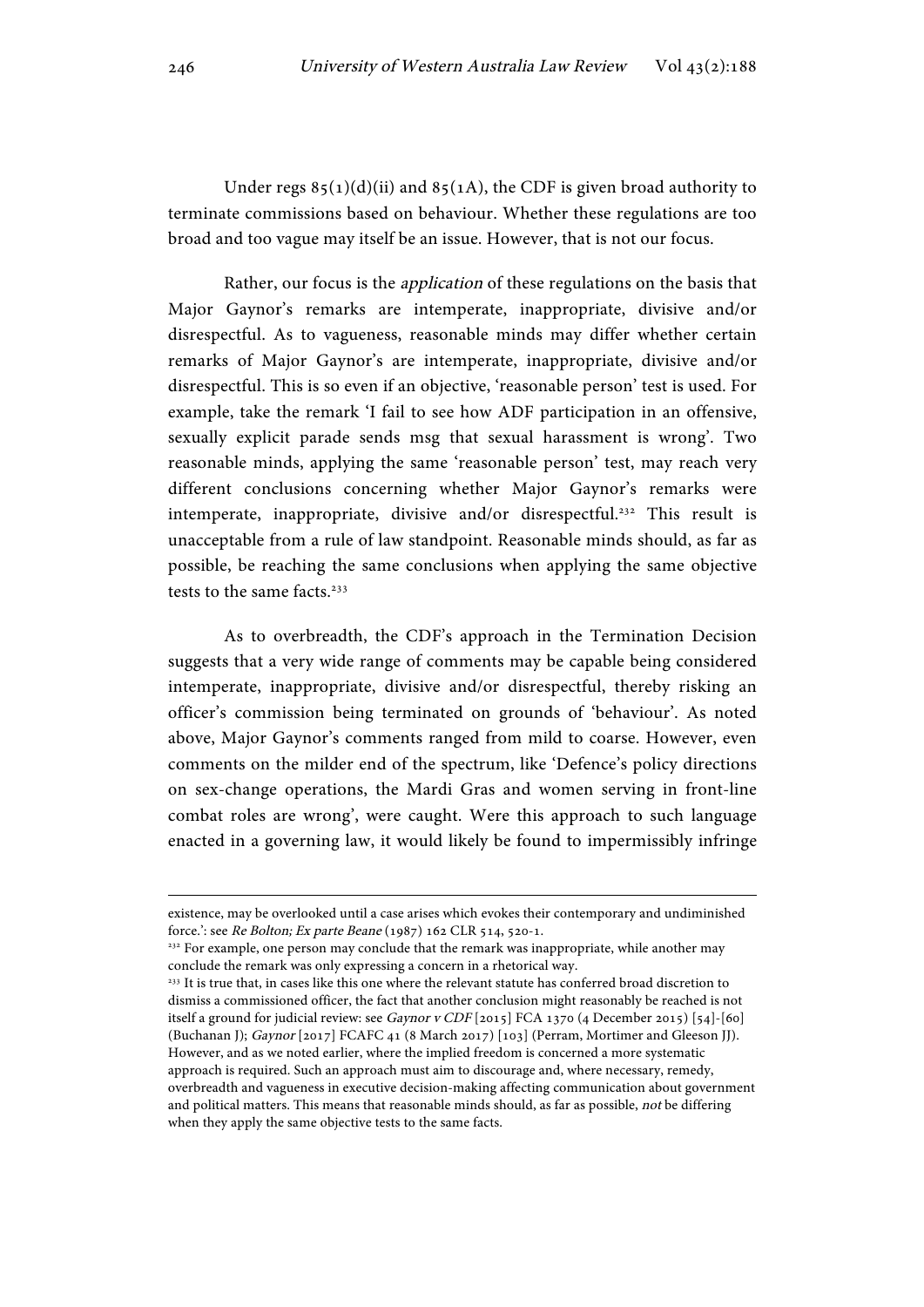the implied freedom. Hence, the CDF could not circumvent the implied freedom because he purported to enforce a regulation concerning behaviour.

A further consideration is that it appears that Major Gaynor spoke out at least partly because the ADF had itself engaged in political activity. Traditionally, the ADF is an apolitical organisation. This is a tradition that stems from the English Civil War and its aftermath.234 The military should not concern itself in matters of politics. However, in 2013 the ADF participated formally in Sydney's Gay and Lesbian Mardi Gras.<sup>235</sup>

At this point, it is once again useful to distinguish between what goes on inside and outside the workplace. The ADF can and should make every effort to promote diversity and inclusiveness, and eliminate harassment and discrimination, within the workplace. However, given that the ADF is an apolitical organisation, it must be careful with its public associations, including with organisations promoting diversity and inclusion as part of a political agenda.

The Gay and Lesbian Mardi Gras in Sydney has become a significant annual cultural event. However, it is also, unquestionably, a political event. At about the time Major Gaynor wrote, the organising body for the Gay and Lesbian Mardi Gras stated that it provides 'resources and opportunities to our community for creative and political expression'.<sup>236</sup> And later:

> Sydney Gay and Lesbian Mardi Gras organisation will continue to advance gay and lesbian rights here and abroad and to showcase our pride to be whoever we are or want to be.

> But we also – because its the right thing to do and its in our constitution – will advance the rights of bisexual, transgender, queer and intersex communities.

…

<sup>234</sup> Notably, the Army's involvement in Oliver Cromwell's usurpation of Parliament. The ADF's Military Personnel Policy Manual, Part  $7$  [1.1] states 'The Australian system of government has a constitutional convention of non-partisanship for members of the Australian Defence Force'. <sup>235</sup> The ADF has also participated formally in the annual Sydney Gay and Lesbian Mardis Gras since 2013. We also note that ADF has changed its policy to allow the CDF to permit uniformed participation at political events: see the ADF's Military Personnel Policy Manual, Part  $7$  [1.9]. <sup>236</sup> New Mardi Gras Limited, Sydney Gay and Lesbian Mardi Gras: Annual Report 2012 (July 2012) 2 (emphasis added).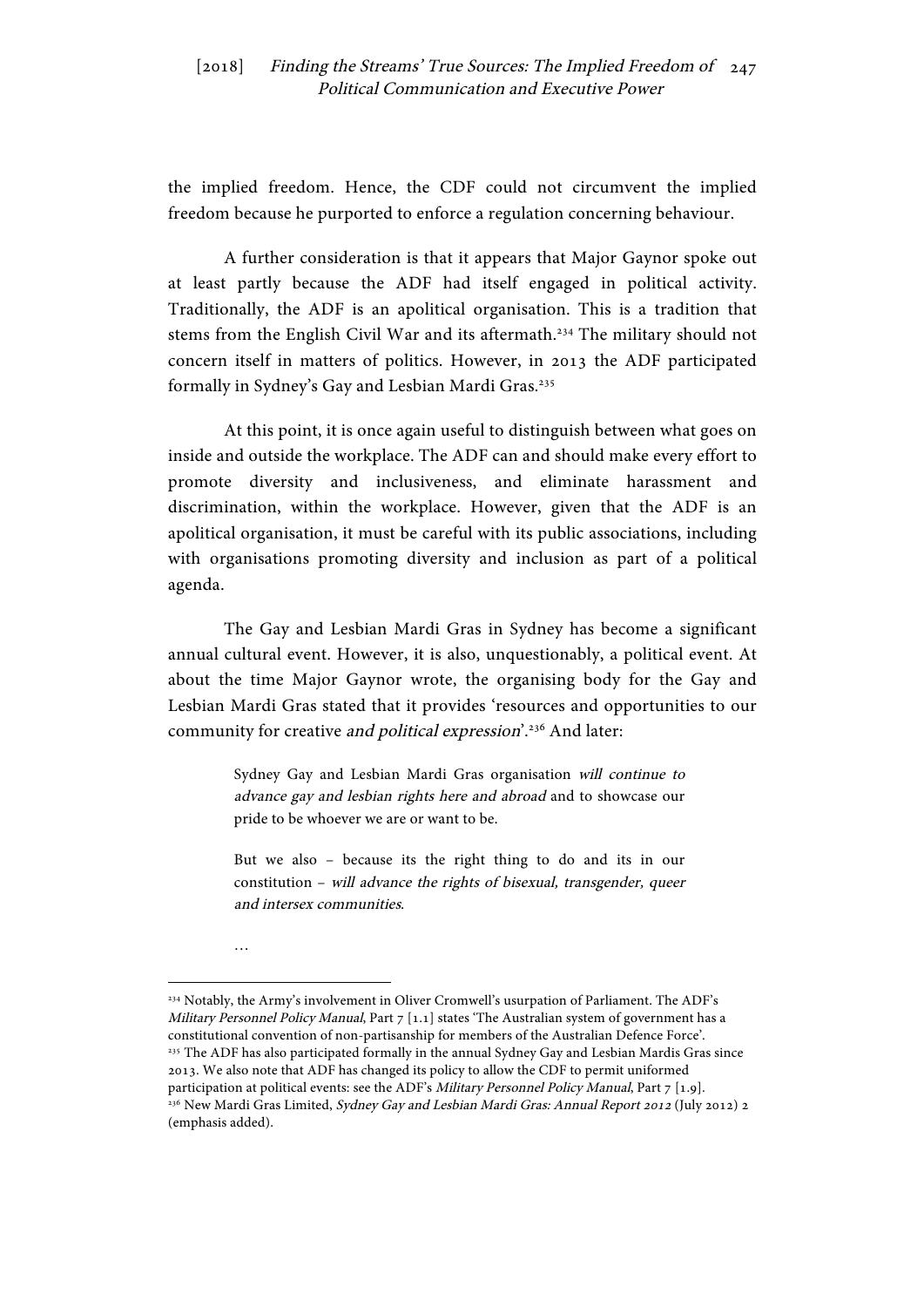We believe that Mardi Gras contains a powerful message for everyone in our community, Sydney and the rest of the world. It is not just freedom from discrimination but that all people should be free to celebrate the loving relationships they have formed. Mardi Gras is strongest when it talks about both our rights and the world we want to live in.

There is more work to be done.<sup>237</sup>

There is no doubt that the Gay and Lesbian Mardi Gras has been, and still is, very effective in promoting causes important to the LGBTQI community. However, it is for this very reason that the ADF, as an apolitical organisation, cannot participate in it.

Hence, the ADF, a formally apolitical organisation, was engaged in political activity. Importantly, this political activity did not involve creating official information, as would be case if the ADF was engaged in military operations prosecuting a war.238 Rather, the activity involved matters not directly relevant to the defence of Australia. The ADF thereby played a role in prompting comments from Major Gaynor about government and political matters. The ADF then purported to discipline Major Gaynor for these comments while not accounting for its own actions. In our view, this is a factor in favour of finding that the Termination Decision impermissibly infringed the implied freedom.

Gaynor raises intriguing lines of inquiry with respect to the implied freedom. To what extent may government agencies restrict their employees' communications about government and political matters?239 What happens

<sup>237</sup> Ibid 3 (emphasis added).

<sup>238</sup> As Carl von Clausewitz observed '…War is not merely a political act, but also a real political instrument, a continuation of political commerce, a carrying out of the same by other means': Carl von Clausewitz, On War (Kegan Paul, Trench, Trubner & Co, 1918) vol 1, 23. The statement commonly attributed to Clausewitz is 'war is politics by other means'.

<sup>&</sup>lt;sup>239</sup> For example, PSA 13(11) provides that 'An APS employee must at all times behave in a way that upholds: (a) the APS Values and APS Employment Principles; and (b) the integrity and good reputation of the employee's Agency and the APS' (emphasis added). APS values include respecting all people, including their rights and their heritage: ibid 10(3); and being apolitical, providing the government with advice that is frank, honest, timely and based on the best available evidence: ibid 10(5). Can an APS employee be liable for statements they say outside of work? This issue has been of recent interest: Australian Broadcasting Corporation, 'Facebook liking anti-government posts banned under new public service policy', ABC News (online), 7 August 2017 <http://www.abc.net.au/news/ 2017-08-07/facebook-liking-anti-government-posts-could-cost-public-service/8780660>; Melissa Castan, 'Is liking something on Facebook 'protected political speech'? It depends' The Conversation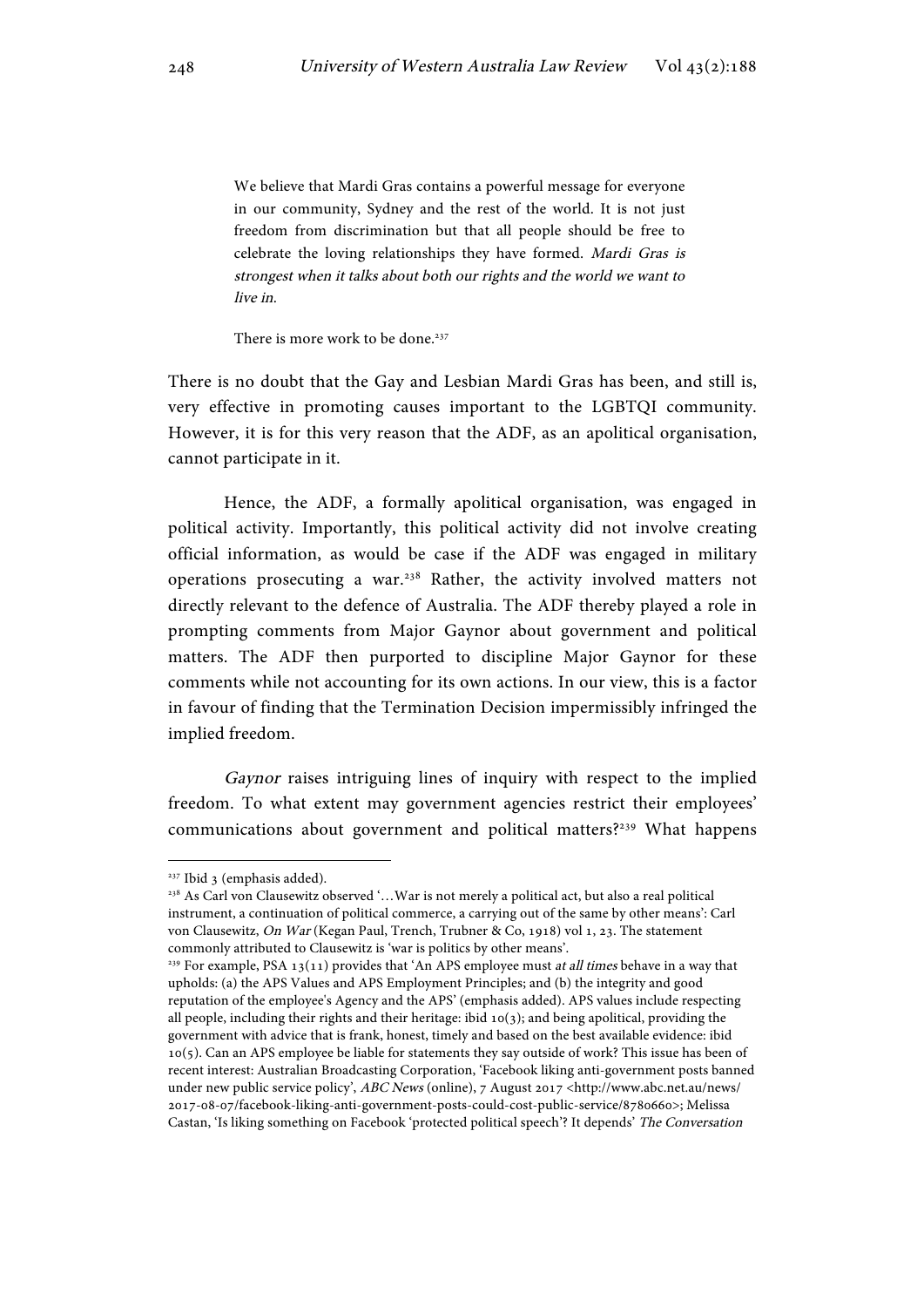when a government agency restricts its employees' communications about government and political matters outside that agency's purpose, but then prompts these communications by acting outside its purpose?<sup>240</sup> Does disciplinary action against government whistleblowers impermissibly infringe the implied freedom?241 While Gaynor did not concern whistleblowing, its implications extend beyond the ADF to other formally apolitical organisations, such as the Australian Public Service and the public services of the States and Territories.

To conclude, was the Termination Decision adequate in its balance? Ultimately, it was not. Once again, this case was not about Major Gaynor disclosing official information, engaging in workplace harassment or disobeying lawful orders. It would be a different matter if this case involved any of these matters, but it didn't. The Equity and Diversity Instruction and the Diversity and Inclusion Statement did not support holding Major Gaynor accountable for comments he made outside the workplace. Further, the CDF considered certain comments made by Major Gaynor intemperate, inappropriate, divisive and/or disrespectful when they could not reasonably be considered as such. In any event, the CDF failed to consider that the implied freedom extends to ADF personnel, especially when outside the workplace, and also extends to intemperate, inappropriate, divisive and/or disrespectful language. The Termination Decision was also a sweeping intrusion into Major Gaynor's common law freedom of expression outside the workplace. This common law freedom is of constitutional importance, and is relevant to proportionality testing. Finally, the CDF failed to consider the ADF's own role in prompting Major Gaynor's comments which, in the circumstances, he should have.

<sup>(</sup>online), 14 August 2017 <https://theconversation.com/is-liking-something-on-facebook-protectedpolitical-speech-it-depends-82209>. In case law, provisions that restrict a public servant's ability to speak about government and political matters have been found to impermissibly infringe the implied freedom: see Bennett v President, Human Rights and Equal Opportunity Commission (2003) 78 ALD 93, 109-17 [73]-[109] (Finn J) but see R v Tjanara Goreng-Goreng [2008] ACTSC 74 (18 August 2008) [18]-[38] (Refshauge J)). Such provisions have also been interpreted narrowly: see Starr v Department of Human Services [2016] FWC 1460 (29 March 2016) [71]-[75].

<sup>&</sup>lt;sup>240</sup> For example, while one of the ADF's purposes is to promote inclusivity and diversity in its workplaces, this does not extend to promoting them outside its workplaces.

<sup>&</sup>lt;sup>241</sup> A government agency may 'cross a line', thus prompting a whistleblower to speak out and inform the Australian people. Disciplinary action may impermissibly infringe the implied freedom by purporting to punish someone who transmitted information that Australian electors needed to know to better discharge their role in Australia's constitutionally prescribed system of representative and responsible government.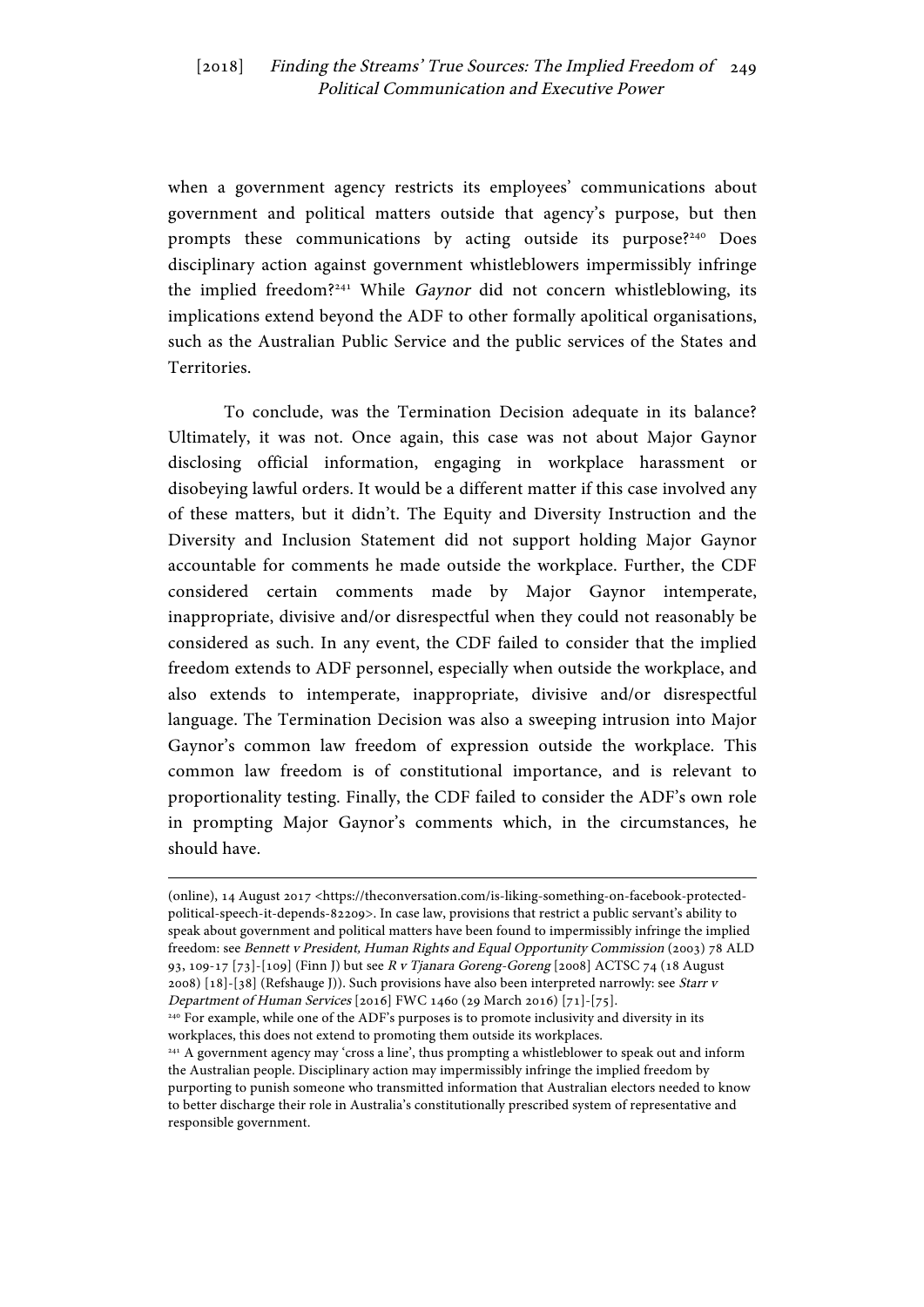## 4 What if Major Gaynor Had Been Ordered?

As noted above, the CDF found that the CO Action and the DCA Action were not in fact orders. However, even if Major Gaynor had been ordered on these occasions, the question remains whether they would have been lawful orders. Putting aside the issue of whether Major Gaynor was on duty and in uniform on both occasions, each order arguably impermissibly infringed the implied freedom. Our reasoning concerning whether the Termination Decision impermissibly infringed the implied freedom is applicable here. In particular:

- The CO Action and DCA Action purported to restrict Major Gaynor's communications about government and political matters outside the workplace.
- The CO Action and DCA Action purported to apply to communication that did not involve official information or national security matters.
- By reason of the first two points, the CO Action and DCA Action were a sweeping intrusion into Major Gaynor's common law freedom of expression.
- The scope of the CO Action and DCA Action was too broad and too vague. It was unclear what kind of comments would not subject Major Gaynor to disciplinary action.

# D Failure to Consider a Relevant Consideration

Our analysis has focused on applying our proposed approach to executive action affecting the implied freedom. However, we will make a passing comment about the current approach as it would have applied to the facts of Gaynor.<sup>242</sup> As we noted above, the CDF's consideration of the implied freedom was cursory. Under the current approach, the implied freedom should be regarded as an important 'standing consideration' when enforcing laws affecting the freedom to communicate about government or political matters. While the CDF noted that differences of opinion existed, he appeared not to give the implied freedom adequate consideration.<sup>243</sup> Hence, the current

<sup>&</sup>lt;sup>242</sup> In *Gaynor*, the Full Court did not consider how the current approach applied to the Termination Decision. This is because Major Gaynor did not raise this specific point as a ground for judicial review: see Gaynor [2017] FCAFC 41 (8 March 2017) [81] (Perram, Mortimer and Gleeson JJ).

<sup>&</sup>lt;sup>243</sup> For a discussion on the whether considering a relevant consideration is adequate, see Aronson and Groves, Judicial Review of Administrative Action, above n 45, 283-5 [5.140]-[5.150]. See also at 284- 5 [5.150]: '[i]t remains true that it might not suffice for a reasons statement merely to advert or refer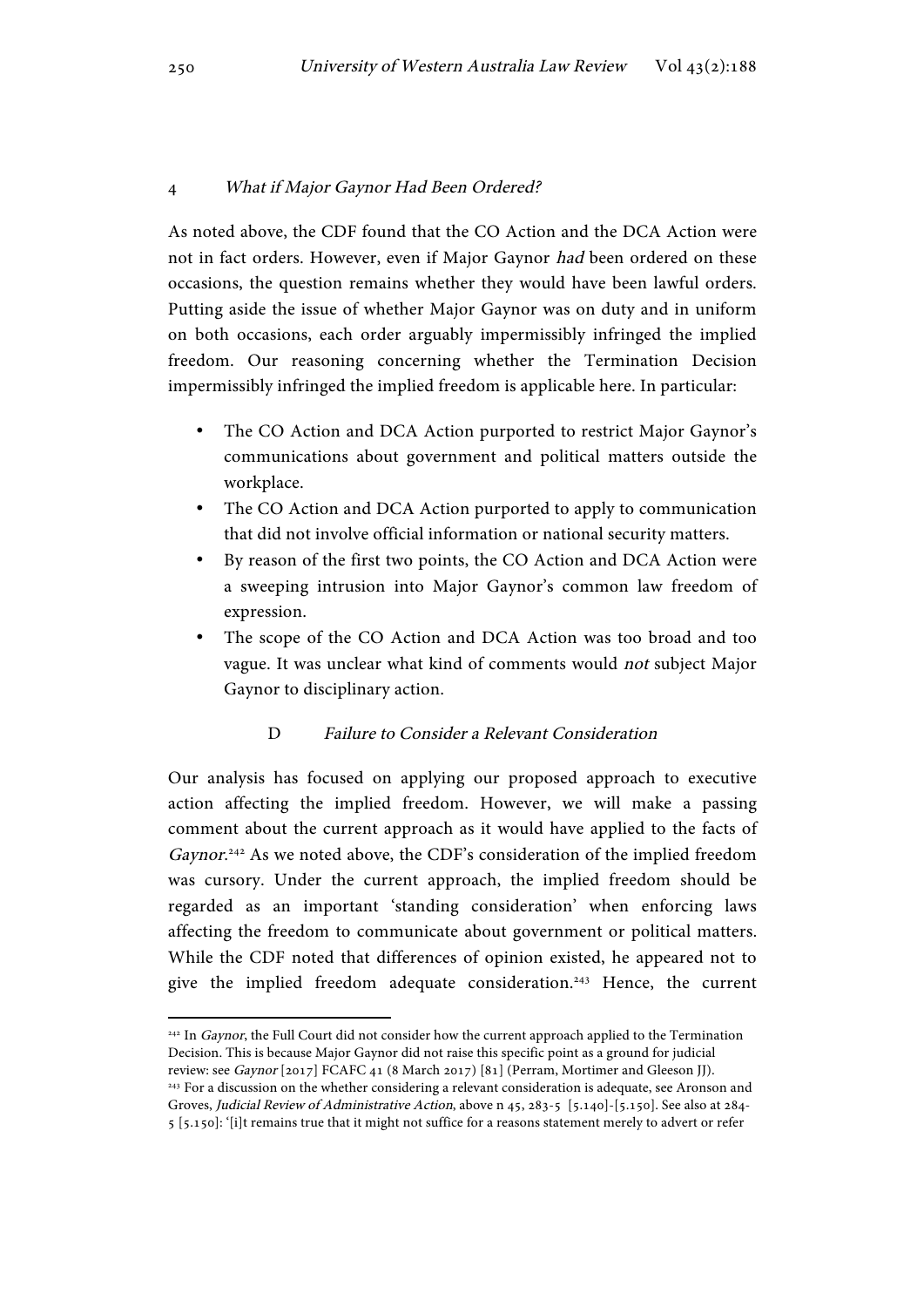approach could have supported setting aside the Termination Decision. That said, given the latitude courts typically allow executive decision-makers under the current approach, we cannot say this with certainty. Once again, our proposed approach properly accounts for the implied freedom's importance in a systematic way.

# E Policy Considerations Regarding the ADF and the Commonwealth Constitution

Herein consists our distinguishing excellence, that in the hour of action we show the greatest courage, and yet debate beforehand the expediency of our measures. The courage of others is the result of ignorance; deliberation makes them cowards. And those undoubtedly must be owned to have the greatest souls, who, most acutely sensible to the miseries of war and the sweets of peace, are not hence in the least deterred from facing danger.<sup>244</sup>

Pericles's funeral oration to the Athenians is one of the earliest known recorded defences of democracy.245 In it, he explains how the democratic spirit makes the martial spirit more powerful. Victor Davis Hanson has argued that democratic Thebes prevailed against oligarchic Sparta in 369-370BC in part because of its ability to mobilise and motivate its citizens. These citizens no longer needed a property qualification to vote, and thus felt they had a stake in Thebes.<sup>246</sup>

The strength of democracies is not confined to the ancients. The past century has shown that liberal democracies have prevailed in all global wars, be they hot or cold. Tyrannies, ancient and modern, have charged that democracies are decadent and soft. However, as we have noted elsewhere, citizens in any democracy must have a fair measure of maturity and resilience. By 'fair' we mean 'not insignificant', but also 'not unreasonable'.<sup>247</sup> In a democracy, a citizen must tolerate views that they vehemently disagree with,

to a mandatory factor, but that is not because the factor might have been undervalued, but because such recitals sometimes fail to repel an inference that there was in fact no consideration of the mandatory factor' (citations omitted) (emphasis in original).

<sup>&</sup>lt;sup>244</sup> Pericles, 'Funeral Oration to the Athenians' in Great Speeches: Words That Made History (Viking, 2005) 7.

<sup>&</sup>lt;sup>245</sup> The funeral oration is found in the History of the Peloponnesian War by Thucydides: see Book II of Thucydides, History of the Peloponnesian War (William Heinemann, 1956).

<sup>&</sup>lt;sup>246</sup> Victor Davis Hanson, *The Soul of Battle: From Ancient Times to the Present Day, How Three* Great Liberators Vanquished Tyranny (Anchor Books, 2001) 26-32.

<sup>&</sup>lt;sup>247</sup> For further discussion see Forrester, Finlay and Zimmermann, No Offence Intended, above n 17, 139-41.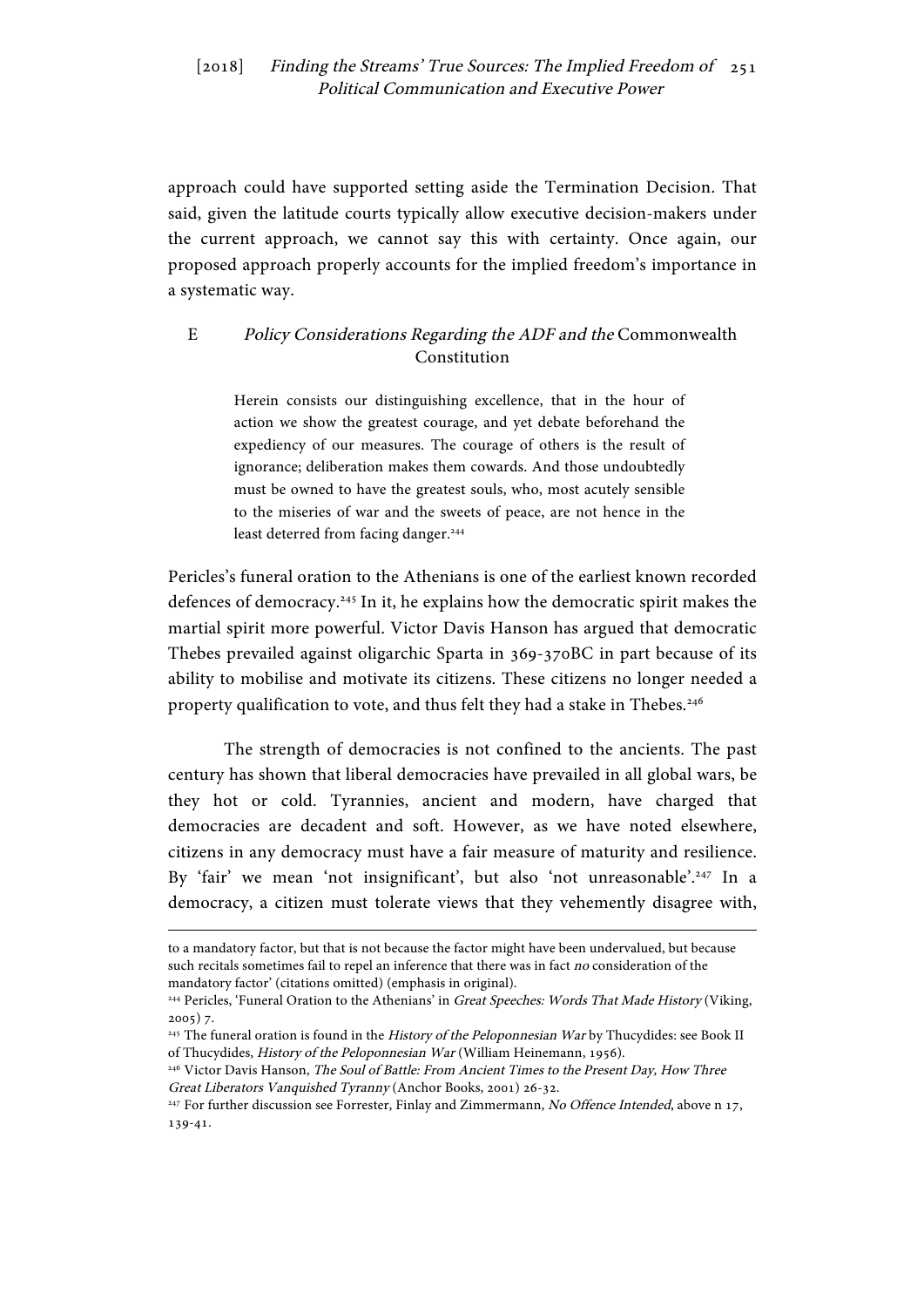often stated in terms they find repugnant. Yet, even so, these citizens will work together to overcome common problems, and achieve common goals. Indeed, in our view and generally speaking, the maturity and resilience achieved by citizens of liberal democracies far exceed those in tyrannies.

The maturity and resilience of the citizenry of liberal democracies of course carry over into their militaries, which are comprised of citizen soldiers. As to the ADF, it must recognise that its soldiers remain citizens of the nation they defend. Further, it must accommodate as far as possible those freedoms 'hard-wired' into the Commonwealth Constitution that it defends.

However, in our view, the ADF has not sufficiently accommodated the implied freedom in its governing laws and policies.<sup>248</sup> It has no choice but to do so. In making this observation, we are not saying that bastardisation, harassment and abuse in the ADF aren't problems that must be addressed. They clearly are. But the ADF must not impermissibly infringe the implied freedom in its quest for reform.

How is this to be done? We suggest that the ADF would be aided in its quest by making two distinctions. The first distinction is that between what happens in the workplace and what happens outside it. Conduct occurring outside the workplace should not be a disciplinary concern unless it breaches the law, be that law civil or criminal. However, the standards of conduct expected within the workplace must be high. ADF personnel should be expected to act professionally in the workplace by putting aside whatever differences they may have outside it and working towards common goals.<sup>249</sup>

That said, it would be naïve to think that discussing government or political matters never arises in an ADF workplace. If such discussion does arise, then the professional expectation of ADF members should be to continue to work together towards common goals despite any differences. It is only when such differences lead to harassment or abuse should it become actionable under relevant ADF policies. Here, the standards or harassment or abuse must allow for the expression of even vehement political disagreement. Put another way,

<sup>&</sup>lt;sup>248</sup> For example, there are issues with parts of Social Media Instruction [19], as noted above in the footnotes.

<sup>&</sup>lt;sup>249</sup> For example, someone with staunch left-wing views, while in the workplace, must put aside whatever differences they have with someone who publicly expresses staunchly right-wing views, and vice versa.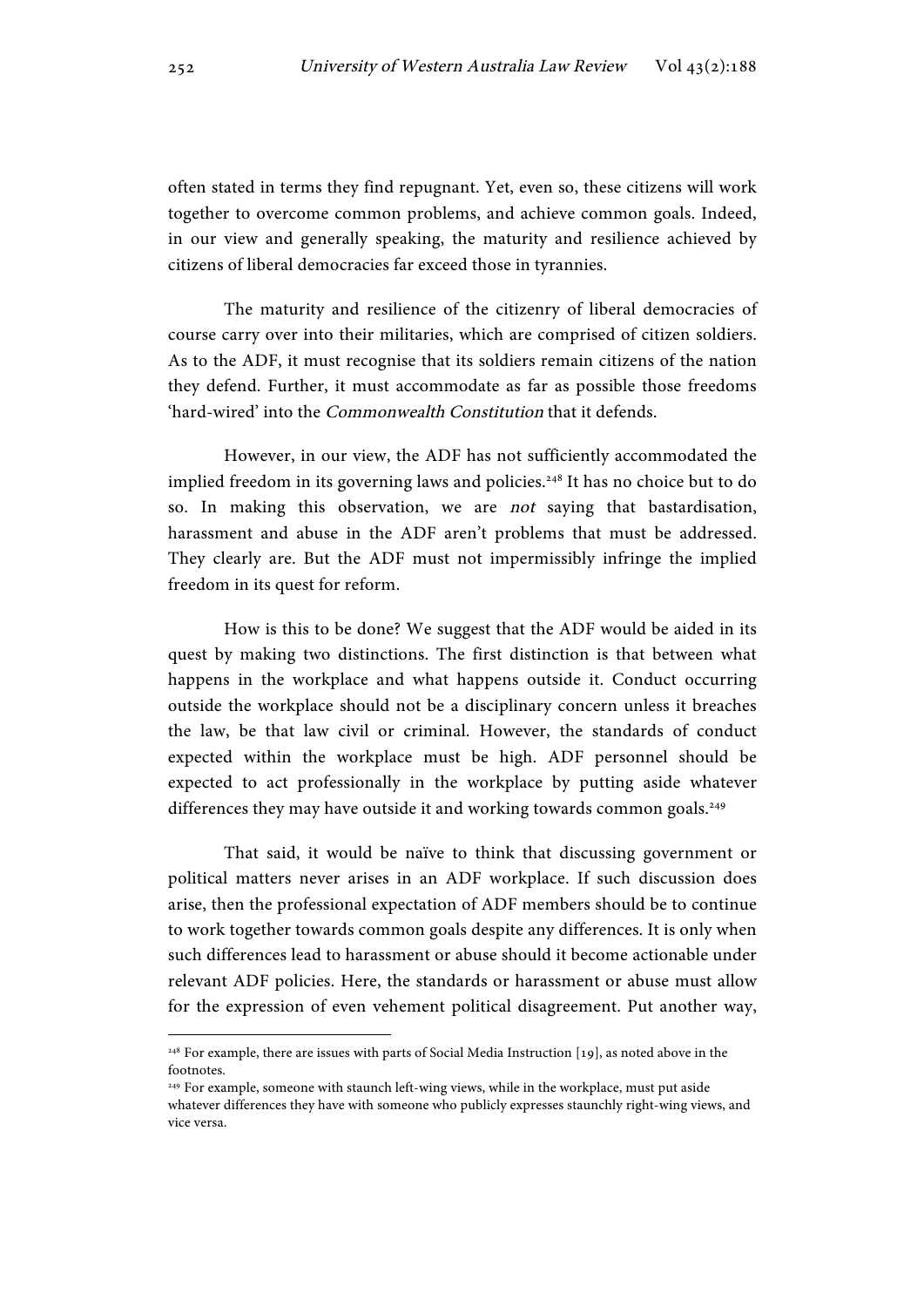ADF members acting professionally must recognise that expressing even vehement political disagreement, without more, does not constitute harassment or abuse. Ultimately, it is one thing to generally criticise a view, belief, idea or practice, but singling out an ADF member for harassment or abuse is quite another.

The second distinction is that between the views of ADF members and the ADF as an organisation. ADF members should be able to express views about government and political matters provided the following is done:

- 1. They do not disclose official information, or information otherwise important to national security;
- 2. In doing so, they do not engage in harassment in the workplace or otherwise breach criminal or civil law; and
- 3. Where there may be confusion about the matter, they disclaim that the expressed views are their own and not those of the ADF.

As to the ADF as an organisation, it should promote workplace reform. However, it should take care to ensure that it is seen to be apolitical in its public pronouncements and involvement.<sup>250</sup>

We suggest that, in observing these distinctions, the ADF will better accommodate the implied freedom, and recognise the freedoms of its citizen soldiers, while undertaking necessary workplace reforms.

# IX CONCLUSION

In this article, we have explored the implied freedom's effect on executive power. As we have argued, the implied freedom affects executive power at the Commonwealth, State and Territory levels. Further, we have proposed that adapting the plurality's test in *McCloy* to executive power more systematically accounts for the implied freedom. We have applied our proposed approach to the topical case of *Gaynor*. It is hoped that, by applying the adapted *McCloy* test, the freedom of Australians to communicate about government and

<sup>250</sup> On this point, the CDF may permit political activity in uniform: Military Personnel Policy Manual, Part 7-1 [1.9a]. This is a troubling provision, as it allows the CDF to, in effect, pick and choose which political activities are allowed. Given the seniority of the CDF, this provisions risks the ADF being perceived by the public as endorsing certain views. This provision should be reformed.